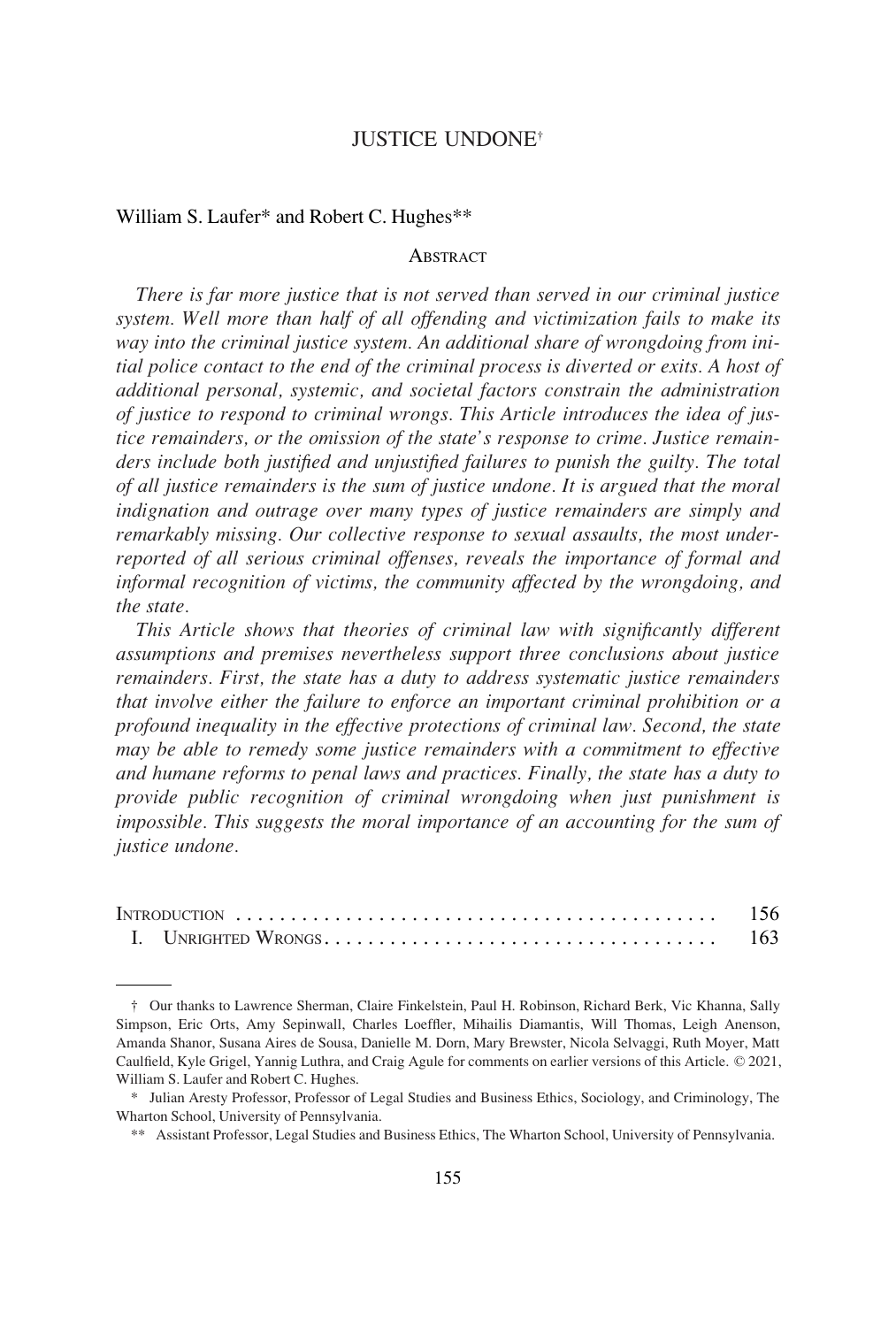<span id="page-1-0"></span>

| $\mathbf{H}$ |                                 | THE MOST UNDERREPORTED VIOLENT CRIME: SEXUAL ASSAULT AS |     |
|--------------|---------------------------------|---------------------------------------------------------|-----|
|              |                                 |                                                         | 169 |
| HH.          | THE MORAL URGENCY OF REMAINDERS |                                                         | 174 |
|              |                                 | A. Moral Education and Expressivist Theories            | 176 |
|              |                                 | B. Retributive Theories                                 | 182 |
|              |                                 | C. Non-Utilitarian Deterrence Theories                  | 186 |
|              |                                 | D. Race and Remainders                                  | 191 |
| IV           |                                 | RESPONDING TO JUSTICE REMAINDERS IN A FLAWED SYSTEM     | 193 |
|              |                                 | A. Remainders and Criminal Justice Reform               | 194 |
|              |                                 | B. Expressing Regret for Justice Remainders             | 198 |
|              |                                 |                                                         | 203 |

### **INTRODUCTION**

Generations of victims live among us, many of whom will never have the crimes committed against them known by others. So many of us live in silence as victims ourselves.1 The silence on crimes never recognized is the sound of justice undone. This Article calls for a long overdue validation of this silence—a consideration of justice that is not served, and of victimization that is never formally recognized, ratified, and made right by the state.<sup>2</sup> Recognition, ratification, and justice lay dormant for many years, while the most persuasive legal scholarship about criminal justice wrestled with every other kind of injustice: the many abhorrent miscarriages of justice; the many errors in the criminal process; and the precise amount of criminal law necessary to fairly and efficiently administer justice.3 The notion of "doing justice" has long replaced any consideration of justice that is *not* done—

<sup>1.</sup> *See, e.g*., Tom Lininger, *The Sound of Silence: Holding Batterers Accountable for Silencing Their Victims*, 87 TEX. L. REV. 857, 869 (2009); Aliraza Javaid, *Male Rape, Stereotypes, and Unmet Needs: Hindering Recovery, Perpetuating Silence*, 3 VIOLENCE & GENDER 7, 10 (2016) (suffering in silence to prevent the stigma associated with rape); Kimberly D. Bailey, *The Aftermath of* Crawford *and* Davis*: Deconstructing the Sound of Silence*, 2009 BYU L. REV. 1, 5 (2009) (asking if victimless prosecutions encourage the systematic silencing and disempowerment of women); PATRIZIA ROMITO, A DEAFENING SILENCE: HIDDEN VIOLENCE AGAINST WOMEN AND CHILDREN 7 (Janet Eastwood trans., 2008) (exploring the ways in which violence is intentionally subordinated and silenced).

<sup>2.</sup> Notably, this Article is a call for greater recognition, accountability, and justice for those who suffer wrongs in the absence of recognition by the state, not a plea for greater exercise of victim control over the legal system or a general call for victim rights in the context of the victims' rights movement. For a profound critique of the limits of the crime victim's movement, see Nils Christie, *Victim Movements at a Crossroad*, 12 PUNISHMENT & SOC'Y 115, 118 (2010), and FRANK WEED, CERTAINTY OF JUSTICE: REFORM IN THE CRIME VICTIM MOVEMENT 143–45 (1995), and compare with Lynn Jones, *Victims Movement*, *in* THE ENCYCLOPEDIA OF WOMEN AND CRIME 1087–88 (Frances P. Bernat & Kelly Frailing eds., 2019).

<sup>3.</sup> *See generally* PAUL H. ROBINSON & MICHAEL T. CAHILL, LAW WITHOUT JUSTICE: WHY CRIMINAL LAW DOES NOT GIVE PEOPLE WHAT THEY DESERVE (2006) (offering a compelling account of violations of desert in the criminal justice system, and how at times justice is deliberately compromised by practical constraints and competing interests in the administration of criminal law); PAUL H. ROBINSON, DISTRIBUTIVE PRINCIPLES OF CRIMINAL LAW: WHO SHOULD BE PUNISHED HOW MUCH (2008); BRIAN FORST, ERRORS OF JUSTICE: NATURE, SOURCES, AND REMEDIES (2004); DOUGLAS HUSAK, OVERCRIMINALIZATION: THE LIMITS OF THE CRIMINAL LAW (2008).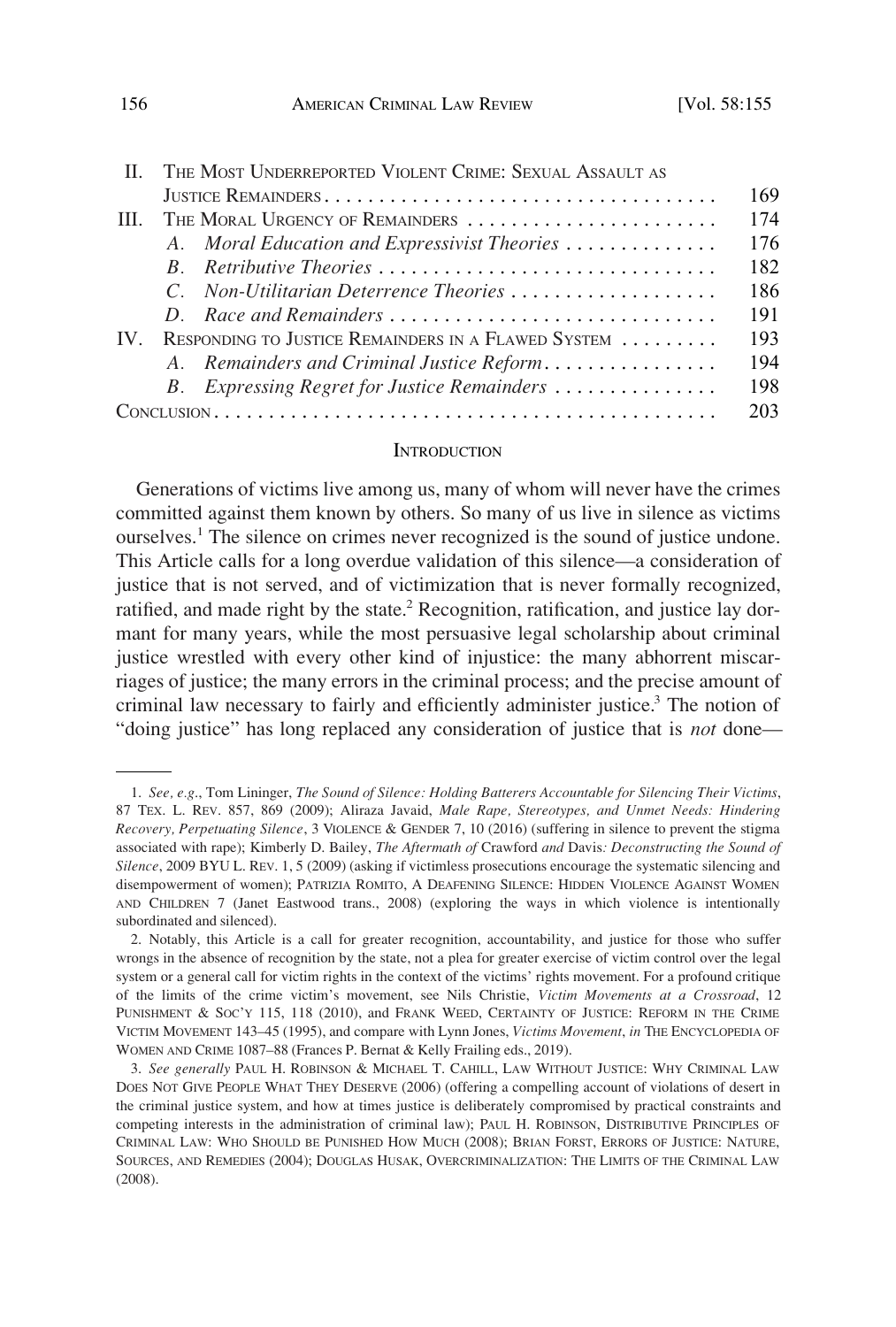even though the scientific study of crime and its perennial search for better measures of crime and criminality suggest a clear path toward a public accounting of justice undone.<sup>4</sup>

More recent iterations of victimization surveys reveal what was once a fanciful dream: valid and reliable estimates of the difference between all crime that is committed and officially recorded crime, i.e., the "dark figure" of crime.<sup>5</sup> The dark figure makes plain that there is far more justice that is not served than is served in our criminal justice system. Think about reporting failures by crime victims, lack of victim cooperation, millions of unserved felony warrants, lost prosecutions due to the exclusionary rule, all unsolved "cold" cases, and modest clearance rates of crimes known to the police. Consider the attrition from discretionary law enforcement, routine prosecutorial declinations, plea bargaining, and lost cases due to legislative changes in discovery requirements and bail reform.<sup>6</sup> Reflect on the toll that our cherished standards and burden of proof takes on the success of the state's case. It is far from surprising that criminals regularly defy detection, apprehension, adjudication, and, ultimately, proportional punishment.

What is missed by the formalities of the criminal process, consistently more than half of all offending and victimization, we call *remainders of justice*. 7 Justice

<sup>4.</sup> *See, e.g*., Robert Shoemaker & Richard Ward, *Understanding the Criminal: Record-Keeping, Statistics and the Early History of Criminology in England*, 57 BRIT. J. CRIMINOLOGY 1442, 1443–44 (2017) (outlining the origins of quantitative inquiry in crime); Peter Lejins, *Uniform Crime Reports*, 64 MICH. L. REV. 1011, 1011 (1966) (discussing the importance of national crime statistics); Stanton Wheeler, *Criminal Statistics: A Reformulation of the Problem*, 58 J. CRIM. L., CRIMINOLOGY & POLICE SCI. 317, 317–18 (1967) (reviewing the promise of criminal statistics). For a window into more recent discussions, see HANDBOOK OF QUANTITATIVE CRIMINOLOGY (Alex J. Piquero & David Weisburd eds., 2010).

<sup>5.</sup> See, for example, innovations such as the Cambridge Crime Harm Index (CHI), Lawrence Sherman, Peter William Neyroud & Eleanor Neyroud, *The Cambridge Crime Harm Index: Measuring Total Harm from Crime Based on Sentencing Guidelines*, 10 POLICING 171 (2016). For earlier work on non-reporting, see Wesley G. Skogan, *Dimensions of the Dark Figure of Unreported Crime*, 23 CRIME & DELINQ. 41 (1977); Wesley G. Skogan, *The National Crime Survey Redesign*, 54 PUB. OP. Q. 256, 263 (1990); Anne L. Schneider, *Methodological Problems in Victim Surveys and Their Implications for Research in Victimology*, 72 J. CRIM. L. & CRIMINOLOGY 818, 818 (1981); Albert D. Biderman & Albert J. Reiss, *On Exploring the 'Dark Figure' of Crime*, 374 ANNALS AM. ACAD. POL. & SOC. SCI. 1 (1967) (exploring the subtle meanings of the difference between official police reports and victim survey data, or the "dark figure" of crime); *see also* Thorsten Sellin, *The Significance of Records of Crime*, 67 L. Q. 489, 491 (1951). Adolphe Quetelet is often credited with first raising the non-reporting problem. *See* ADOLPHE QUETELET, RESEARCH ON THE PROPENSITY FOR CRIME AT DIFFERENT AGES 17 (Anderson Publ'g Co., 1984) (1833) (bemoaning the gap in offenses "known and adjudicated" and those offenses actually committed).

<sup>6.</sup> *See, e.g*., James Garofalo, *Police, Prosecutors, and Felony Case Attrition*, 19 J. CRIM. JUST. 439, 440 (1991); Marianne Hester, *Making it Through the Criminal Justice System: Attrition and Domestic Violence*, 5 SOC. POL'Y & SOC'Y 79, 83–4 (2005); S. Caroline Taylor & Leigh Gassner, *Stemming the Flow: Challenges for Policing Adult Sexual Assault With Regard to Attrition Rates and Under-Reporting of Sexual Offences*, 11 POLICE PRAC. & RSCH. 240, 240 (2010); Rodney F. Kingsnorth, Randall C. MacIntosh, & Sandra Sutherland, *Criminal Charge or Probation Violation? Prosecutorial Discretion and Implications for Research in Criminal Court Processing*, 40 CRIMINOLOGY 553 (2002) (highlighting prosecutorial discretion in pursuing different avenues for domestic violence cases).

<sup>7.</sup> Our notion of *remainders of justice* runs parallel, at times, with Robinson and Cahill's construct of deviations from desert or doing justice, *supra* note 3.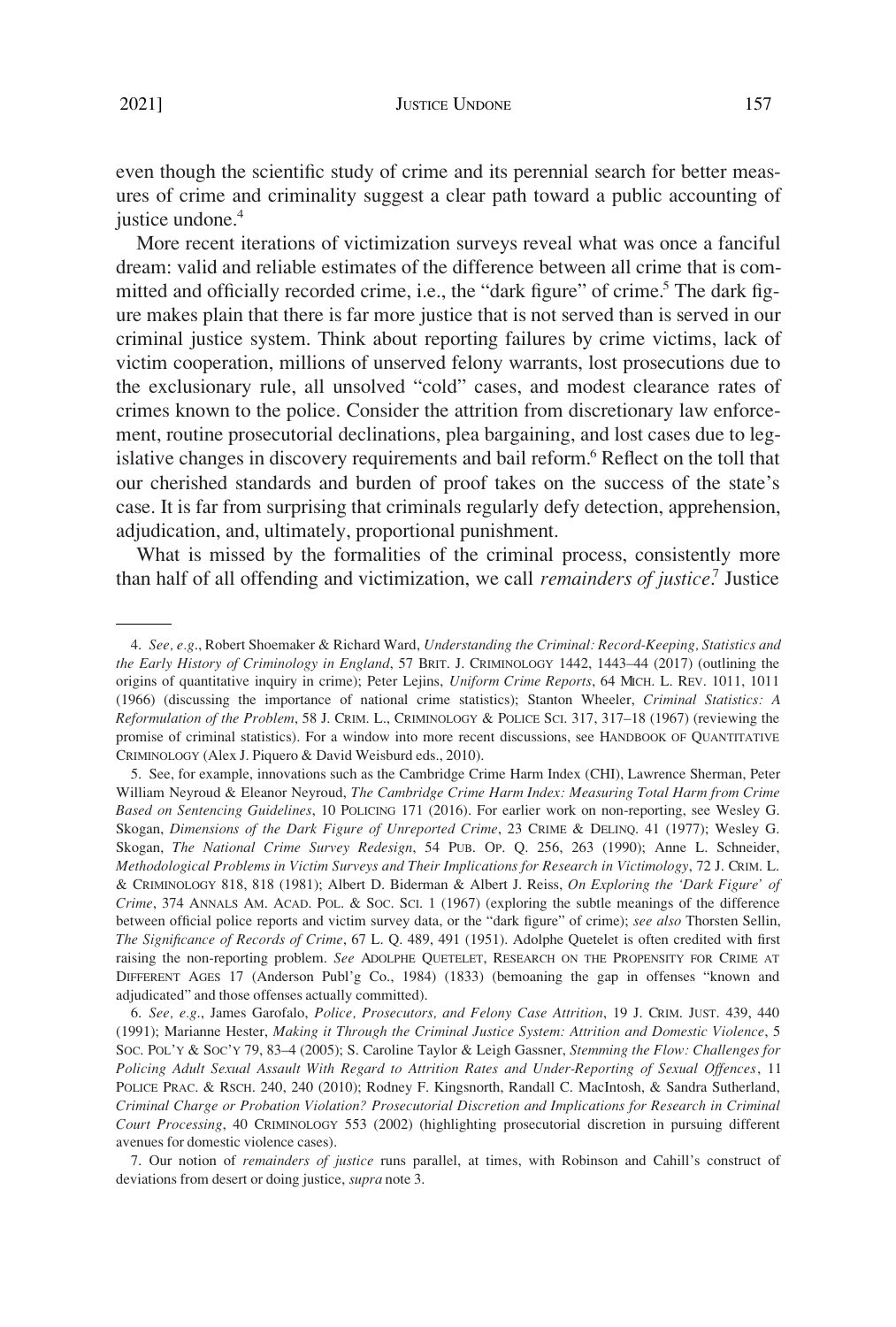remainders include all omissions to justly punish wrongdoing that merits punishment including omission to punish these crimes as well as imposition of punishment that is in no way proportionate to the offense.<sup>8</sup> Justice remainders can result from failure by citizens to report crimes, by police to investigate offenses, and by prosecutors to pursue charges for those suspected of committing misdemeanor and felony offenses.<sup>9</sup> In any criminal justice system, the total of all remainders is the *sum of justice undone*.<sup>10</sup> This sum aggregates person, system, and societal remainders.<sup>11</sup>

This Article argues that there is a need for public recognition of the sum of justice undone and some more substantive response from the state. Evidence for this

9. *See, e.g*., Wendy Larcombe, *Sex Offender Risk Assessment: The Need to Place Recidivism Research in the Context of Attrition in the Criminal Justice System*, 18 VIOLENCE AGAINST WOMEN 482, 483 (2012); Sharon B. Murphy, Victoria L. Banyard & Erin Dudley Fennessey, *Exploring Stakeholders' Perceptions of Adult Female Sexual Assault Case Attrition*, 3 PSYCH. VIOLENCE 172, 173–74 (2013). There are quite obviously more remainders from misdemeanor wrongdoing that contribute to the sum of justice undone. Our concern, though, remains largely with serious crimes.

10. The "sum of justice undone" and "sum of justice remainders" are used interchangeably in this Article. More substantively, the idea of "justice remainders" and the "sum of justice undone" is inspired by the normative work of Bernard Williams on moral remainders. *See, e.g*., Bernard Williams, *Ethical Consistency*, 39 PROC. ARISTOTELIAN SOC. 103, 110 (1965). Brian Forst's thoughts on "errors of justice" are inspirational as well, but inspire a marked departure from his welfare economics frame of reference, i.e., his focus on costs and optimal theories of errors. *See* FORST, *supra* note 3, at 3 (conceiving of errors of justice as costs). The idea for a remainder originates from a century old concern with the recognition of unreported crime, combined with modest criminal process clearance rates, and a host of other factors noted in this Article. For early discussions of un-reporting in the United States, see, for example, LOUIS N. ROBINSON, HISTORY AND ORGANIZATION OF CRIMINAL STATISTICS IN THE UNITED STATES 3 (1911); Louis N. Robinson, *The Improvement of Criminal Statistics in the United States*, 17 AM. STAT. ASSOC. 157 (1920). Estimates of the relationship between reported and unreported crime were highlighted more than fifty years ago in THE CHALLENGE OF CRIME IN A FREE SOCIETY: A REPORT BY THE PRESIDENT'S COMMISSION ON LAW ENFORCEMENT AND ADMINISTRATION OF JUSTICE (1967) ("An important finding of the survey is that for the Nation as a whole there is far more crime than ever is reported."). *See also*  BUREAU OF JUST. STATISTICS, NAT'L CRIME VICTIMIZATION SURV., VICTIMIZATIONS NOT REPORTED TO THE POLICE, 2006–2010 (2012) (showing explanations offered for not reporting included: dealt with in another way/ personal matter (34%); other reason or not one most important reason (18%); not important enough to victim to report (18%); police would not or could not help (16%); and fear of reprisal or getting offender in trouble (13%)).

11. The complexity of this equation comes not only from its many levels of analysis. The equation also must control for factors before, during, and after the criminal process. And these different levels along discrete periods of time must then accommodate variance by crime type.

<sup>8.</sup> This definition of justice remainders is expansive but excludes omissions to punish *mala prohibita* that are not morally wrongful. The question when there is a moral duty to do what the law requires is a central question in legal philosophy. *See* Richard Dagger & David Lefkowitz, *Political Obligation*, *in* STANFORD ENCYCLOPEDIA OF PHILOSOPHY (Edward N. Zalta ed., 2014). Though there is controversy about when it is wrong to break the law, it is uncontroversial that law-breaking is not always morally wrong. Civil disobedience is sometimes justified. There are justifications for breaking laws that unjustly intrude into personal decisions. When violation of a legal prohibition is not morally wrong, the state's omission to enforce this legal prohibition does not generate justice remainders. In the decades leading up to *Lawrence v. Texas*, for example, Texas's law against consensual, adult homosexual sex was not widely enforced. Texas's failure to prosecute violations of this criminal prohibition did not generate justice remainders, since the prohibited conduct was morally permissible and the state lacked the authority to change its moral status. *See Lawrence v. Texas*, 539 U.S. 558, 578 (2003) ("The petitioners are entitled to respect for their private lives. The State cannot demean their existence or control their destiny by making their private sexual conduct a crime."); *see also*  Laurence H. Tribe, Lawrence v. Texas*: The "Fundamental Right" that Dare Not Speak its Name*, 117 HARV. L. REV. 1893, 1896 (2004) ("*Lawrence* . . . [is] a story about how . . . criminalization . . . can cast . . . individuals into grossly stereotyped roles, which become the source and justification for treating those individuals less well than others.").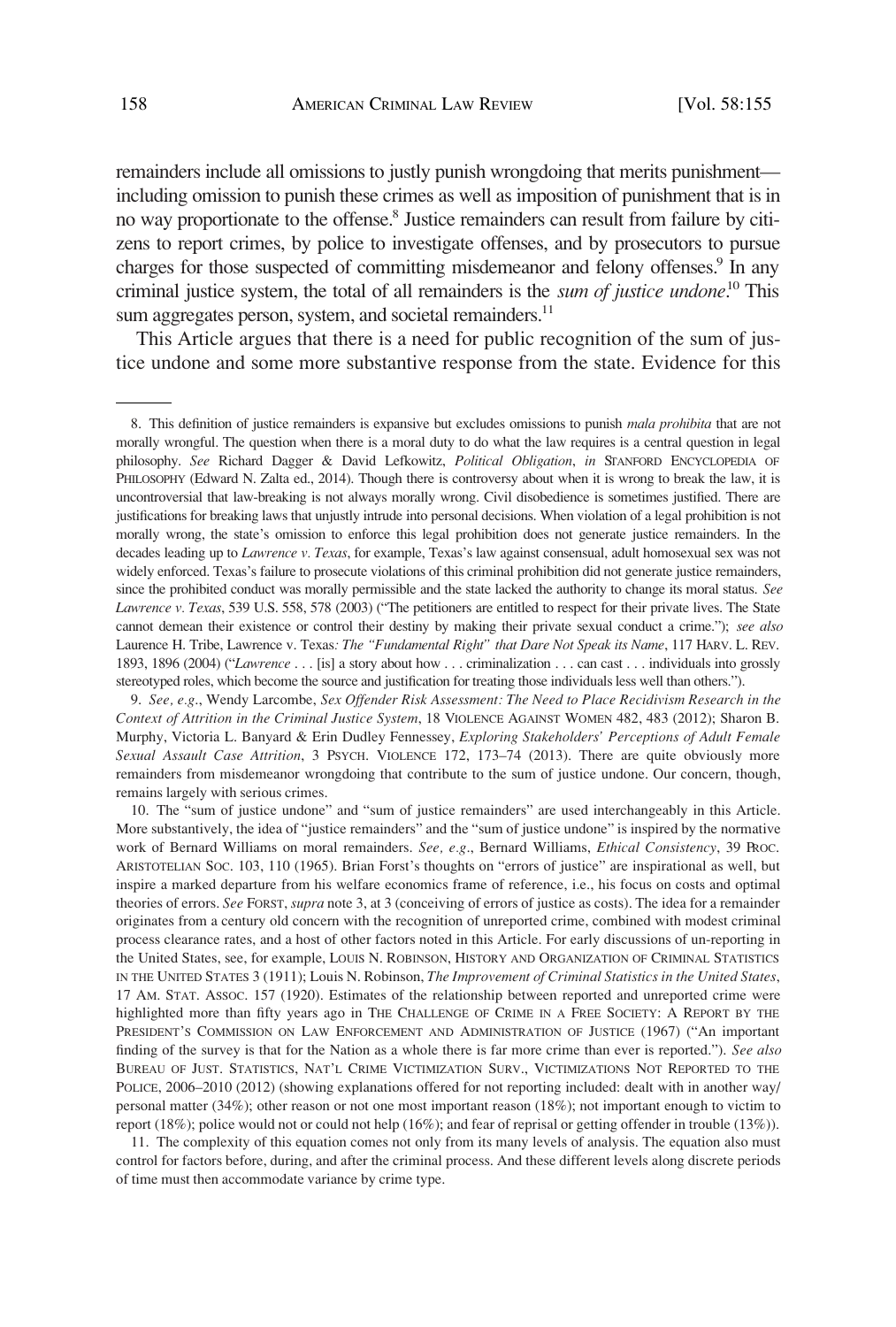need comes both from empirical research on the extent and impact of justice remainders and from normative accounts of the state's duties with respect to criminal punishment.<sup>12</sup> Part I of this Article argues that there is little effort to acknowledge the sum of justice undone, and that our moral indignation and outrage over many justice remainders, such as crimes not reported to the police, are simply and remarkably missing. In the past decade, for example, survey data reveal over thirty million violent victimizations (i.e., sexual assault, robbery, assault, domestic violence, stranger violence, and violent crime involving injury).<sup>13</sup> During this period, slightly more than twelve million violent crimes were reported to the police.<sup>14</sup> In

14. See UNIFORM CRIME REPORTS, FBI (2018), https://ucr.fbi.gov/crime-in-the-u.s/2018/crime-in-the-u.s.-[2018/tables/table-1](https://ucr.fbi.gov/crime-in-the-u.s/2018/crime-in-the-u.s.-2018/tables/table-1). For yearly victimization data, see *id*. The notable difference between these two measures, over time, may be seen in Figure One below.

**Figure One** 

# Rate of violent victimization and rate of violent victimization reported to police, 1993-2018



Rate per 1,000 persons age 12 or older

<sup>12.</sup> One view of the normative foundation of justice remainders is, as noted earlier, found in Robinson and Cahill's detailed portrait of desert-based compromises in criminal law and the criminal justice system. *See supra*  note 3. The empirical foundation for a recognition of certain justice remainders is also impressive. Most significant is the work of Mark A. Cohen who, for decades, has systematically explored the many diverse and often neglected costs to victims (along with other related crime and justice costs). *See, e.g*., Mark A. Cohen, *A Note on the Cost of Crime to Victims*, 27 URB. STUD. 139, 139 (1990); Ted R. Miller, Mark A. Cohen, & Shelli B. Rossman, *Victim Costs of Violent Crime and Resulting Injuries*, 12 HEALTH AFFS. 186, 186 (1993); TED R. MILLER, MARK A. COHEN & BRIAN WIERSEMA, VICTIM COSTS AND CONSEQUENCES: A NEW LOOK 1, 1 (1996) (discussing a new consideration of tangible and intangible losses to victimization); Mark A. Cohen, *The Crime Victim's Perspective in Cost-Benefit Analysis: The Importance of Monetizing Tangible and Intangible Crime Costs*, *in* COSTS AND BENEFITS OF PREVENTING CRIME (Brandon C. Welsh ed., 2001) (demonstrating a range of views on the costs and benefits of crime control).

<sup>13.</sup> See the data tables in BUREAU OF JUST. STATISTICS, NAT'L CRIME VICTIMIZATION SURV., 1993–2018 (2019).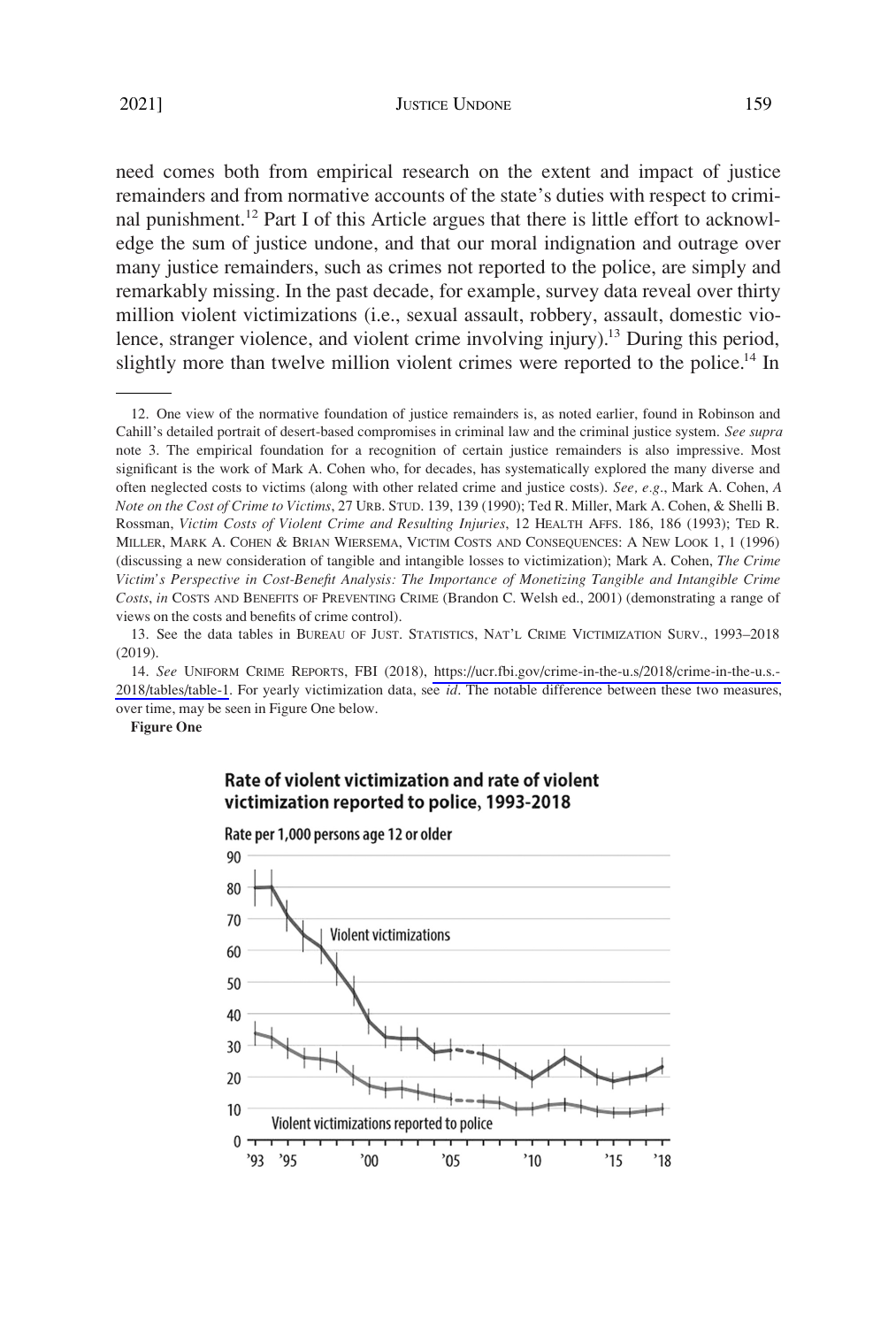the last two reporting years of the National Crime Victimization Survey, for example, more than fifty percent of all violent victimizations were not reported to the police.15 Assuming that there are reasons of justice for the state to respond, the difference between these victimization data and official reports may be seen as failures, omissions, or remainders of justice.<sup>16</sup> Yet, no matter how injurious, traumatic, or economically deleterious, the wrongs that we characterize as justice remainders are most often lost and washed away over time. Remarkably, the state offers scant recognition and accounting of all person (e.g., victim non-reporting), system (e.g., cases lost due to the state failing to meet their burden of proof), and societal (e.g., differential treatment by race and class) remainders of justice.<sup>17</sup>

For a fortunate subset of those affected by remainders there is a recasting that reflects a type of private adjudication—an informal, non-state response to make up for the absence of formal, public validation through law enforcement, criminal adjudication, and punishment. For violent victimization, for example, the best that most can hope for is some kind of informal acknowledgment that the offense occurred. Acknowledgment might come from a family member, friend, or mental health care provider.<sup>18</sup> This private kind of adjudication entails an informal reordering of the validation of those wronged.<sup>19</sup>

This private validation, though, may not be an adequate substitute for a public response.<sup>20</sup> First, it is fair to ask about its adequacy for the psychological needs of victims; the successful recasting of a wide range of unattended-to criminal wrongs,

<sup>15.</sup> *See* BUREAU OF JUST. STATISTICS, NAT'L CRIME VICTIMIZATION SURV., 1993–2018 (2019). Based on the 2018 survey, less than half (43%) of violent victimizations were reported to police, slightly less (and not statistically significant) from 2017 survey data (45%). *Id*. For thoughtful commentary on the convergence and divergence of these measures, see UNDERSTANDING CRIME STATISTICS: REVISITING THE DIVERGENCE OF THE NCVS AND THE UCR 4 (James P. Lynch & Lynn A. Addington eds., 2006); Janet L. Lauritsen, Maribeth L. Rezey & Karen Heimer, *When Choice of Data Matters: Analyses of US Crime Trends, 1973–2012*, 32 J. QUANTITATIVE CRIMINOLOGY 335, 335 (2016).

<sup>16.</sup> For reasons of convenience, the word "state" is used throughout this Article to represent the government and its agents and functionaries. Its usage is not intended to raise any profound questions of political sociology. *Cf*. BERTRAND BADIE & PIERRE BIRNBAUM, THE SOCIOLOGY OF THE STATE ix–x (1983).

<sup>17.</sup> For a discussion of moral remainders, see BERNARD WILLIAMS, MORAL LUCK: PHILOSOPHICAL PAPERS 1973–1980 61 (1981); Williams, *supra* note 10. Any accounting of remainders by the state would likely contrast person and societal remainders with system-related remainders. The total of these three remainder categories equals the sum of justice undone. In this Article, remainders are not seen as errors, as Brian Forst would have it. *See* FORST, *supra* note 3, at 4. Remainders are also not a "departure from an optimal outcome" as welfare economics would have it. The empirical notion of a remainder is captured, at least in part, by the tangible and intangible costs that Cohen and his colleagues have detailed. *See* note 12, *supra*.

<sup>18.</sup> *See* Leslie W. Kennedy, *Going it Alone: Unreported Crime and Individual Self-Help*, 16 J. CRIM. JUST. 403, 411 (1988) (exploring self-help action by victims in the absence of more formal alternatives); Sarah E. Ullman & Henrietta H. Filipas, *Correlates of Formal and Informal Support Seeking in Sexual Assault Victims*, 16 J. INTERPERSONAL VIOLENCE 1028, 1029 (2001) (stating that victims seeking informal support were more likely to receive more positive social reactions).

<sup>19.</sup> There is a roughly comparable recasting for those caught in the web of the criminal process. Consider, for example, how arrestees are perceived with respect to culpability. *See, e.g*., Anna Roberts, *Arrests as Guilt*, 70 ALA. L. REV. 987 (2019).

<sup>20.</sup> Compare with local public initiatives that provide services to victims and survivors, for example, *Family Justice Centers*, NYC.GOV, <https://www1.nyc.gov/site/ocdv/programs/family-justice-centers.page>(last visited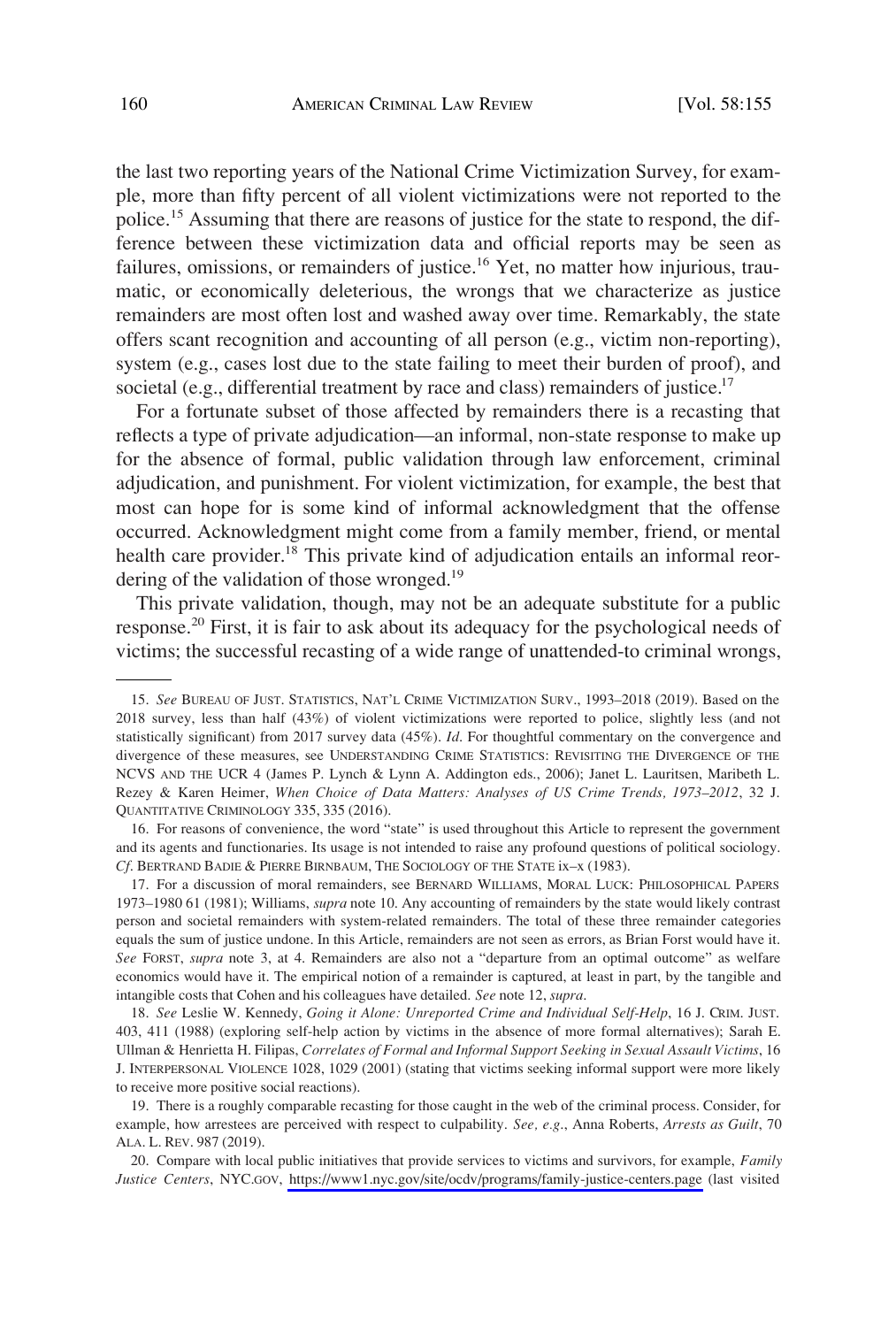as concluded below, often runs a risk of revisionist histories and lost or overwritten memories.<sup>21</sup> Second, the lack of a public response to serious crime represents a failure of the state to condemn the violation of the victim's rights. We learn from both moral education theories and expressivist theories of the criminal law that this is an important and essential state function.<sup>22</sup> Finally, consistent with other normative theories of criminal law, some justice remainders undermine both the moral legitimacy and the perceived legitimacy of the criminal justice system, whether or not there is a private acknowledgment of crime to mitigate the lack of a public response.<sup>23</sup> Victims of certain crimes who receive neither public nor private validation—those who live in both silence and anonymity—may be especially inclined to see the criminal process as illegitimate.<sup>24</sup>

The justice remainders from sexual assault, the most unreported state offense, are discussed below in Part II. The crime of sexual assault raises profound questions of compromised agency, violence, power, and complex victimization.<sup>25</sup> It has remarkably low clearance rates.<sup>26</sup> Sexual assault results in profound deficits that

24. The scope of this Article does not permit an exploration of certain important dimensions of victimization, i.e., multiple re-victimization; victims who are at the same time charged with offenses; and the extent to which victims have a moral obligation to come forward.

25. *See* Michael Planty, Lynn Langton, Christopher Krebs, Marcus Berzofsky & Hope Smiley-McDonald, *Female Victims of Sexual Violence 1994–2010*, DEP'T OF JUST.: BUREAU OF JUST. STAT. (2013); Alan J. Lizotte, *The Uniqueness of Rape: Reporting Assaultive Violence to the Police*, 31 CRIME & DELINQ. 169, 171–73 (1985); Linda S. Williams, *The Classic Rape: When Do Victims Report?*, 31 SOC. PROBS. 459, 459 (1984); *see also*  CATHY CARUTH, UNCLAIMED EXPERIENCE: TRAUMA, NARRATIVE, AND HISTORY (1996) (discussing trauma and victimization in general); *see generally* DANIEL BROWN, ALAN W. SCHEFLIN & D. CORYDON HAMMOND, MEMORY, TRAUMA TREATMENT, AND THE LAW (1998); SEXUAL ABUSE RECALLED: TREATING TRAUMA IN THE ERA OF THE RECOVERED MEMORY DEBATE (Judith L. Alpert ed. 1995).

26. Over the past decade, consistently less than half of all violent crime and less than twenty-five percent of all property crime were cleared. The Uniform Crime Reporting program requires that three specific conditions be met for a crime to be cleared: At least one person has been arrested, charged with the commission of the offense, and turned over to the court for prosecution. *See Crime in the United States*, FED. BUREAU OF INVESTIGATION (2017), [https://ucr.fbi.gov/crime-in-the-u.s/2017/crime-in-the-u.s.-2017/topic-pages/clearances.](https://ucr.fbi.gov/crime-in-the-u.s/2017/crime-in-the-u.s.-2017/topic-pages/clearances) For an excellent discussion of police clearance rates, see Dale O. Cloninger & Lester C. Sartorius, *Crime Rates, Clearance Rates and Enforcement Effort: The Case of Houston, Texas*, 38 AM. J. OF ECON. & SOCIO. 389, 389 (1979) (exploring how police expenditures determine clearance rates).

Nov. 23, 2020). *See also, e.g*., Casey Gwinn, Gael Strack, Susan Adams, Rebecca Lovelac & Deborah Norman, *The Family Justice Center Collaborative Model*, 27 ST. LOUIS UNIV. PUB. L. REV. 79, 79–82 (2007).

<sup>21.</sup> *See* Christina A. Byrne, Ira E. Hyman, Jr. & Kaia L. Scott, *Comparisons of Memories for Traumatic Events and Other Experiences*, 15 APPLIED COGNITIVE PSYCH. 119, 119, 127, 129 (2001) (exploring the effect of traumatic experiences on memory and recall); Cristina S. Mesquita & Angela C. Maia, *What Is Told When the Story Is Retold? Consistency of Victimization Reports in Psychiatric Patients*, 59 SCANDINAVIAN J. PSYCH. 311, 311 (2018).

<sup>22.</sup> *See* notes to Section III.A, *infra*.

<sup>23.</sup> The moral legitimacy of a legal system or a part of a legal system must be distinguished from its perceived legitimacy. *See, e.g*., Jeffrey Fagan, *Legitimacy and Criminal Justice*, 6 OHIO ST. J. CRIM. LAW 123, 129, 134, 138 (2008); Josh Bowers & Paul H. Robinson, *Perceptions of Fairness and Justice: The Shared Aims and Occasional Conflicts of Legitimacy and Moral Credibility*, 47 WAKE FOREST L. REV. 211, 218, 240 (2012); Mark H. Moore, *The Legitimation of Criminal Justice Policies and Practices*, 1 PERSPS. ON CRIME & JUST. 47, 50–56 (1996–97).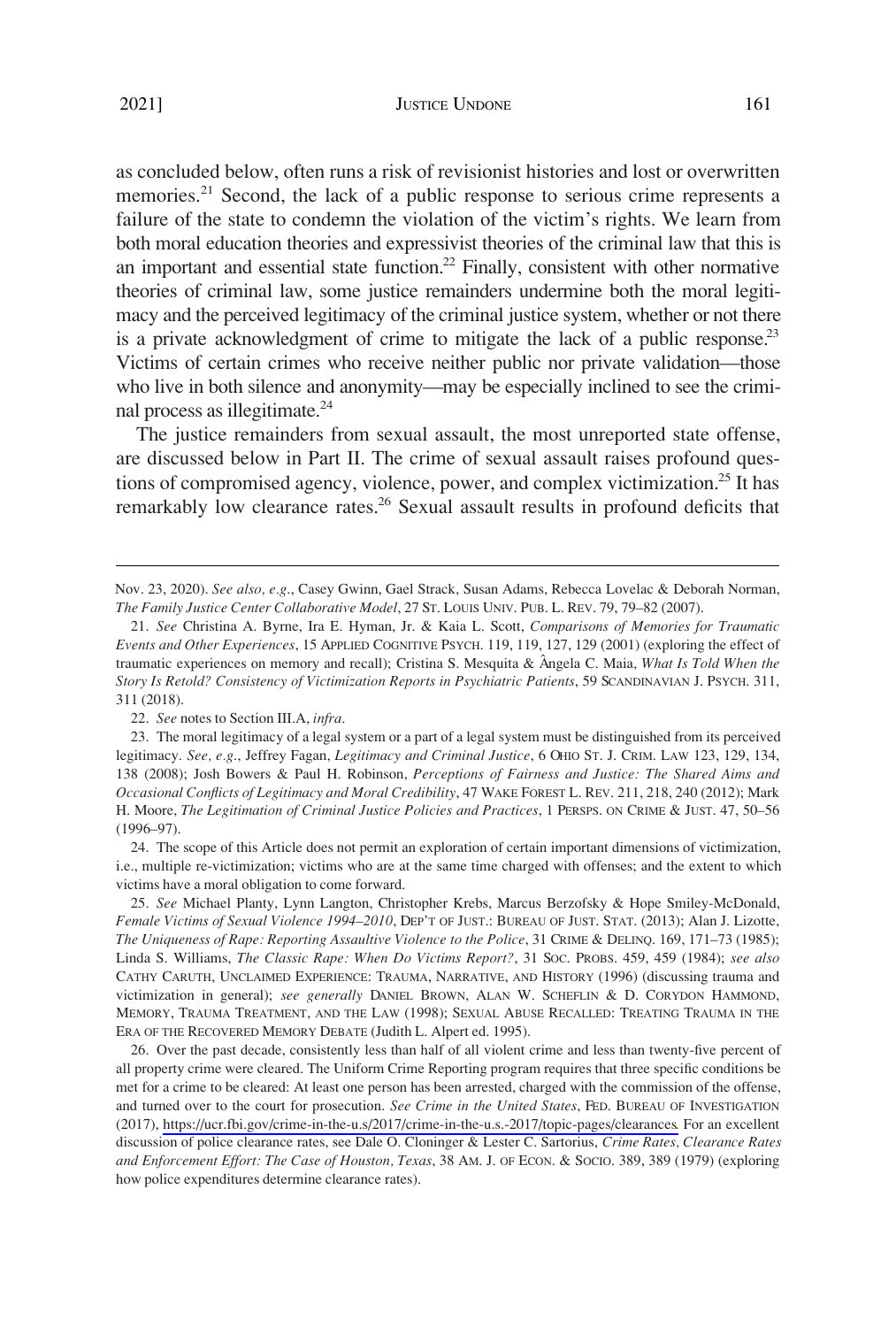should motivate some accounting and reconciliation, $27$  particularly in light of its undisputed seriousness.<sup>28</sup>

Justice remainders clearly demand a response from the state, but there is deep disagreement about the purposes that the criminal justice system ought to serve. It is thus striking that several sharply different accounts of the value, purpose, and justification of criminal law support some of the same practical conclusions about how the state should respond to justice remainders. Part III defends the first of these practical conclusions. According to a wide range of normative accounts of criminal punishment, the state has a distinctively strong duty to address systematic justice remainders of two types: (a) those that involve a very significant or total failure to punish acts that violate the most serious criminal prohibitions, and (b) those that reflect profound inequalities in the degree to which criminal law effectively protects the rights of victims from different social groups.<sup>29</sup> When serious criminal prohibitions go largely unenforced, the state fails in its duty to protect.30 When crimes against members of a socially disadvantaged group are systematically left unpunished, members of this group fail to receive what is deserved from the rule of law and its institutions. On many accounts of the justification of criminal law, including contractarian deterrence-based accounts, fair play accounts, and some "soft" retributivist accounts, failure to punish crimes committed *against members* of a disfavored group undermines the moral justification for punishing crimes committed *by members* of that group.

<sup>27.</sup> The idea of a "responsibility deficit," raised in the broader context of corporate moral agency, comes from the brilliant work of Philip Pettit, *Responsibility Incorporated*, 117 ETHICS 171, 194 (2007) ("The responsibility of enactors may leave a deficit in the accounting books, and the only possible way to guard against this may be to allow for the corporate responsibility of the group in the name of which they act."). For a contrarian view, see John Hasnas, *The Phantom Menace of the Responsibility Deficit*, *in* THE MORAL RESPONSIBILITY OF FIRMS 6 (Eric W. Orts and N. Craig Smith eds., 2017).

<sup>28.</sup> *See* Marvin E. Wolfgang, Robert M. Figlio, Paul E. Tracy & Simon I. Singer, NAT'L SURV. OF CRIME SEVERITY 50, 50 (1985). Significant literature has developed around seriousness scaling of offenses following the National Survey. *See, e.g*., Stephen D. Gottfredson, Kathy Young & William S. Laufer, *Additivity and Interactions in Offense Seriousness Scales*, 17 J. RSCH. CRIME & DELINQ. 26 (1980); Nicole Leeper Piquero, Stephanie Carmichael & Alex R. Piquero, *Research Note: Assessing the Perceived Seriousness of White-Collar and Street Crimes*, 54 CRIME & DELINQ. 291, 306 (2008); Kristy Holtfreter, Shanna Van Slyke, Jason Bratton & Marc Gertz, *Public Perceptions of White-Collar Crime and Punishment*, 36 J. CRIM. JUST. 50 (2008).

<sup>29.</sup> Among the accounts addressed here are moral education accounts, e.g., Jean Hampton, *The Moral Education Theory of Punishment*, 13 PHIL. & PUB. AFF. 208, 209 (1984); expressivist accounts, e.g., R.A. DUFF, PUNISHMENT, COMMUNICATION, AND COMMUNITY (2001); Kantian retributivism, as reconstructed in ARTHUR RIPSTEIN, FORCE AND FREEDOM 300–24 (2009); fair-play based retributivism, e.g., Herbert Morris, *Persons and Punishment*, 52 MONIST 475, 477 (1968); and non-consequentialist deterrence theories, e.g., Sharon Dolovich, *Legitimate Punishment in Liberal Democracy*, 7 BUFF. CRIM. L. REV. 307, 320–21 (2004); Anthony Ellis, *A Deterrence Theory of Punishment*, 53 PHIL. Q. 337, 338 (2003); Claire Finkelstein, *Punishment as Contract*, 8 OHIO ST. J. CRIM. L. 319, 330 (2011); Warren Quinn, *The Right to Threaten and the Right to Punish*, 14 PHIL. & PUB. AFF. 327, 336 (1985).

<sup>30.</sup> Among the serious prohibitions discussed here are prohibitions on wrongful violence and prohibitions on serious forms of property crime. Though failure to punish any *malum in se* crime can result in a justice remainder, the normative arguments of this Article concern only offenses that do substantial harm to an individual victim.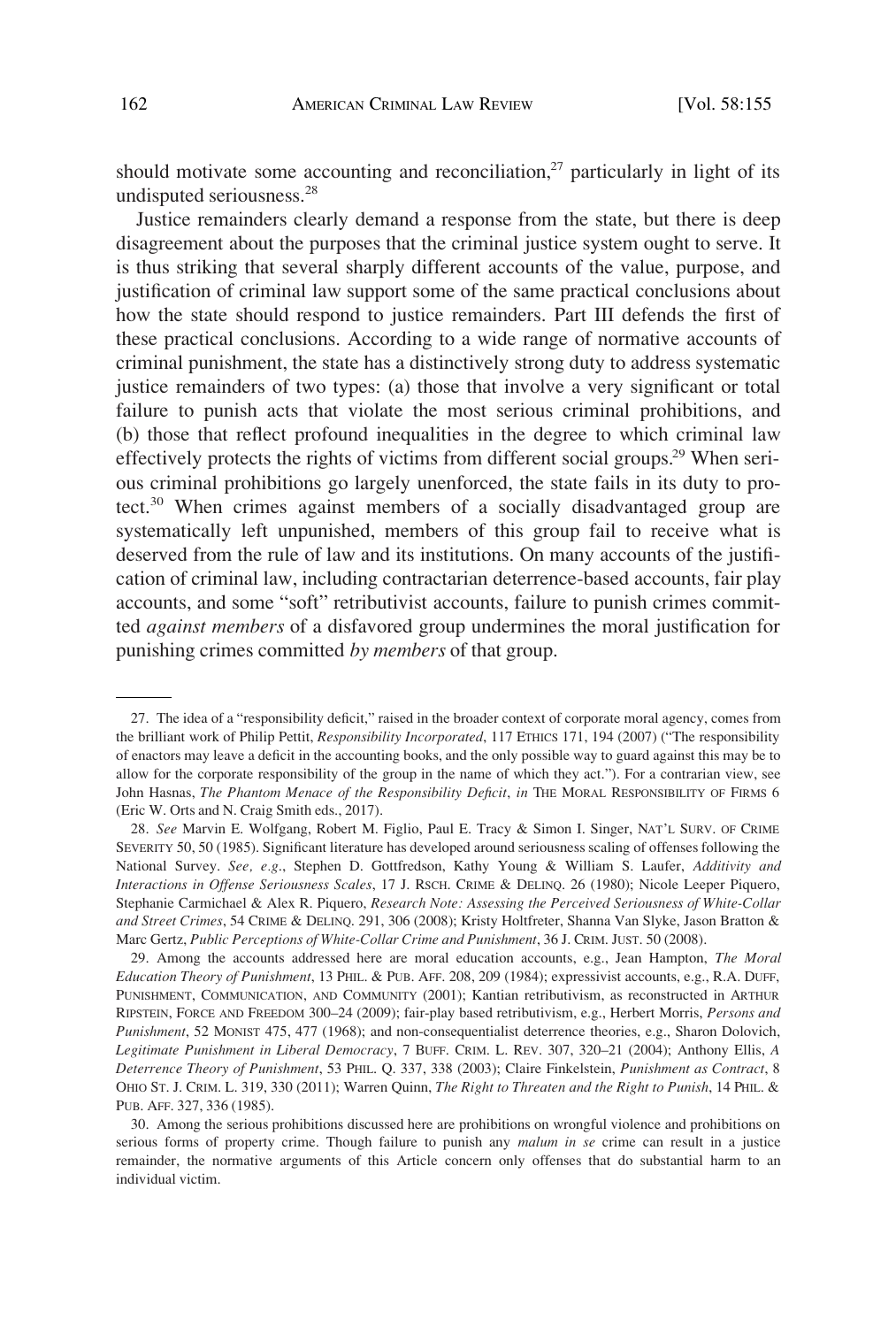### JUSTICE UNDONE 163

<span id="page-8-0"></span>Unequal justice remainders can also undermine the state's empirical legitimacy the willingness of all to obey the law and to support the state in the enforcement of its laws. These threats to the state's moral and empirical legitimacy are not hypothetical. They are real and quite often urgent, particularly in light of America's history of raceand class-based inequalities. It should come as no surprise that the distribution of justice remainders is far from normal; that it is skewed in ways that support the primacy of power and the diminished value seen in certain lives.<sup>31</sup> Indeed, our account would be woefully incomplete without recognizing that for most of this country's history those without class and race privileges have lived far too long with a disproportionate share of remainders. Addressing systematic inequalities in the distribution of justice remainders should thus be a high priority for the state.<sup>32</sup>

Part IV discusses ways the state may respond to justice remainders when devoting more resources to successive stages of the criminal process will not successfully address the problem. Section IV.A begins a consideration of the need for remainders to be addressed in concert with a wide range of empirically-driven criminal justice reforms (e.g., evidence-based programs) and reforms derived from an overlapping consensus of normative theories (e.g., reforms that ensure that jails and prisons are reasonably humane). Section IV.B argues that there are important reasons for the state to respond formally to crime even when punishment cannot be justly imposed. Other formal responses to crime, it is argued, are morally important even when they do not ultimately result in state sanctioned punishment. These responses contribute to our collective moral education, communicate the state's condemnation of the wrong, and express regret about the lack of punishment when punishment cannot be forthcoming.

## I. UNRIGHTED WRONGS

The criminal justice system long ago accommodated processing only a fraction of all actionable wrongdoing.<sup>33</sup> The number and deployment of all criminal justice

<sup>31.</sup> *See, e.g*., Jennifer Eberhardt, Paul G. Davies, Valerie J. Purdie-Vaughns & Sheri Lynn Johnson, *Looking Deathworthy: Perceived Stereotypicality of Black Defendants Predicts Capital-Sentencing Outcomes*, 17 PSYCH. SCI. 383, 384 (2006) ("Defendants whose appearance was perceived as more stereotypically Black were more likely to receive a death sentence than defendants whose appearance was perceived as less stereotypically Black."). For discussion about implicit bias, see Anthony G. Greenwald & Linda Hamilton Krieger, *Implicit Bias: Scientific Foundations*, 94 CALIF. L. REV. 945, 946 (2006); Jerry Kang, *Trojan Horses of Race*, 118 HARV. L. REV. 1489, 1514 (2005).

<sup>32.</sup> The priority should recognize the most rigorous research and findings, even when results run contrary to intuitions, hypotheses, and, at times, reinforcing anecdotal evidence. *See, e.g*., Greg Ridgeway, *Assessing the Effect of Race Bias in Post-Traffic Stop Outcomes Using Propensity Scores*, 22 J. QUANTITATIVE CRIMINOLOGY 1, 26–27 (2006); John MacDonald, Jeffrey Fagan & Amanda Geller, *The Effects of Local Police Surges on Crime and Arrests in New York City*, 11 PLOS ONE, 1, 10–11 (2016); Karen F. Parker, John M. MacDonald, Geoffrey P. Alpert, Michael R. Smith & Alex R. Piquero, *A Contextual Study of Racial Profiling: Assessing the Theoretical Rationale for the Study of Racial Profiling at the Local Level*, 47 AM. BEHAV. SCIENTIST 943 (2004); Richard Berk, Azusa Li & Laura Hickman, *Statistical Difficulties in Determining the Role of Race in Capital Cases: A Re-analysis of Data from the State of Maryland*, 21 J. QUANTITATIVE CRIMINOLOGY 365, 386 (2005).

<sup>33.</sup> For discussion about criminal justice accommodation to crime rates, see Mahesh K. Nalla, *Perspectives on the Growth of Police Bureaucracies, 1948–1984: An Examination of Three Explanations*, 3 POLICING &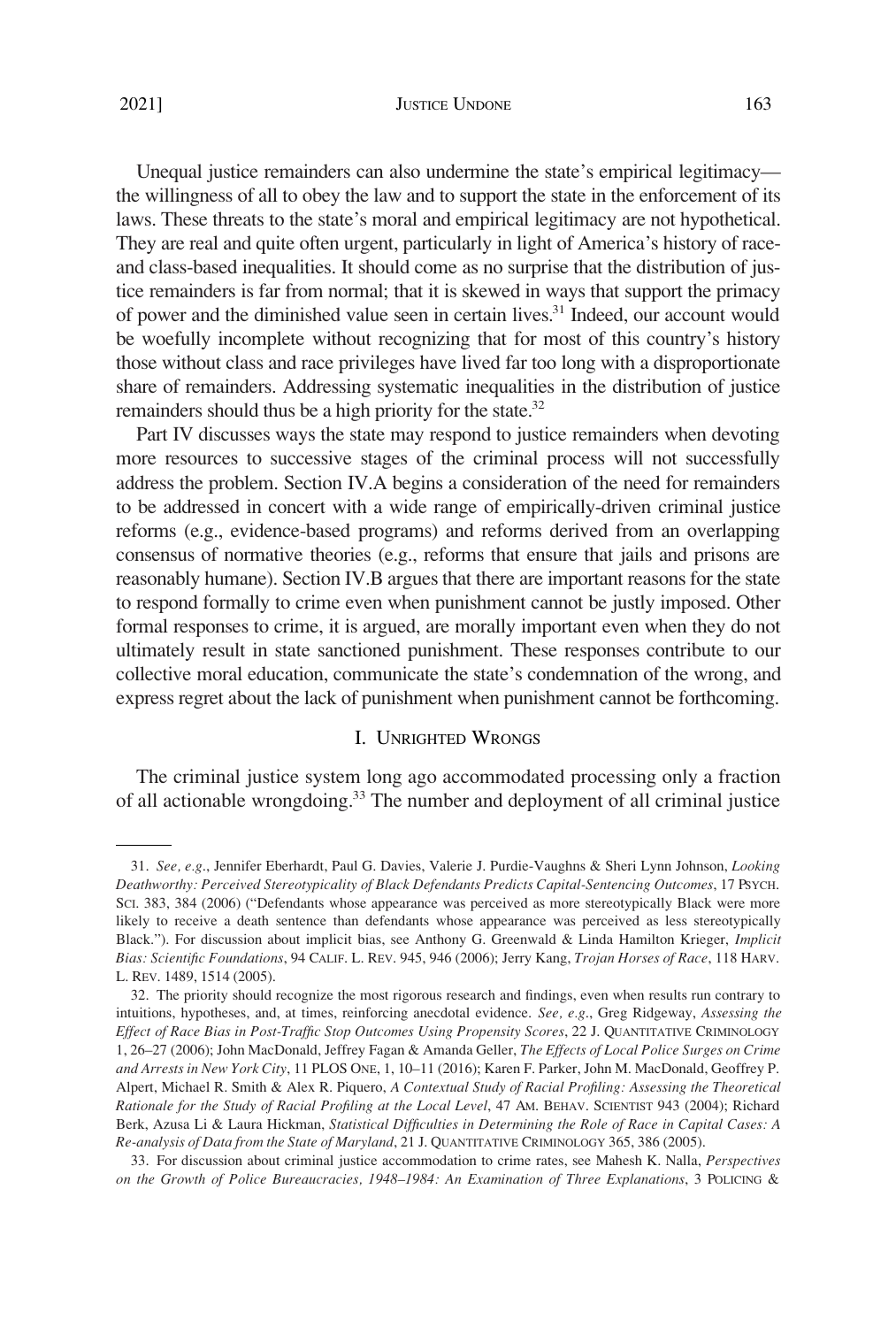functionaries—from law enforcement and prosecutors to judges and corrections officers—are designed around predictable person, system, and societal remainders, e.g., victim non-reporting and a criminal process with a stable and significant rate of diversion and exit.<sup>34</sup> Moreover, as a practical matter, budgetary and system constraints assume that the dark figure of crime will remain dark.<sup>35</sup> Only some victimizations are reported, and only a modest percentage of those cases are cleared by an arrest and subsequent prosecution.<sup>36</sup> Substantive and procedural principles of justice also contribute to the incidence of unadjudicated wrongdoing. The scales of justice are rightly and, indeed, paradoxically calibrated in favor of justice remainders.37 The more we protect rights, the greater the incidence of unadjudicated wrongdoing.

Reasonable and even generous deference to innocence concerns, while justly the guidepost for our rules regarding criminal investigation and adjudication, does not quell the moral tragedy of the unpunished guilty. We ought to punish the guilty, and we ought also to protect the innocent. When these "oughts" conflict, we may justifiably err on the side of the latter, but we nevertheless should feel regret when the guilty go free.<sup>38</sup> Regret does not presuppose a wish for a different outcome (e.g., where we cannot convict a factually guilty party because the state cannot satisfy its burden of proof) or even that we had a choice in doing differently (e.g., where the wrongdoer simply cannot be apprehended). It is not merely a feeling

SOC'Y 51, 54 (1992); Michael J. Greenwood & Walter J. Wadycki, *Crime Rates and Public Expenditures for Police Protection: A Reply*, 33 REV. SOC. ECON. 81, 81 (1975); Paul M. Zipin, Rodney H. Mabry & Carl L. Dyer, *Crime Rates and Public Expenditures for Police Protection: A Comment*, 32 REV. SOC. ECON. 222, 223 (1974); YongJei Lee, John E. Eck & Nicholas Corsaro, *Conclusions From the History of Research Into the Effects of Police Force Size on Crime—1968 Through 2013: A Historical Systematic Review*, 12 J. EXPERIMENTAL CRIMINOLOGY 431, 446 (2016); Michael L. Carriaga & John L. Worrall, *Police Levels and Crime*, 88 POLICE J.: THEORY, PRAC. & PRINCIPLES 315, 328 (2015).

<sup>34.</sup> Many years before sophisticated official reporting practices and crime victimization surveys, Edwin Sutherland raised concerns with attrition. *See* EDWIN SUTHERLAND, PRINCIPLES OF CRIMINOLOGY 25 (1955) ("Obviously a large proportion of the crimes committed go undetected, others are detected but not reported, others are reported but not officially recorded."). It is no small feat to craft a proportional criminal justice funnel, from victimization and entry to the system, to a sentence of some form of correctional supervision.

<sup>35.</sup> The size, scale, and cost of the criminal justice system assumes a strong pull towards efficiency. This costbenefit pull accommodates the dark figure of crime. *See, e.g*., Darryl K. Brown, *The Perverse Effects of Efficiency in Criminal Process*, 100 VA. L. REV. 183, 185 (2014) (discussing the efficiency gains of the criminal justice system); MARK A. COHEN, THE COSTS OF CRIME AND JUSTICE 6 (2005); *see also* Biderman & Reiss, *supra*  note 5, at 9.

<sup>36.</sup> There is a long stream of scholarship considering diversion and exit from the criminal justice system. For an early treatment, see Franklin E. Zimring, *Measuring the Impact of Pretrial Diversion from the Criminal Justice System*, 41 U. CHI. L. REV. 224, 225–26 (1974).

<sup>37.</sup> For all of the right reasons, factual guilt is a welcome subordinate for legal guilt. *See* William S. Laufer, *The Rhetoric of Innocence*, 70 WASH. L. REV. 329, 336 (1995).

<sup>38.</sup> On expressions of regret in the face of conflicting moral demands, see Williams, *supra* note 10, at 110. On trade-offs, see Nicolas Cornell, *The Aesthetic Toll of Nudging*, 14 GEO. J.L. & PUB. POL'Y 841, 842–43 (2016). *See also* Cass R. Sunstein, *Incommensurability and Valuation in Law*, 92 MICH. L. REV. 779, 782 (1993).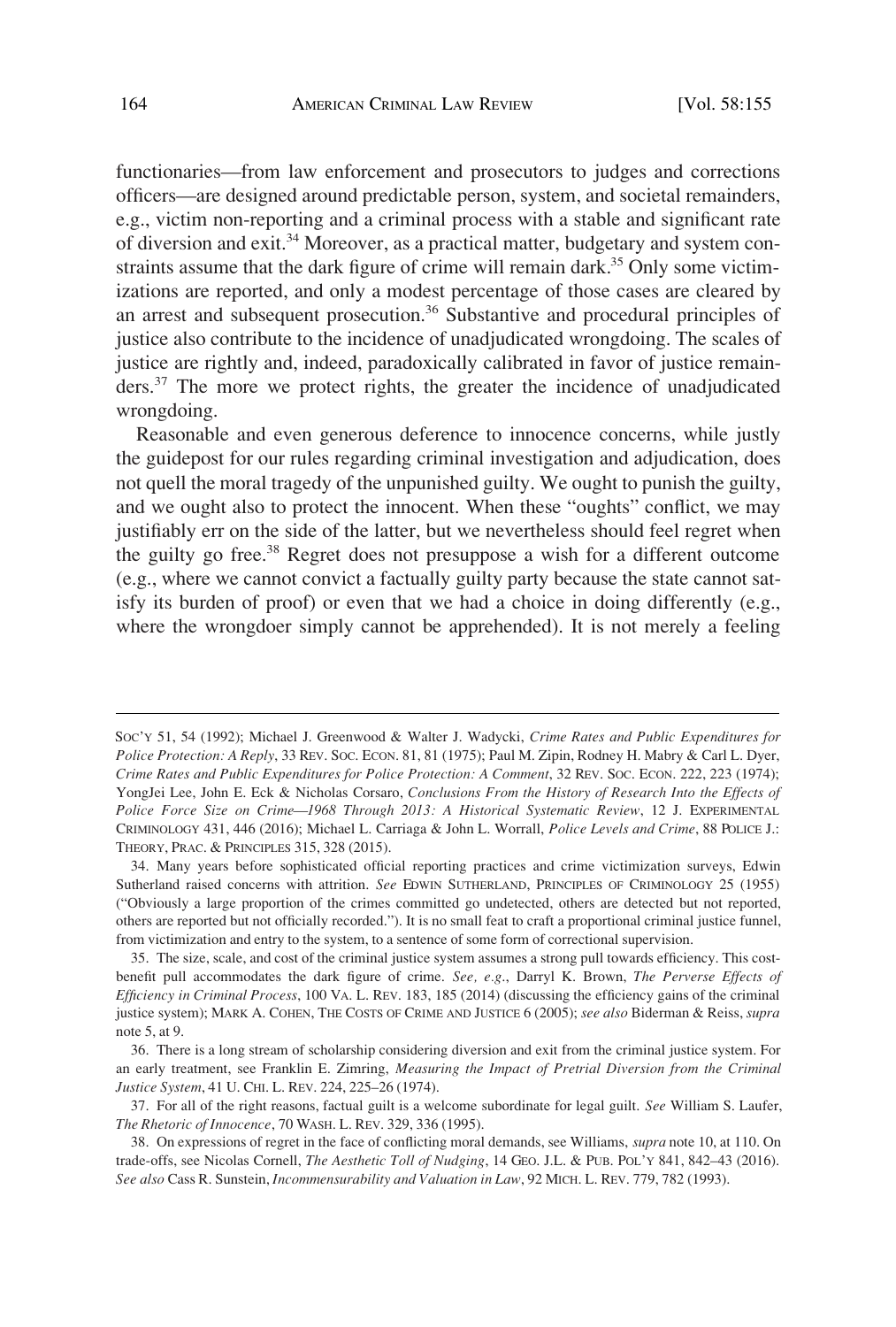JUSTICE UNDONE 165

of significant discomfort. To feel regret is to want to convey it.<sup>39</sup> The best justifications for the state's authority to punish crime, we will argue here, entail that the state has a duty to express regret for justice undone.<sup>40</sup>

It is quite surprising that there are so few voices committed to recognizing, quantifying, no less accounting for the remainders in the criminal justice system.<sup>41</sup> Justice that is undone is simply assumed by policy makers, criminal justice functionaries, and practitioners.42 The tireless representation of those with unknown voices is also so rarely recognized. There is no deeply-felt under-criminalization or non-criminalization movement against justice remainders to balance the ire of those who rail against over-enforcement and over-criminalization.<sup>43</sup> And all of the metrics and measures that increasingly support an evidence-based criminal justice system fail to capture what is collectively disregarded.<sup>44</sup> Most important, no single constituency owns the impunity so generously offered those wrongdoers who will remain unknown.45

42. Remainders are all too familiar to hard retributivists who would counter desert theorists by saying that some justice is better than none, even if distributed in ways that are offensively unequal. Hard retributivists argue that inequalities are no more intended than traffic accidents—unintended consequences of the pursuit of justice. Justice is personal. So too is guilt. That some escape justice in ways that are unequal is not an argument for forgoing the delivery of justice. It was Ernest van den Haag who famously said that unequal justice is always preferred to equal injustice. The skewed distribution of punishment should not diminish our measured condemnation of individual wrongdoers, or so the argument goes. *See* William S. Laufer & Nien-hê Hsieh, *Choosing Equal Injustice*, 30 AM. J. CRIM. L. 343, 343–44, 357 (2003) (countering the hard retributivist position taken by Van den Haag). In calling for systematic justice remainders to be remedied, as we do in Part III, *infra*, we do not mean to endorse this hard retributivist line. Rather, we would suggest that the state may appropriately aim at reducing justice remainders while also aiming to avoid systematic disparities in the frequency with which offenders from different social groups receive punishment. Moreover, we argue that among the most urgent justice remainders to address are those that involve systematic inequality in the degree to which criminal law effectively protects different classes of victims.

43. *See, e.g*., Ben Levin, *The Consensus Myth in Criminal Justice Reform*, 117 MICH. L. REV. 259, 262–63 (2018) (distinguishing mass criminalization from over-criminalization); DOUGLAS HUSAK, OVERCRIMINALIZATION: THE LIMITS OF THE CRIMINAL LAW 1–4 (2008) (reviewing the amount of criminal law, number of crimes, and amount of punishment without mention of crime victims or any other remainders of justice).

44. *Cf*. Roger Bowles, Maria Garcia Reyes & Nuno Garoupa, *Crime Reporting Decisions and the Costs of Crime*, 15 EUR. J. CRIM. POL'Y & RSCH. 365, 376 (2009) (exploring the differences in reported and unreported offenses); Ziggy MacDonald, *Revisiting the Dark Figure: A Microeconometric Analysis of the Underreporting of Property Crime and its Implications*, 41 BRIT. J. CRIMINOLOGY, 127, 128 (2001).

45. For a fascinating treatment of the victim in retributive theory, and the role of impunity, discussed as "impunidad," see George Fletcher, *The Place of Victims in the Theory of Retribution*, 3 BUFF. CRIM. L. REV. 51, 6360 (1999). *Cf*. Michael Moore, *Victims and Retribution: A Reply to Professor Fletcher*, 3 BUFF. CRIM. L. REV. 65, 67 (1999) ("[V]ictims should and must be ignored if you are claiming to be doing retributive theory.").

<sup>39.</sup> Alan Strudler, *Mass Torts and Moral Principles*, 11 LAW & PHIL. 297–330, 318 (1992) ("Regret is no mere subjective impression of discomfort. To feel regret genuinely is to wish to convey it.").

<sup>40.</sup> *Id*. at 319 (arguing regret is "an essential element in a social commitment to norms of moral concern, a commitment required to protect the credibility and hence the moral authority of law").

<sup>41.</sup> Once again noting exceptions, such as the work of those detailing the compromises of desert, *e.g*., ROBINSON & CAHILL, *supra* note 3, at 21, and those quantifying costs of victims and victimization, *e.g*., Cohen, *supra* note 12, at 139.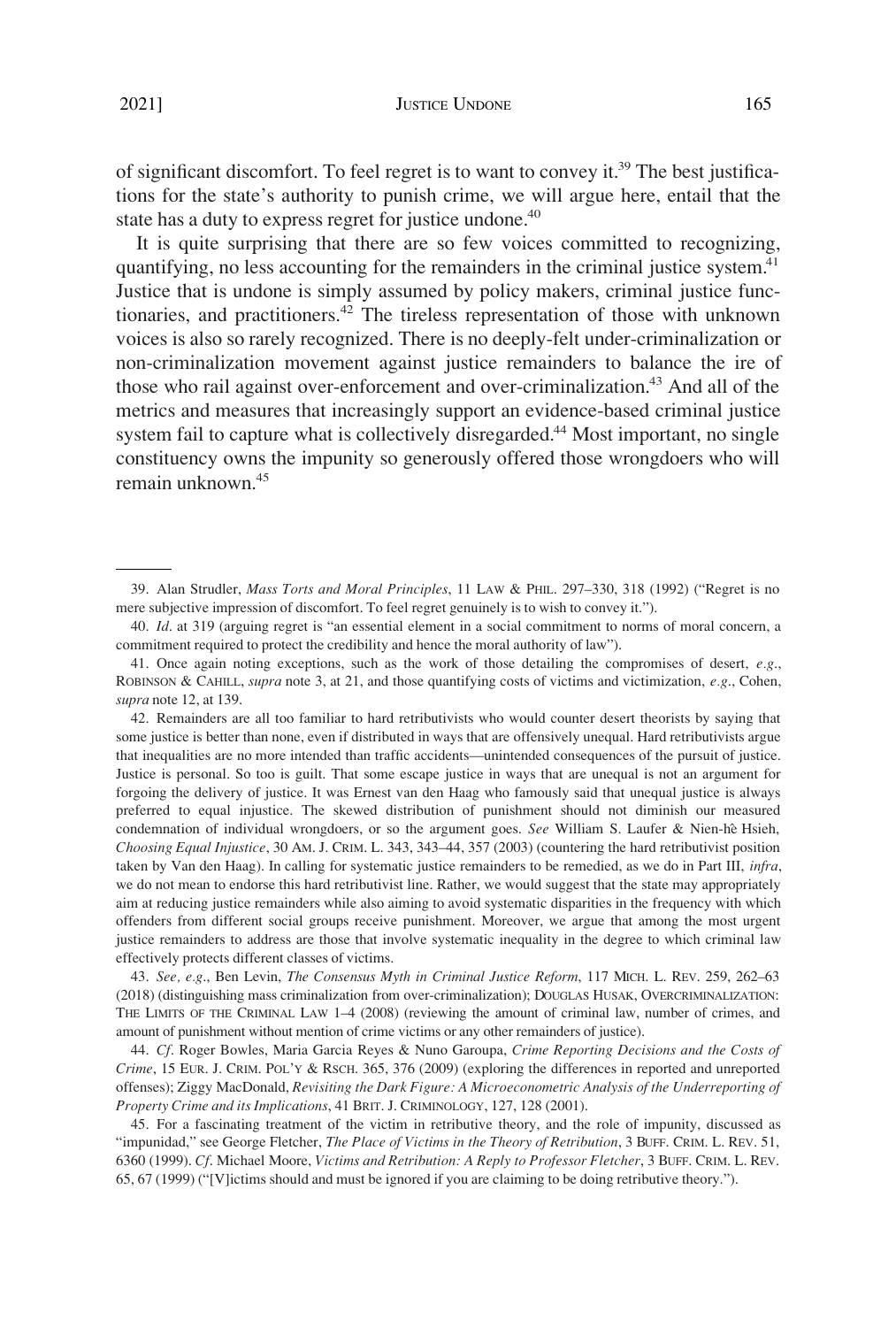The same general disregard of justice remainders does not accompany profound miscarriages of justice that are made known to the public, and justifiably so.<sup>46</sup> Cases of blatant racial discrimination, arbitrariness, and capriciousness fuel meritorious cries and claims of unequal justice under law.47 Mass incarceration, the compromise of conviction integrity, and race-based shootings by law enforcement are more than notable concerns, even if perennial.<sup>48</sup> And we obsess, as we should, about carefully operationalizing the precepts of distributive justice; from intricate algorithm-based bail guidelines to exacting sentencing guidelines. Mistaken identification, the long shadow of a felony record, biased jurors, erroneous convictions, and disproportionate sentences move us in ways that, so it would appear, remainders of justice do not.<sup>49</sup> One may justifiably ask: If we care so much about abject failures of justice, about ensuring fairness in the criminal process, where is the moral accounting and reconciliation for the justice left undone?<sup>50</sup>

Left unattended, justice remainders become more than our occasional and defensive look back at all of the wrongs that go unrecognized and unrighted.<sup>51</sup> The catalog of wrongdoing witnessed over our lifetimes, much of which we let go, takes a toll. Over time, remainders that typically would leave a lasting moral stain are washed clean by the kind of rhetoric and imagery that leaves little moral indignation. The history is not re-written by an ideologue, but by administrative and judicial functionaries who speak on behalf of the state in criminal matters.52 Memories

<sup>46.</sup> *Cf*. Brian Forst, *Managing Miscarriages of Justice from Victimization to Reintegration*, 74 ALB. L. REV. 1209, 1214–15 (2011).

<sup>47.</sup> Daniel Epps, *The Consequences of Errors in the Criminal Justice Theorem*, 128 HARV. L. REV. 1065, 1117 (2015). For an outstanding critique of Epps, see Laura I. Appleman, *A Tragedy of Errors: Blackstone, Procedural Asymmetry, and Criminal Justice*, 128 HARV. L. REV. F. 91, 92 (2015).

<sup>48.</sup> *See, e.g*., Michael Tonry, *Making American Sentencing Just, Humane, and Effective*, 46 CRIME & JUST. 441, 442 (2017) (reviewing the current failures of sentencing practices).

<sup>49.</sup> *See, e.g*., ROBINSON & CAHILL, *supra* note 3, at 17; Dorothy E. Roberts, *The Social and Moral Costs of Mass Incarceration in African American Communities*, 56 STAN. L. REV. 1271, 1280 (2004); JAMES B. JACOBS, THE ETERNAL CRIMINAL RECORD 3–4, 8 (2015) (exploring the ways in which felony records are permanent). For a general discussion of these criminal justice challenges, see FREDA ADLER, GERHARD O.W. MUELLER & WILLIAM S. LAUFER, CRIMINAL JUSTICE 9, 21 (6th ed., 2012).

<sup>50.</sup> Robinson and Cahill's work is really the lone exception in recognizing this kind of compromised justice, which they framed by principles of desert. *See* ROBINSON & CAHILL, *supra* note 3, at 21.

<sup>51.</sup> When crime statistics were first discussed by criminologists in the United States, Edwin H. Sutherland recognized that much of crime is concealed:

Some are known only to the person who commits them, and of the others some are concealed because of pity for the guilty party or his relatives, some because of the annoyance or publicity that would be produced, some because of the fear of the offender, some because of the distrust of the police or courts, and some because the identity of the offender is not known though the fact of the crime is.

SUTHERLAND, *supra* note 34, at 33. Thinking about this list prompted speculation that the social consequences of these and other crimes are probably greater than the most serious of all crimes.

<sup>52.</sup> Our argument presupposes an expressive responsibility on the part of the state. On the expressive aspects of state action, see generally Nicolas Cornell, *A Third Theory of Paternalism*, 113 MICH. L. REV. 1295, 1315–16 (2014); Elizabeth S. Anderson & Richard H. Pildes, *Expressive Theories of Law: A General Restatement*, 148 U. PA. L. REV. 1503, 1505–06 (2000); Alan Strudler, *The Power of Expressive Theories of Law*, 60 MD. L. REV.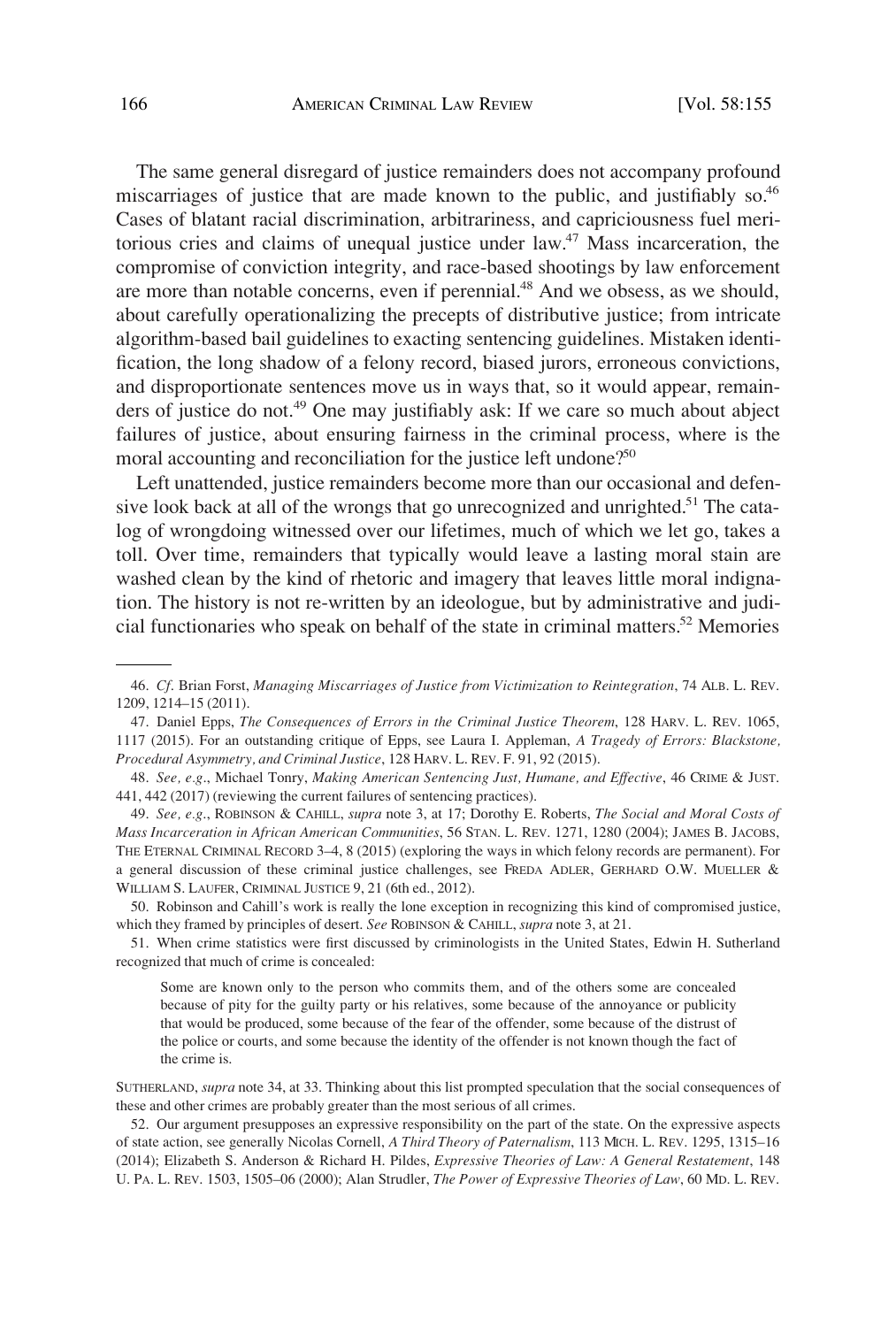2021]

are overwritten with time, as if stolen; trauma dissipates and disappears across generations; and, quite tragically, no reliable, permanent, and public accounts are kept of all those whose lives are diminished and altered by unaddressed wrongdoing.<sup>53</sup> This final sweep of wrongs is the ultimate injustice—an injustice captured by a sense of helplessness never to be publicly validated.<sup>54</sup>

For certain offenses, the complex brew of victim anonymity and powerlessness may defy belief. It also encourages deniers in ways reminiscent of the transformative nature of our collective reaction to genocides and politicides.<sup>55</sup> We produce a story re-told in a different voice. And re-writing often results in a relationship with the state that has marginally greater parity; a narrative that legitimizes that which was delegitimized.<sup>56</sup>

Denials of justice remainders are supported by all of the most obvious forms of accommodation found in a diverse scholarly literature, including: (a) successful techniques of moral neutralizations,<sup>57</sup> (b) psychological rationalizations,<sup>58</sup> (c) explanations from systems justification theory,<sup>59</sup> and (d) individual and group

54. *See, e.g*., Christopher Peterson & Martin E.P. Seligman, *Learned Helplessness and Victimization*, 39 J. SOC. ISSUES 103, 103, 113 (1983) (connecting the idea of learned helplessness to the ultimate numbness of victimization).

55. Herbert G. Kelman, *Violence Without Moral Restraint: Reflections on the Dehumanization of Victims and Victimizers*, 29 J. SOC. ISSUES 25, 42–43 (1973); DEBORAH E. LIPSTADT, BEYOND BELIEF 3, 17, 142, 224, 225 (1986) (considering the complex denial of genocidal death through the lens of the media); William S. Laufer, *The Forgotten Criminology of Genocide*, 8 ADVANCES CRIMINOLOGICAL THEORY 61, 77–79 (1999) (arguing that criminological research has generally ignored genocide, but that scientific study is needed to better understand victimization and perpetration).

56. CATHY CARUTH, UNCLAIMED EXPERIENCE: TRAUMA, NARRATIVE AND HISTORY 11 (1996) ("Through the notion of trauma, I will argue, we can understand that a rethinking of reference is aimed not at eliminating history but a resituating it in our understanding, that is, at precisely permitting history to arise where immediate understanding may not.").

57. Sykes and Matza explore a range of moral justifications or "techniques of neutralization." *See* Gresham M. Sykes & David Matza, *Techniques of Neutralization: A Theory of Delinquency*, 22 AM. SOCIO. REV. 664, 667–70 (1957); Shadd Maruna and Heith Copes, *What Have We Learned From Five Decades of Neutralization Research?*, 32 CRIME & JUST. 221, 232–33, 272 (2005). For a fascinating update to the original work of Sykes and Matza, see DELINQUENCY AND DRIFT REVISITED: THE CRIMINOLOGY OF DAVID MATZA AND BEYOND 44, 48, 54 (Thomas G. Blomberg, Francis T. Cullen, Christoffer Carlsson & Cheryl Lero Jonson eds., 2018).

58. John M. Darley & Bibb Latane´, *Bystander Intervention in Emergencies: Diffusion of Responsibility*, 8 J. PERS. & SOC. PSYCH. 377, 378, 381-82 (1968); BIBB LATANÉ & JOHN M. DARLEY, THE UNRESPONSIVE BYSTANDER: WHY DOESN'T HE HELP? 5, 80, 91 (1970); Leonard Bickman & Dennis P. Rosenbaum, *Crime Reporting as a Function of Bystander Encouragement, Surveillance, and Credibility*, 35 J. PERS. & SOC. PSYCH. 577, 584–85 (1977).

59. John T. Jost & Assaad E. Azzi, *Microjustice and Macrojustice in the Allocation of Resources Between Experimental Groups*, 136 J. SOC. PSYCH. 349, 361–62 (1996); John T. Jost, Mahzarin R. Banaji & Brian A. Nosek, *A Decade of System Justification Theory: Accumulated Evidence of Conscious and Unconscious Bolstering of the Status Quo*, 25 POL. PSYCH. 881, 883, 885, 887 (2004); John T. Jost & Diana Burgess,

<sup>492, 495–96 (2001);</sup> Kristin Voigt, *Relational Equality and the Expressive Dimension of State Action*, 44 SOC. THEORY & PRAC. 437, 437–38 (2018).

<sup>53.</sup> The lack of such a public record of wrongdoing is especially troubling on moral education and expressivist theories of the value of criminal punishment. On these accounts, we argue, when the State fails to provide public recognition of serious wrongdoing, it fails to express adequately society's commitment to the rights of victims. *See infra* Part III.A.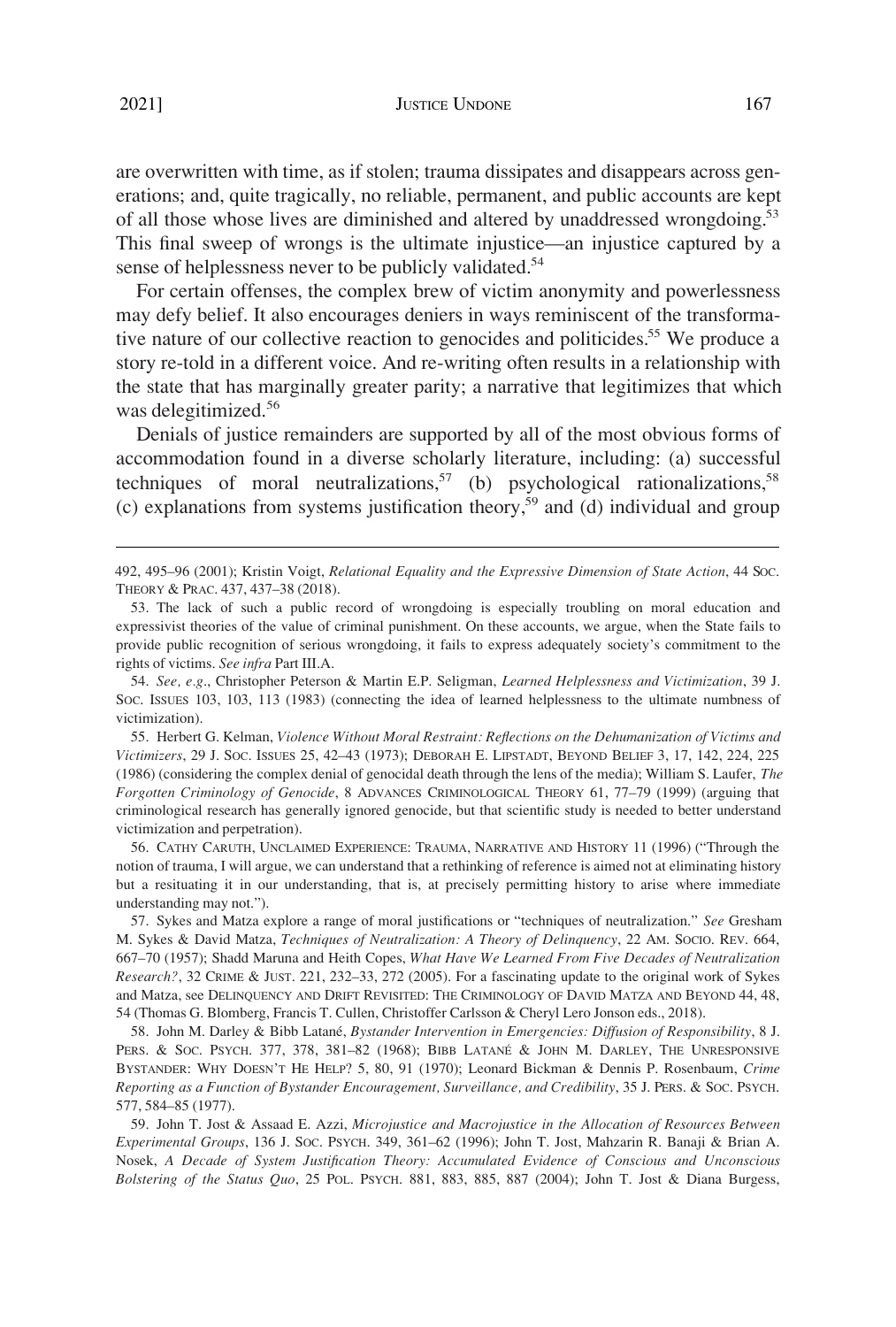efforts to recast the status of those affected by criminal wrongdoing.<sup>60</sup> Less obvious but as important, we have a history marked by justice remainders that are so very indebted to race and class.<sup>61</sup> Devaluing lives on the basis of race and class has a long history for those inside and outside the reach of the criminal justice system. And few would dispute that race and class considerations are far too graciously tolerated in the continuation of what is now euphemistically called the post-*McCleskey* period.62

There is a paradox that comes from the very justifiable orientation of a justice system listing heavily towards the accused and away from the victim. Our commitment to "doing justice" also may be an independent source of justice remainders. Comfort with justice remainders is enshrined in a generally uncritical acceptance of the logic and math behind Blackstone's Ratio.<sup>63</sup> It is certainly better to let ten guilty people go free than to convict one innocent. But, it is *best* that every innocent is acquitted, the guilty are convicted, and no victim be deprived of the recognition and validation that comes from the public administration of justice.<sup>64</sup>

In considering the consequences of error in criminal justice, Daniel Epps recently rejected some of the math and principles supporting Blackstone's Ratio.<sup>65</sup>

61. Eric P. Baumer, *Neighborhood Disadvantage and Police Notification by Victims of Violence*, 40 CRIMINOLOGY 579, 581, 586, 604–06 (2002); Ronet Bachman & Ann L. Coker, *Police Involvement in Domestic Violence: The Interactive Effects of Victim Injury, Offender's History of Violence, and Race*, 10 VIOLENCE & VICTIMS 91, 102 (1995); Callie M. Rennison, *An Investigation of Reporting Violence to the Police: A Focus on Hispanic Victims*, 38 J. CRIM. JUST. 390, 396–97 (2010); *see also* Richard A. Starrett, Michael P. Connolly, James T. Decker & Adelina Araujo, *The Crime Reporting Behavior of Hispanic Older Persons: A Causal Model*, 16 J. CRIM. JUST. 413, 415 (1988) (finding that minority older people are victimized more often, report crime less often, and are at greater risk).

62. John H. Blume, Theodore Eisenberg & Sheri Lynn Johnson, *Post-*McCleskey *Racial Discrimination Claims in Capital Cases*, 83 CORNELL L. REV. 1771, 1774, 1776 (1998).

63. 4 WILLIAM BLACKSTONE, COMMENTARIES ON THE LAWS OF ENGLAND \*352 ("[A]ll presumptive evidence of felony should be admitted cautiously; for the law holds, that it is better that ten guilty persons escape, than that one innocent suffer."); *see also* Alexander Volokh, *Guilty Men*, 146 U. PA. L. REV. 173, 179 (1997) ("The most celebrated divine commandment related to punishing the innocent is, of course, Blackstone's."); Michael DeKay, *The Difference Between Blackstone-like Error Ratios and Probabilistic Standards of Proof*, 21 LAW & SOC. INQUIRY 95, 131 (1996) (comparing Blackstone's Ratio to other standards). For contrasting opinions outside of the United States, see Moulin Xiong, Richard G. Greenleaf & Jona Goldschmidt, *Citizen Attitudes Toward Errors in Criminal Justice: Implications of the Declining Acceptance of Blackstone's Ratio*, 47 INT. J.L. CRIME & JUST. 14, 16 (2017).

64. It is argued that factual innocence should play a role consistent with the elevated rhetoric used in the criminal process. *See* William S. Laufer, *The Rhetoric of Innocence*, 70 WASH. L. REV. 329, 419–20 (1995).

65. An unusually critical take on the Ratio is offered by Daniel Epps, *The Consequences of Errors in the Criminal Justice Theorem*, 128 HARV. L. REV. 1065, 1145 (2015). For an outstanding and moving critique of Epps, see Laura I. Appleman, *A Tragedy of Errors: Blackstone, Procedural Asymmetry, and Criminal Justice*, 128 HARV. L. REV. F. 91, 92 (2015).

Attitudinal Ambivalence and the Conflict Between Group and System Justification Motives in Low Status Groups, 26 PERS. & SOC. PSYCH. BULLETIN 293, 294–95, 304 (2000).

<sup>60.</sup> *See* Kennedy, *supra* note 18, at 411. Living with remainders of justice finds connections to and parallels with our failures or omissions to act. Remainders and omissions raise moral but less-than-obvious legal imperatives. We know that there are countless in peril and abject need who may deserve our attention, compassion, and human connection. For all the moral fuss, though, we rarely bear a legal duty and relation. It is most often said that it is not our task to recognize, and thus ensure, any semblance of public adjudication.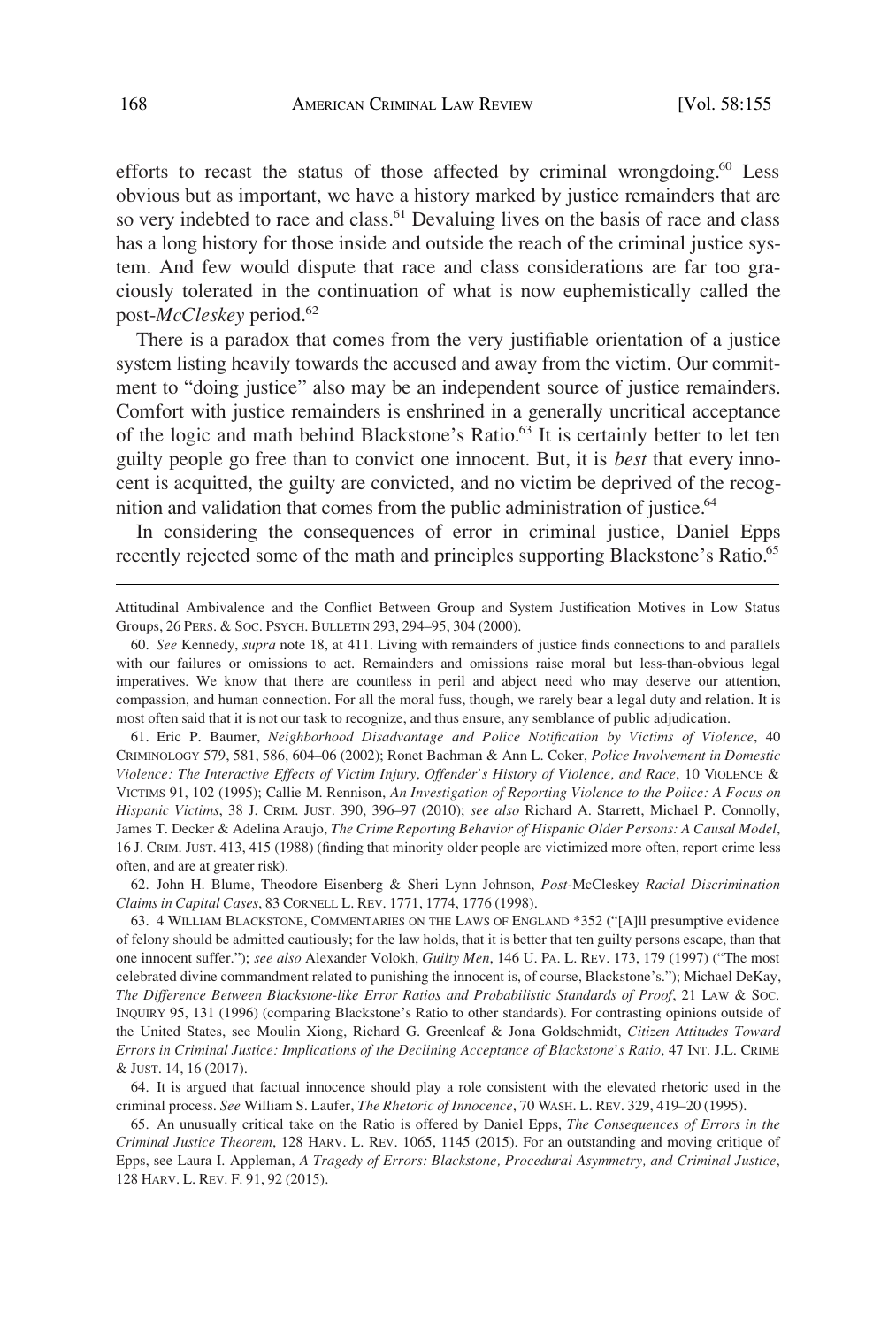### JUSTICE UNDONE 169

<span id="page-14-0"></span>His willingness to take on this time-worn adage would have been even more notable with a recognition of justice remainders. $66$  It is an interesting and ironic twist that placing weights on the scales of justice that quite rightly prioritize the accused, nevertheless, produces remainders.<sup>67</sup> Letting guilty people walk free is a cost, even if preferred and wholly justified. False convictions are indeed more "costly" than false acquittals.<sup>68</sup> But in properly weighing each, where is the consideration, any consideration, of how these decisions affect justice remainders? Not all of the guilty who go unpunished are acquitted in court—many are never apprehended, charged, or put on trial. Is there any reasonable counterweight to innocentrism or perfect mathematical symmetry for both the innocent and guilty? Unanswered violations of victim-relative norms should have at least some place in a proxy or calculus for justice that is due from the state.<sup>69</sup> Instead, there is a near invisibility to these violations, a general disregard of a very wide range of normative deficits. Practically, what happens to a victim's life when the state fails to bestow a solemn ratification and justification? A discussion of the most unreported and underreported wrong addresses these questions below.

# II. THE MOST UNDERREPORTED VIOLENT CRIME: SEXUAL ASSAULT AS JUSTICE REMAINDERS

Rates of sexual assault victimization, incidence, prevalence, and non-reporting, over time, reveal generation after generation of unrighted wrongs.<sup>70</sup> There are

<sup>66.</sup> Richard L. Lippke, *Punishing the Guilty, Not Punishing the Innocent*, 7 J. MORAL PHIL. 462, 464 (2010).

<sup>67.</sup> To estimate the sum of justice undone, this Article is committed to some reconciliation over false negatives in the criminal justice system, rather than false positives. That quantum of justice that remains undistributed from false negatives, we maintain, is largely ignored. A legion of false positive advocates forms a very well-deserved and increasingly vocal lobby. *See* discussion over innocentrism *infra*; *see also* Nicholas Scurich, *Criminal Justice Policy Preferences: Blackstone Ratios and the Veil of Ignorance*, 26 STAN. L. & POL'Y REV. 23, 32 (2015) (erroneous convictions were seen as worse than erroneous acquittals by participants); *cf*. LARRY LAUDAN, TRUTH, ERROR, AND CRIMINAL LAW 2, 75 (2006) (raising concerns with the Ratio's preference for criminal defendants over victims).

<sup>68.</sup> *See* Appleman, *supra* note 47, at 91 ("[T]he implications of [Epps'] Article, if taken to their rational conclusion, point to eradicating the asymmetry currently favoring defendants in criminal procedure. This is an extremely troubling result.").

<sup>69.</sup> Russell L. Christopher, *Deterring Retributivism: The Injustice of "Just" Punishment*, 96 NW. U. L. REV. 843, 937 (2002) ("Therefore, retributivism necessarily uses crime victims as the means to attain retributive punishment and the treatment of offenders as ends in themselves.").

<sup>70.</sup> *See* Kate B. Wolitzky-Taylor, Heidi S. Resnick, Jenna L. McCauley, Ananda B. Amstadter, Dean G. Kilpatrick & Kenneth J. Ruggiero, *Is Reporting of Rape on the Rise? A Comparison of Women With Reported Versus Unreported Rape Experiences in the National Women's Study-Replication*, 26 J. INTERPERSONAL VIOLENCE 807 (2011) ("[T]he overall prevalence of reporting (15.8%) has not significantly increased since the 1990s."); Michael Planty & Kevin J. Strom, *Understanding the Role of Repeat Victims in the Production of Annual U.S. Victimization Rates*, 23 J. QUANTITATIVE CRIMINOLOGY 179 (2007); Kim M. Feldhaus, Debra Houry & Robin Kaminsky, *Lifetime Sexual Assault Prevalence Rates and Reporting Practices in an Emergency Department Population*, 36 ANNALS EMERGENCY MED. 23 (2000); Caroline Akers & Catherine Kaukinen, *The Police Reporting Behavior of Intimate Partner Violence Victims*, 24 J. FAM. VIOLENCE 159 (2009); Ronet Bachman, *The Factors Related to Rape Reporting Behavior and Arrest: New Evidence from the National Crime Victimization Survey*, 25 CRIM. JUST. & BEHAV. 8, 11, 19–20 (1998).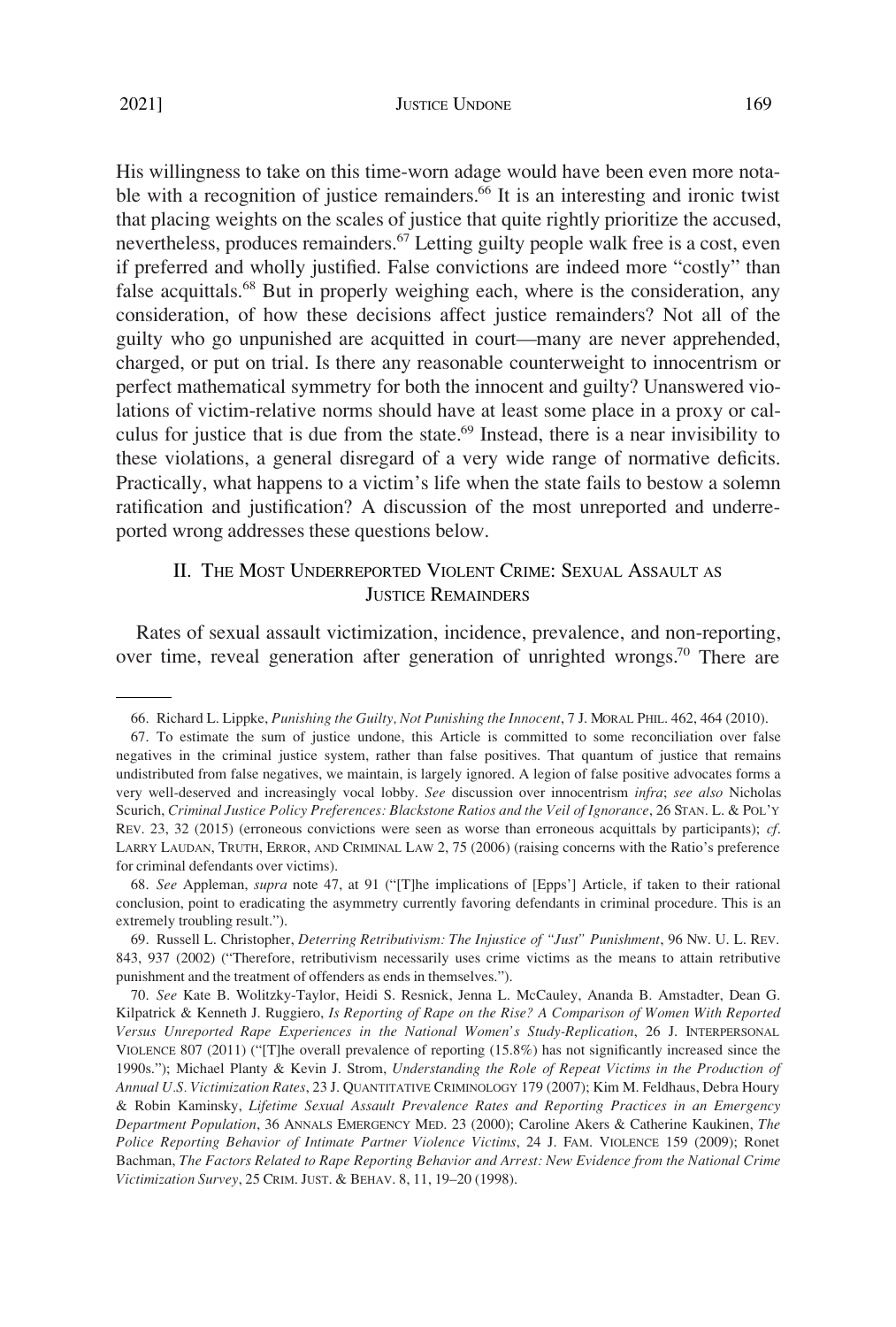countless victims and witnesses in case after case of injustice. The dark figure of sexual assault victimization is in excess of hundreds of thousands of unreported crimes each year, even assuming measurement errors of all sorts.<sup>71</sup> And estimates are often far too conservative given the number of "hidden" or "unacknowledged" rapes, i.e., where the victim was sexually assaulted but does not consider the act to be rape.72 Sexual assault data from college campuses show far higher rates and, at the same time, more system attrition.<sup>73</sup> Even when sexual assaults are known to the police, very modest clearance rates contribute to another significant class of justice remainders.74 Simply put, no other serious violent offense is so obviously missing from the criminal justice system.<sup>75</sup> No other serious violent crime leaves so much justice undone. No other violent crime is committed with this kind of impunity.

<sup>71.</sup> Annual National Crime Victimization Survey sexual assault data vary considerably year-to-year. Consider the variation between the 2017 (393,980) and 2018 (734,630) numbers. NAT'L CRIME VICTIMIZATION SURV., *supra* note 15, at 4. The UCR numbers remained comparatively stable from 2017 (128,022) to 2018 (131,560). The reasons for non-reporting are all too familiar and understandable. *See, e.g*., Richard B. Felson, Steven F. Messner, Anthony W. Hoskin & Glenn Deane, *Reasons for Reporting and Not Reporting Domestic Violence to the Police*, 40 CRIMINOLOGY 617 (2002); Richard B. Felson & Paul-Phillipe Pare´, *The Reporting of Domestic Violence and Sexual Assault by Nonstrangers to the Police*, 67 J. MARRIAGE & FAM. 597 (2005); Martin Greenberg, Chauncey Wilson, R. Barry Ruback & Michael Mills, *Social and Emotional Determinants of Victim Crime Reporting*, 4 SOC. PSYCH. Q. 364 (1979); Jochem Tolsma, Joris Blaauw & Manfred te Grotenhuis, *When Do People Report Crime to the Police? Results from a Factorial Survey Design in the Netherlands, 2010*, 8 J. EXPERIMENTAL CRIMINOLOGY 117 (2012).

<sup>72.</sup> *See* Victoria L. Pitts & Martin D. Schwartz, *Promoting Self-Blame Among Hidden Rape Survivors*, 17 HUMAN. & SOC'Y 383, 384 (1993) (focusing on acquaintance rape that is not reported or considered rape by the victim); Mary P. Koss, *The Hidden Rape Victim: Personality, Attitudinal, and Situational Characteristics*, 9 PSYCH. WOMEN Q. 193 (1985); Mary P. Koss, Christine A. Gidycz & Nadine Wisniewski, *The Scope of Rape: Incidence and Prevalance of Sexual Aggression and Victimization in a National Sample of Students in Higher Education*, 55 J. CONSULTING & CLINICAL PSYCH. 162 (1987); Heather L. Littleton, Deborah L. Rhatigan & Danny Axsom, *Unacknowledged Rape: How Much Do We Know About the Hidden Rape Victim?*, 14 J. AGGRESSION, MALTREATMENT & TRAUMA 57 (2006); *see also* Catherine A. MacKinnon, *Rape Redefined*, 10 HARV. L. & POL'Y REV. 431 (2016) (discussing rape as a construct).

*See* DAVID CANTOR, BONNIE FISHER, SUSAN CHIBNALL, REANNE TOWNSEND, HYUNSKI LEE, CAROL 73. BRUCE & GAIL THOMAS, REPORT ON THE AAU CAMPUS CLIMATE SURVEY ON SEXUAL ASSAULT AND SEXUAL MISCONDUCT (2016), [https://www.aau.edu/sites/default/files/%40%20Files/Climate%20Survey/Methodology\\_](https://www.aau.edu/sites/default/files/%40%20Files/Climate%20Survey/Methodology_Report_for_AAU_Climate_Survey_4-12-16.pdf)  [Report\\_for\\_AAU\\_Climate\\_Survey\\_4-12-16.pdf](https://www.aau.edu/sites/default/files/%40%20Files/Climate%20Survey/Methodology_Report_for_AAU_Climate_Survey_4-12-16.pdf); BONNIE S. FISHER, FRANCIS T. CULLEN & MICHAEL G. TURNER, THE SEXUAL VICTIMIZATION OF COLLEGE WOMEN (2000), [https://www.ncjrs.gov/pdffiles1/nij/182369.](https://www.ncjrs.gov/pdffiles1/nij/182369.pdf) [pdf;](https://www.ncjrs.gov/pdffiles1/nij/182369.pdf) Bonnie S. Fisher, Leah E. Daigle, Francis T. Cullen & Michael G. Turner, *Reporting Sexual Victimization to the Police and Others: Results From a National-Level Study of College Women*, 30 CRIM. JUST. & BEHAV. 6 (2003).

<sup>74.</sup> *See Rape in the United States: The Chronic Failure to Report and Investigate Rape Cases: Hearing Before the Subcomm. on Crime and Drugs of the S. Comm. on the Judiciary*, 111th Cong. 12 (2010) (statement of Michelle M. Dempsey, Associate Professor of Law, Villanova University); Patricia A. Frazier & Beth Haney, *Sexual Assault Cases in the Legal System: Police, Prosecutor, and Victim Perspectives*, 20 LAW & HUM. BEHAV. 607, 617 (1996) (reviewing the significant attrition in prosecuting rape cases); *see also* Cassia Spohn & Katharine Tellis, *The Criminal Justice System's Response to Sexual Violence*, 18 VIOLENCE AGAINST WOMEN 169, 170 (2012).

<sup>75.</sup> Koss et al., *supra* note 72; *see also* Alan Lizotte, *Uniqueness of Rape: Reporting Assaultive Violence to the Police*, 31 CRIME & DELINQ. 169 (1985); Matt DeLisi, Daniel E. Caropreso, Alan J. Drury, Michael J. Elbert, Jerry L. Evans, Timothy Heinrichs & Katherine M. Tahja, *The Dark Figure of Sexual Offending: New Evidence from Federal Sex Offenders*, 6 J. CRIM. PSYCH. 3, 12 (2016).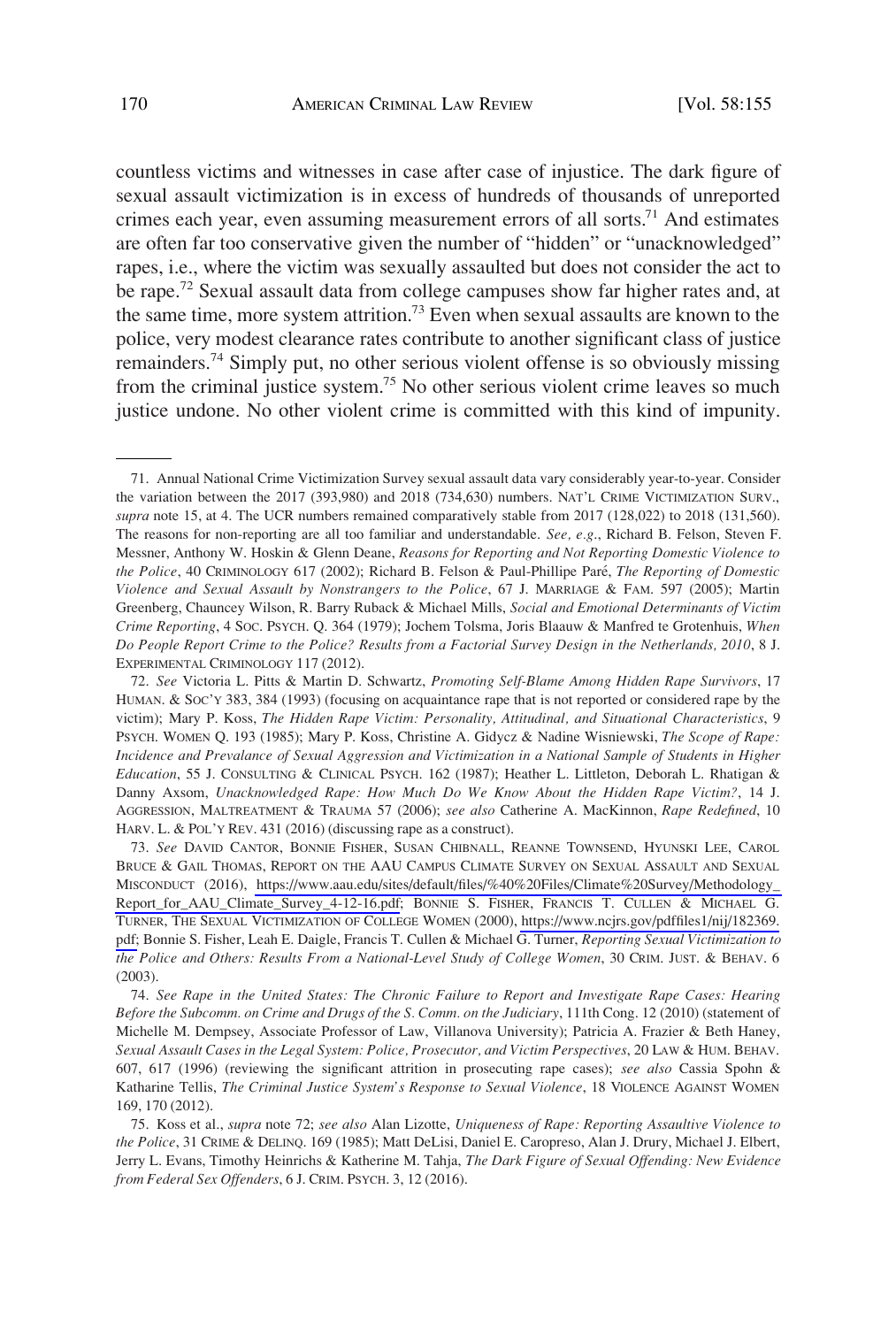And, as we shall see below, no other violation of the criminal law calls out for more validation for its victim.

Reporting rates for all violent crime (i.e., rape, robbery, assault, domestic violence, stranger violence, violent crime involving injury) and property crime (i.e., household burglary, motor vehicle theft, and other theft) show rape as the least reported of these crimes in 2018 (24.9%), and the second least reported in 2017  $(40.4\%)$ —in both years second to theft.<sup>76</sup> Motor vehicle theft is consistently the most reported crime.<sup>77</sup>

Life-course research on the impact of sexual victimization reveals likely consequences, including anxiety disorders, clinical depression, post-traumatic stress disorder, and self-disruptive behaviors.78 The inevitability of life-course pathologies resulting from violent sexual victimization come, at least in part, from the absence of acknowledgment or validation of the wrong and harm.<sup>79</sup> The state's failed recognition of these wrongs is so well known, longstanding, and shockingly welltolerated.80 Add to this the fact that formal criminal justice processing of sexual assault victims entails that much more self-blame, re-victimization, and significantly worse recovery outcomes.<sup>81</sup> Research further shows that seeking acknowledgment from formal support providers, even those with a clinical pedigree, often comes with negative social reactions.82

<sup>76.</sup> NAT'L CRIME VICTIMIZATION SURV., *supra* note 15, at 8.

<sup>77.</sup> *Id*. at 7 (showing that motor vehicle theft reporting in 2018 was 78.6%, and in 2017 was 79.0%).

<sup>78.</sup> *See* Cheryl Regehr, Ramona Alaggia, Jane Dennis, Annabel Pitts & Michael Saini, *Interventions to Reduce Distress in Adult Victims of Sexual Violence and Rape: A Systematic Review*, 3 CAMPBELL SYSTEMATIC REVS. 1, 9 (2013); *see also* Ross Macmillan, *Violence and the Life Course: Consequences of Victimization for Personal and Social Development*, 27 ANN. REV. SOCIO. 1, 6 (2001) (exploring life course development and psychological distress); Lawrence J. Cohen & Susan Roth, *The Psychological Aftermath of Rape: Long-Term Effects and Individual Differences in Recovery*, 5 J. SOC. & CLIN. PSYCH. 525, 526 (1978) (discussing the chronic difficulties facing rape victims, such as nightmares, disruptions in close relationships, depression, guilt, and shame); Sarah E. Ullman, Henrietta H. Filipas, Stephanie M. Townsend & Laura L. Starsynski, *Psychosocial Correlates of PTSD Symptom Severity in Sexual Assault Survivors*, 20 J. TRAUMATIC STRESS 821 (2007) (symptoms of PTSD include self-blame, avoidance coping, and negative social reactions moderated only by victims perception of control over their recovery process); Lilia M. Cortina & Sheryl Pimlott Kubiak, *Gender and Posttraumatic Stress: Sexual Violence as an Explanation for Women's Increased Risk*, 115 J. ABNORMAL PSYCH. 753 (2006) (contending that gender differences in PTSD symptoms are closely related to history of sexual violence).

<sup>79.</sup> *See* Courtney A. Ahrens & Rebecca M. Campbell, *Assisting Rape Victims as They Recover from Rape: The Impact on Friends*, 15 J. INTERPERSONAL VIOLENCE 959, 982 (2000) (offering an important discussion on measuring victim validation).

<sup>80.</sup> The state's comfort with the status quo in the face of regular justice remainders should strengthen and empower the moral account.

<sup>81.</sup> *See, e.g*., Shana L. Maier, *"I Have Heard Horrible Stories . . .": Rape Victim Advocates' Perceptions of the Revictimization of Rape Victims by the Police and Medical System*, 14 VIOLENCE AGAINST WOMEN 786 (2008); Jan Jordan, *Worlds Apart? Women, Rape and the Police Reporting Process*, 41 BRIT. J. CRIMINOLOGY 679 (2001).

<sup>82.</sup> *See, e.g*., Susan E. Borja, Jennifer L. Callahan & Patricia J. Long, *Positive and Negative Adjustment and Social Support of Sexual Assault Survivors*, 19 J. TRAUMATIC STRESS 905, 906 (2006); Laura L. Starzynski, Sarah E. Ullman, Henrietta H. Filipas & Stephanie M. Townsend, *Correlates of Women's Sexual Assault Disclosure to Informal and Formal Support Sources*, 20 VIOLENCE & VICTIMS 417 (2005).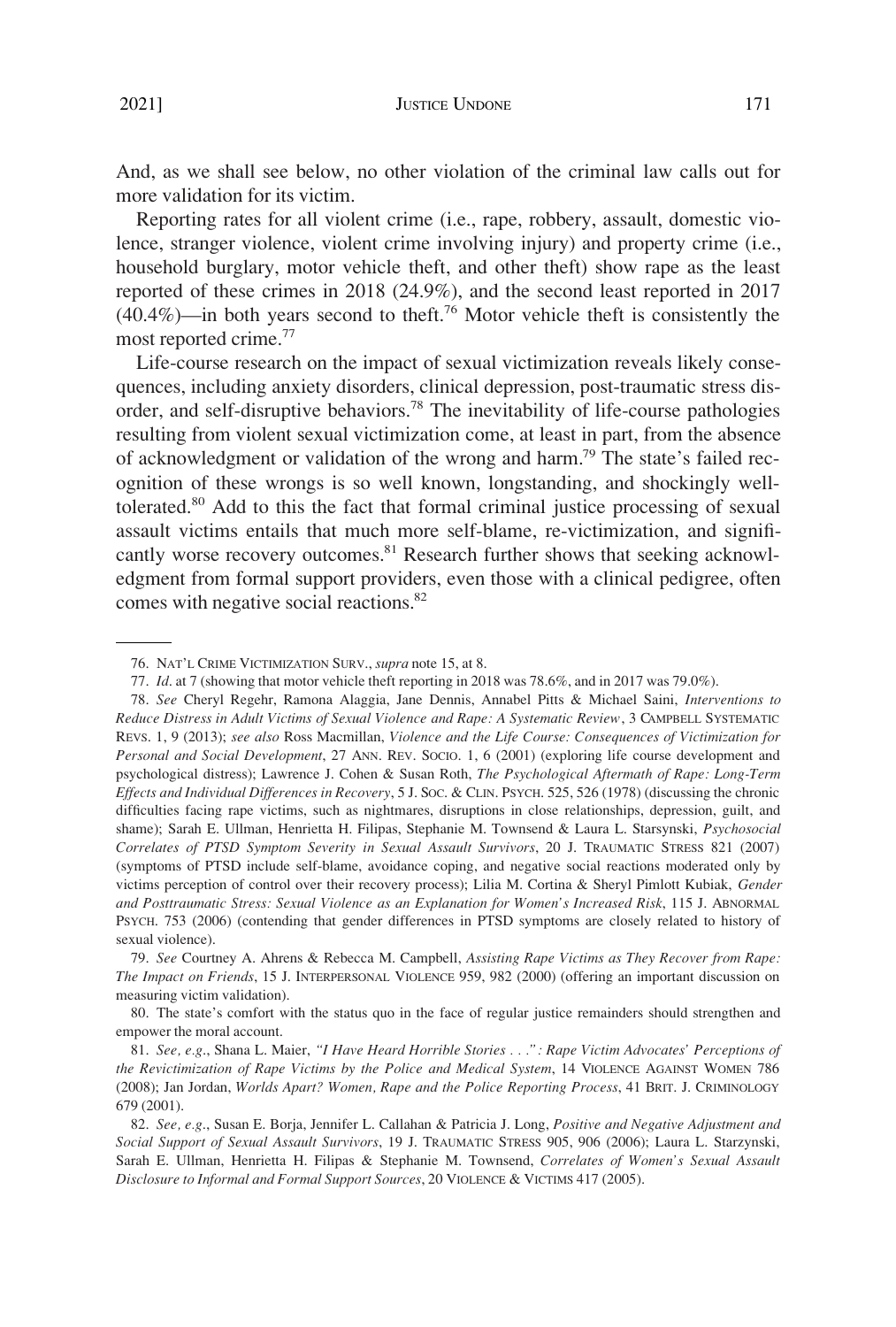In contrast, an impressive body of research reveals meaningful informal acknowledgment and validation from private support providers, such as friends, family, and partners.83 And some kinds of informal acknowledgment and validation may directly address the lacunae in the state's longstanding failure to recognize and respond to sexual assault. Consider, for example, the very welcomed change in conventional lexicon describing the status of a person sexually assaulted: from the word "victim" that painfully centers on victimization, to the empowering language of "survivor."84 The brief account below suggests that new conventions in the personal and social construction of sexual violence are a direct accommodation to the justice remainder.<sup>85</sup> In the absence of a formal criminal justice response, some victims seek an informal recasting as "survivors." For some, this may be considered a substitute for the moral balance lost by acts of violence.

The label of victim may further reduce a person already objectified and harmed by status, power, and bargaining differentials. Implicit in the status of victim is a sense of vulnerability, loss, hurt, pain, and harm. Victimhood relegates and reduces those who directly and indirectly suffer from the hands of active and passive aggressors. Worse, the social construction of victimization risks becoming reinforcing, cyclical, stigmatizing, and part of a larger process of labeling. Victims are often trapped. The move to see victims as survivors may be empowering and freeing. Survivors make choices freely, as unconstrained as possible by the wrong that resulted in this status.<sup>86</sup> The design and architecture of survivorship are inspirational and, one hopes, transformative in ways that reshape power differences.

By transforming the status of one harmed from that of a victim to a survivor, one may risk the missing victim. It is in the very nature of serious victimization that the state assumes the responsibility of a formal response, the initiation of law enforcement and the criminal process. As survivors shed their victim status and, instead, assume transcendence over the transgression, it might be said that the state is left with less debt to the victim, less perceived harm and wrong to make right. Survivors, however, still seek recognition for their transcendence over actionable

<sup>83.</sup> *See* Tamara G.J. Leech & Marci Littlefield, *Social Support and Resilience in the Aftermath of Sexual Assault: Suggestions Across Life Couse, Gender, and Racial Groups*, *in* SURVIVING SEXUAL VIOLENCE: A GUIDE TO RECOVERY AND EMPOWERMENT 296, 296–317 (Thema Bryant-Davis ed., 2011); *see also* Shelly P. Harrell, *Writing Your Way to Peace and Power: Empowerment Journaling as a Pathway to Healing and Growth*, *in*  SURVIVING SEXUAL VIOLENCE, *supra*, at 328, 328–48 (identifying journaling as an evidence-based method of healing from sexual trauma).

<sup>84.</sup> *See* JENNIFER L. DUNN, JUDGING VICTIMS: WHY WE STIGMATIZE SURVIVORS AND HOW THEY RECLAIM RESPECT 1 (2010); Tami Spry, *In the Absence of Word and Body: Hegemonic Implications of "Victim" and "Survivor" in Women's Narratives of Sexual Violence*, 13 WOMEN & LANGUAGE 27 (1995).

<sup>85.</sup> *See, e.g*., Courtney E. Ahrens, Janna Stansell & Amy Jennings, *To Tell or Not to Tell: The Impact of Disclosure on Sexual Assault Survivors' Recovery*, 25 VIOLENCE & VICTIMS 631 (2010); Sarah E. Ullman, *Correlates and Consequences of Adult Sexual Assault Disclosure*, 11 J. INTERPERSONAL VIOLENCE 554, 555 (1996) (discussing the importance of disclosure, more broadly, in the therapeutic process).

<sup>86.</sup> Jan Jordan, *From Victim to Survivor—and From Survivor to Victim: Reconceptualizing the Survivor Journey*, 5 SEXUAL ABUSE IN AUSTL. & N.Z. 48, 49 (2013).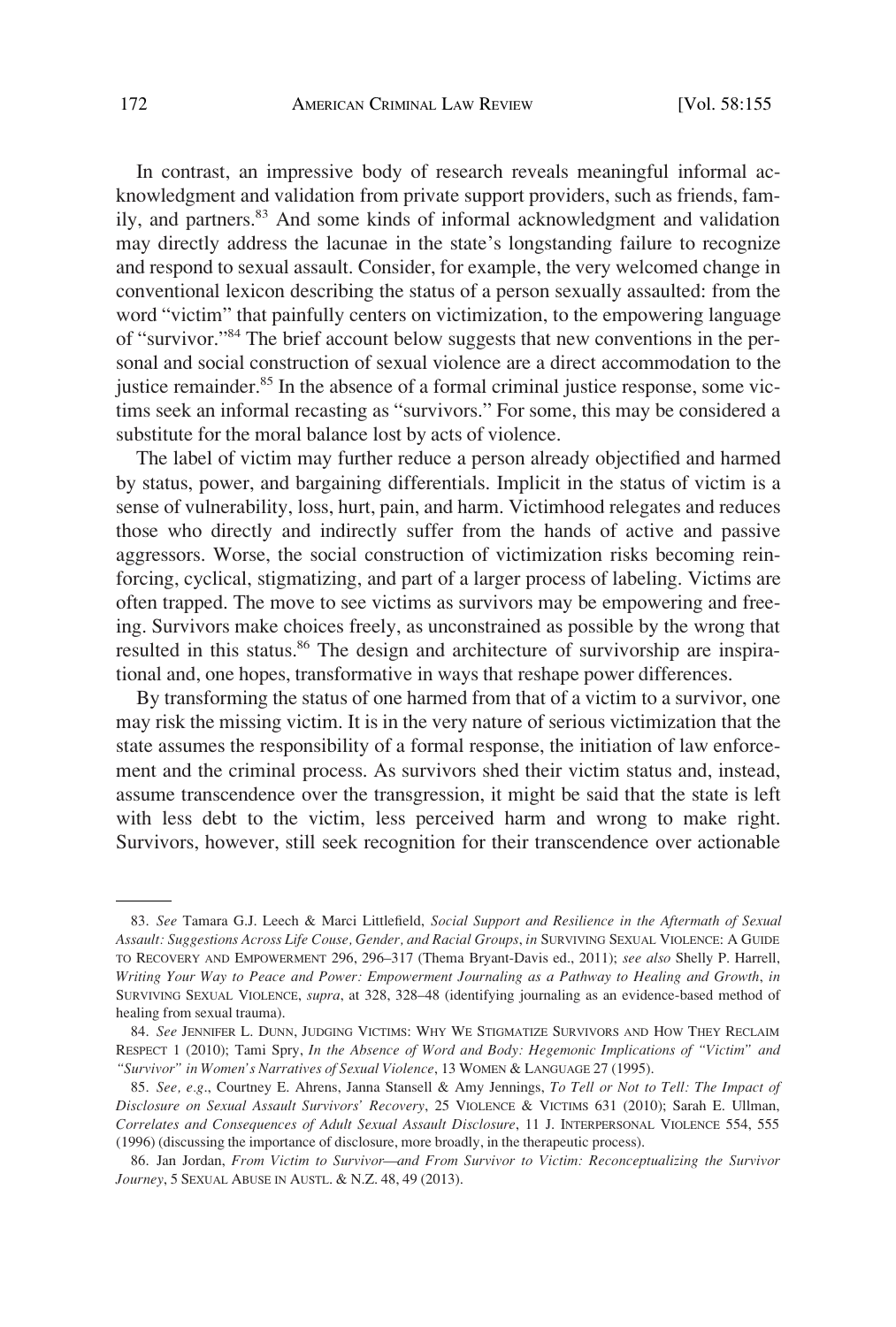wrongs but, tragically, the state does not bestow recognition. For the state, the suffering and victimization are over.

That this may create a perception that survivors have a diminished claim on the state's power may be inconsequential given the government's already muted response to victims.<sup>87</sup> The concern, however, is really not with the likely or unlikely exercise of formal social controls by the state. Using the criminal process is, after all, rarely an option for victims.<sup>88</sup> The concern is that the state may wipe its slate clean, washing away its institutional indebtedness to those who demonstrate increasing mastery over the imposition of wrongs and harms. For some, this means being forever excluded from any formal acknowledgment or validation. It is as if the state pretends that this violence never happened. That pretense combines perfectly with a life spent in denial and silence. For others, it is just the mere knowledge that the government's slate is wiped clean. As Judith Lewis Herman cautioned: "The study of psychological trauma must constantly contend with this tendency to discredit the victim or to render her invisible."89

These more than uncomfortable musings suggest the need for new criminal justice policies to accommodate the shift in language from victim to survivor. Of course, policy makers should better conceive the role of victims in the criminal justice system, the costs of victimization, the extent of victim compensation, and the broad range of victim rights.<sup>90</sup> But it is also important to think about how to best counter any continued domination from the offender, while recognizing the obvious and less-than-obvious consequences of violent victimization.<sup>91</sup> Independence and control are deserved objectives. Achieving these objectives without encouraging additional victimization minimizes the potential paradox that comes from the very idea of survivorship.<sup>92</sup>

<sup>87.</sup> JUDITH L. HERMAN, TRAUMA AND RECOVERY: FROM DOMESTIC ABUSE TO POLITICAL TERROR 73 (1992) ("Not surprisingly, the result is that most rape victims view the formal social mechanisms of justice as closed to them, and they choose not to make any official report or complaint."); *see also* Debra Patterson, Megan Greeson & Rebecca Campbell, *Understanding Rape Survivors' Decisions Not to Seek Help from Formal Social Systems*, 34 HEALTH & SOC. WORK 127 (2009) (finding that survivors did not believe formal social systems would help them in the aftermath of a rape).

<sup>88.</sup> *See* Edna Erez & Joanne Belknap, *In Their Own Words: Battered Women's Assessment of the Criminal Processing System's Responses*, 13 VIOLENCE & VICTIMS 251, 263–64 (1998).

<sup>89.</sup> HERMAN, *supra* note 87, at 8; *see also* JOANNE BELKNAP, THE INVISIBLE WOMAN: GENDER, CRIME, AND JUSTICE 7 (Sabra Horne et al. eds., 2nd ed. 2001) (discussing the state of women and girls in criminology and criminal justice).

<sup>90.</sup> *See, e.g*., Cohen, *supra* note 12; Julian V. Roberts, *Listening to the Crime Victim: Evaluating Victim Input at Sentencing and Parole*, 38 CRIME & JUST. 347, 347–52 (2009); *see also* Patricia D. Rozee & Mary P. Koss, *Rape: A Century of Resistance*, 25 PSYCH. WOMEN Q. 295 (2001) (offering an overview of feminist contributions to the reframing and redefinition of rape during the 20th century).

<sup>91.</sup> Monica Thompson, *Life After Rape: A Chance to Speak*, 15 SEXUAL & RELATIONSHIP THERAPY 325 (2000) (discussing long-term strategy for survivor transcendence).

<sup>92.</sup> *See* Heather Littleton, Katherine Buck, Lindsey Rosman & Amie Grills-Taquechel, *From Survivor to Thriver: A Pilot Study on an Online Program for Rape Victims*, 19 COGNITIVE & BEHAV. PRAC. 315, 315–16, 319 (2012).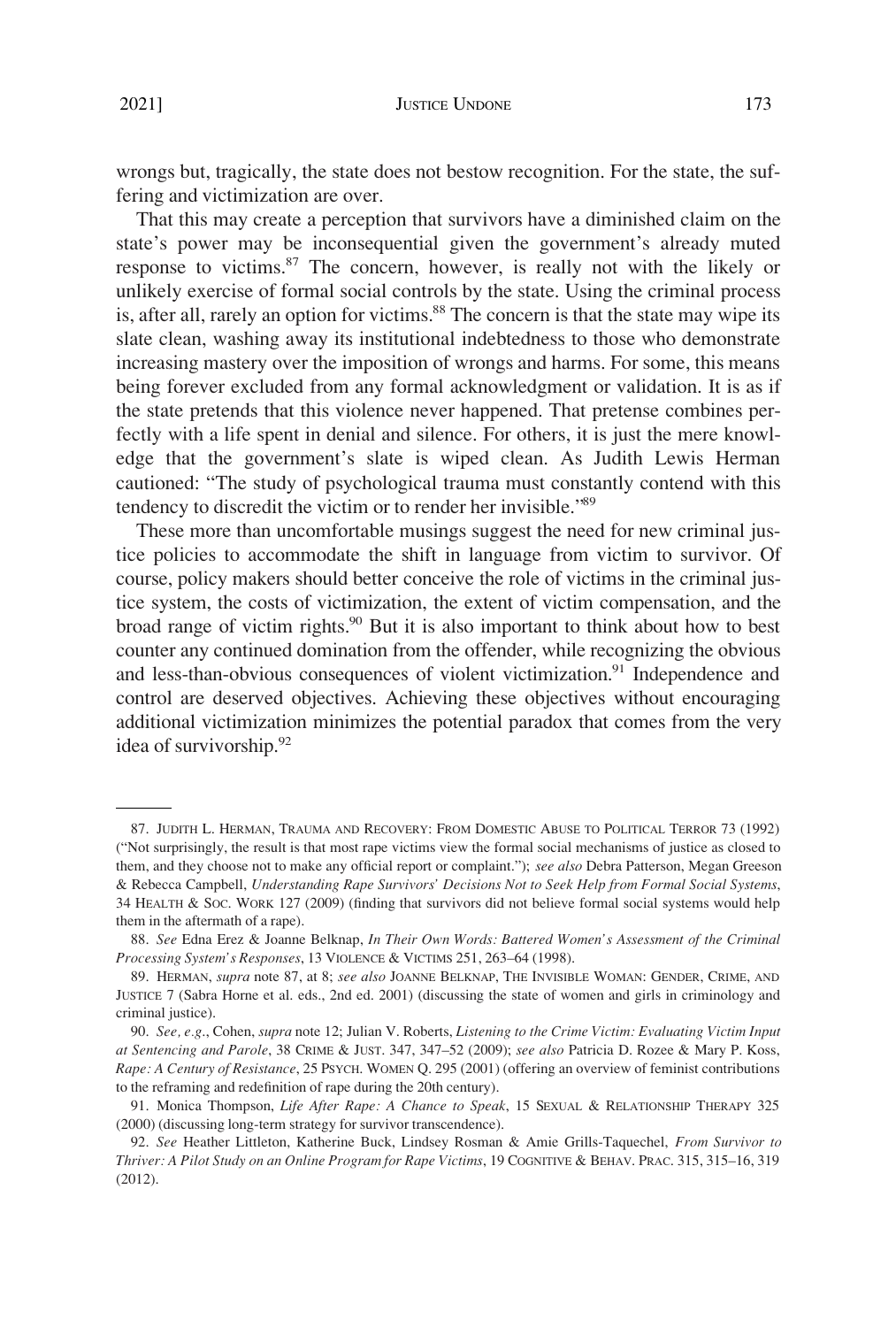<span id="page-19-0"></span>One way out of the paradox is to emphasize victimization through an authentic narrative about the harm of the offense and wrong of the offender. Another way is to further invest in the kind of activism and advocacy that brings about a changed receptivity to allegations of violent victimization. Survivors should have agency and be able to maintain their identity free of an offender's control. That this seems so unlikely is further evidence that offenders control not only their victims, but survivors and, in a very real way, the state's response to violent victimization. This is, alas, what makes the paradox so very perverse.

\*\*\*\*\*

In Parts I and II, a portrait of justice remainders as an important and yet overlooked kind of injustice is sought in descriptive and empirical terms. To fully appreciate the moral significance of justice remainders, though, it is necessary to consider how they frustrate some purposes a criminal justice system ought to serve. But the question of what purposes a criminal justice system should serve is forever contested. Parts III and IV aim to show that there is some consensus among vastly different accounts of the value, purpose, and justification of criminal law. Different normative accounts reach strikingly similar conclusions about the urgency of systematic justice remainders and the ways the state should respond to them.<sup>93</sup>

# III. THE MORAL URGENCY OF REMAINDERS

Eliminating all justice remainders is impossible. There will always be justice remainders as long as we define remainders to include all failures to punish crimes justly, whether or not these failures were avoidable. Such failures, again, include failures to punish crime that ought to be punished and imposition of punishment that is either unfairly lenient or unfairly harsh.<sup>94</sup> At the same time, it is fair to ask what government functionaries, individuals, and private organizations can and should do to reduce justice remainders, e.g., to make it less burdensome for victims of crime and witnesses to crime to come forward.

All attempts to reduce remainders must consider the uneven distribution of remainders and, in particular, the kind of justice undone that is systematic. Systematic justice remainders reflect patterns of failures to punish crimes of a certain type—patterns attributable to one or more persistent causes.<sup>95</sup> Systematic justice remainders may be contrasted with irregular failures: for example,

<sup>93.</sup> This overlap regarding the proper state response to remainders is all the more striking in light of the sharp *divergence* among normative accounts in their implications about other issues, e.g., about how different types of crime should be sentenced. On the divergence of normative accounts of just sentencing policy, see PAUL H. ROBINSON, DISTRIBUTIVE PRINCIPLES OF CRIMINAL LAW: WHO SHOULD BE PUNISHED HOW MUCH? 5, 6 (2008).

<sup>94.</sup> This definition of "remainder of justice" closely parallels Forst's definition of an "error of justice." FORST, *supra* note 3, at 4 ("An error of justice is any departure from the optimal outcome for a criminal case."). The arguments in this Article, though, are not founded on a utilitarian conception of optimal outcomes.

<sup>95.</sup> The pattern of omission to punish sexual violence discussed in Part II, *supra*, is an example of a systematic justice remainder.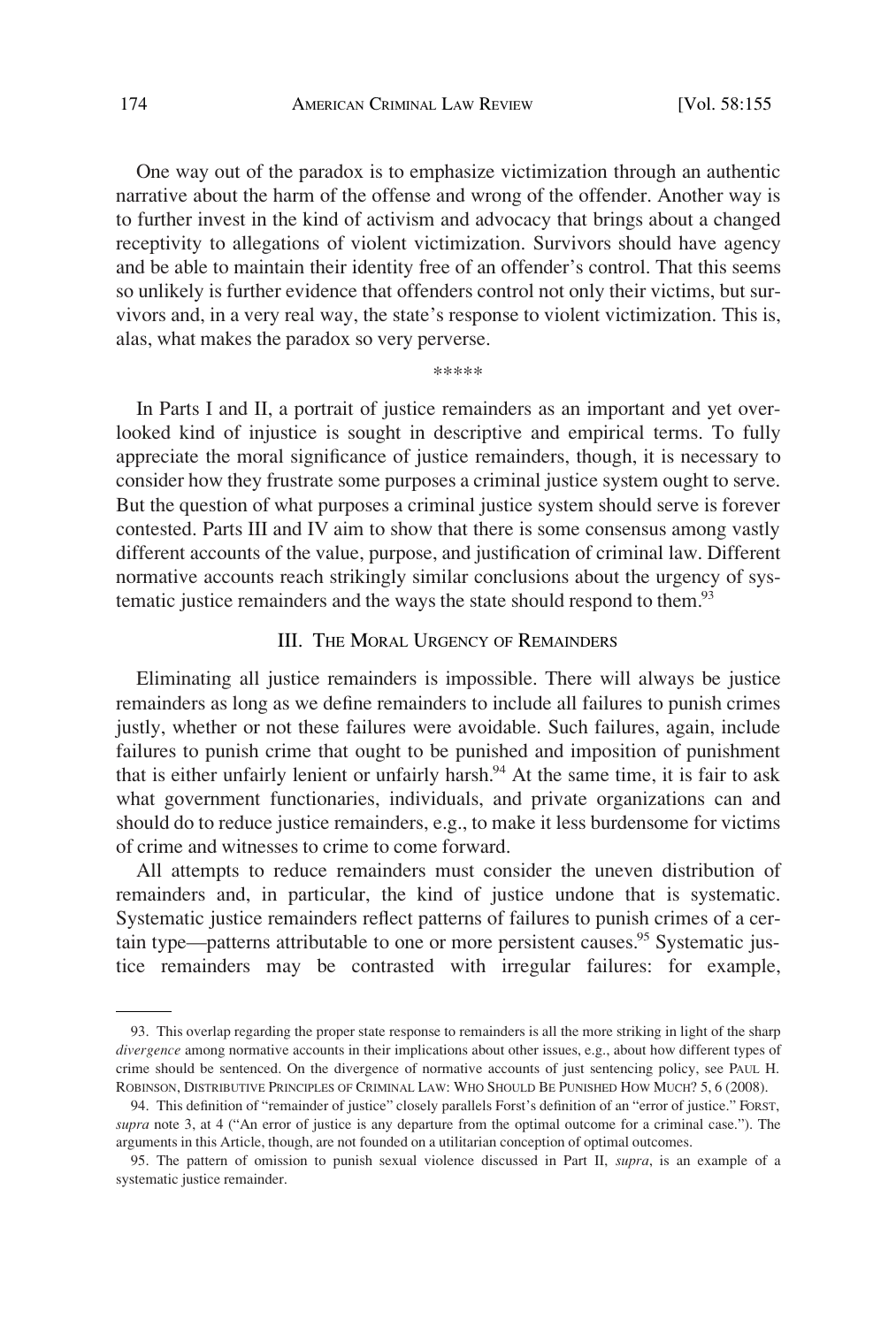declinations to pursue felony prosecutions due to violations of a suspect's Fourth Amendment rights that are wholly race-neutral.<sup>96</sup> This Part discusses the importance of addressing moral objections to two types of systematic justice remainders. First, it is morally objectionable for a type of serious crime to be punished only rarely and, when punished, too lightly. Second, it is morally objectionable for serious crimes committed against members of a discrete social group not to be punished in ways equal to crimes against members of other social groups.<sup>97</sup> Though justice remainders of other types also matter, remainders of these two types have special urgency. Recognizing a long history of well-intended law enforcement, judicial, and correctional reforms, substantial criminal justice resources are still necessary to address systematic justice remainders of these two types.<sup>98</sup>

Any claim about the priorities afforded remainders must rest on a broader theory of criminal justice. This Part seeks to recognize that several philosophical theories of criminal law suggest an urgency to certain systematic justice remainders. Among these are moral education theories, expressivist theories, many retributivist theories, and some deterrence theories.99 The theories discussed in this Part are all non-consequentialist in that they accept ethical side constraints on the state's use of punishment to pursue social goods.<sup>100</sup> There is remarkable agreement among non-consequentialist theories of criminal law that the state's use of punishment

<sup>96.</sup> *See, e.g*., Michael Edmund O'Neill, *When Prosecutors Don't: Trends in Federal Prosecutorial Declinations*, 79 NOTRE DAME L. REV. 221, 235, 288–90 (2003); *see also* Jason Kreag, *Prosecutorial Analytics*, 94 WASH. U. L. REV. 771, 817 (2017) (arguing that prosecutorial analytics can help prosecutors make wiser charging decisions without implicating constitutional concerns); Richard S. Frase, *The Decision to File Federal Criminal Charges: A Quantitative Study of Prosecutorial Discretion*, 47 U. CHI. L. REV. 246, 259, 272–76 (1980) (examining factors governing the discretion of federal prosecutors).

<sup>97.</sup> The homeless may be an example of a group whose rights lack effective protection from the legal system. Crimes against the homeless are extremely common. *See* Barrett A. Lee & Christopher J. Schreck, *Danger on the Streets: Marginality and Victimization Among Homeless People*, 48 AM. BEHAV. SCIENTIST 1055, 1067–68 (2005) (describing survey study of 2,401 homeless people in the United States that found that 54% had been crime victims while homeless, and 49.5% had been victims of theft). One possible reason for this high rate of victimization is that police may be less inclined to investigate crimes against homeless people. *See id*. at 1056 ("Police tend to stress maintaining order in such settings [skid rows] rather than responding to specific complaints.").

<sup>98.</sup> For a simple review of different reforms across the criminal justice system, see ADLER ET AL., *supra* note 49, at 6, 18.

<sup>99.</sup> The theories of criminal law discussed in this Part are normative theories. They aim to explain how criminal punishment could be justified, and they defend principles that a criminal justice system ought to follow. They do not attempt either to explain or to justify the current practices of the American criminal justice system. It is not universally agreed that criminal punishment is justified. For a skeptical view of the justification of criminal law, see DAVID BOONIN, THE PROBLEM OF PUNISHMENT 28–30 (2008). *See also* John Hasnas, *The Problem of Punishment*, *in* RETHINKING PUNISHMENT IN THE ERA OF MASS INCARCERATION 15, 15–16 (Chris W. Surprenant ed., 2017) (suggesting that criminal punishment is not morally justified in a liberal society).

<sup>100.</sup> For the standard definition of "side constraint," see ROBERT NOZICK, ANARCHY, STATE, AND UTOPIA 28– 33 (1974). In accepting ethical side constraints, non-consequentialist theories of criminal law deny that there is a measure of social welfare that the state should always aim to maximize. For an example of a consequentialist theory of punishment that advocates maximizing social welfare even when doing so requires threatening or imposing draconian punishments, see Gary S. Becker, *Crime and Punishment: An Economic Approach*, 76 J. POL. ECON. 169, 184 (1968).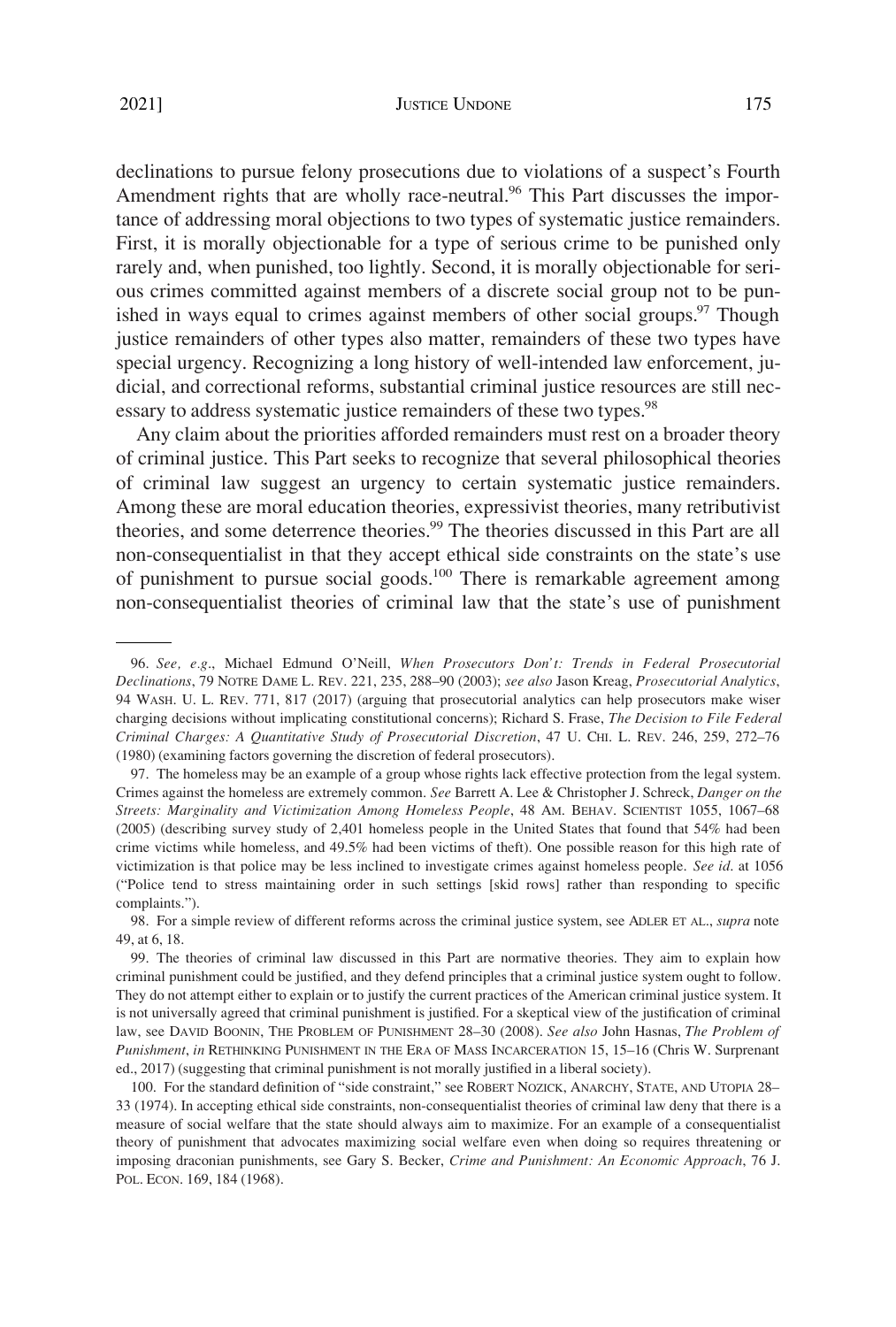<span id="page-21-0"></span>must satisfy two ethical constraints: first, that the state should not intentionally punish the innocent (e.g., through vicarious punishment), even when there are otherwise positive outcomes for doing so; second, that the state should not impose punishments that are disproportionately harsh, even when draconian sanctions would be effective as a general deterrent.<sup>101</sup> The aim of this Part is to demonstrate that there is remarkable agreement among non-consequentialist normative theories about what the criminal justice system positively *should* do. That is, a wide range of normative theories about this system point to the urgency of addressing systematic justice remainders.102

## *A. Moral Education and Expressivist Theories*

Moral education theories and expressivist theories of the justification of punishment make clear why many systematic justice remainders are morally troubling. Moral education theories hold that criminal punishment aims to educate the offender and the general public about the importance of certain important prohibitions and about the reasons for those prohibitions.<sup>103</sup> Expressivist theories make the subtly different claim that criminal punishment aims to communicate a message to the offender and the general public. $104$  On accounts of both types, punishment sends a message with two audiences: punished offenders and the public at large. Any failure to punish an offender involves a corresponding failure to deliver

*Id*. That utilitarian forms of consequentialism, in particular, sometimes condone intentional punishment of the innocent has been taken as a decisive objection to utilitarianism. For example, see H.L.A. Hart, *The Presidential Address: Prolegomenon to the Principles of Punishment*, 60 PROC. ARISTOTELIAN SOC. 1, 11 (1959–60), arguing that if a government intentionally punishes the innocent for the sake of aggregate welfare, "[w]e should be conscious of choosing the lesser of two evils, and this would be inexplicable if the principle sacrificed to utility were itself only a requirement of utility." *See also* G.E.M. Anscombe, *Modern Moral Philosophy*, 33 PHIL. 1, 17 (1958) ("But if someone really thinks, *in advance*, that it is open to question whether such an action as procuring the judicial execution of the innocent should be quite excluded from consideration—I do not want to argue with him; he shows a corrupt mind." (footnote omitted)).

102. The convergence this Part identifies is limited to the two types of systematic justice remainder identified above. There may be less convergence among normative theories about the value of addressing justice remainders of other types. For example, some relatively minor *mala in se* offenses merit proportionate punishment even though they are not serious offenses. The state's omission to punish these offenses constitutes a justice remainder. Normative theories of criminal law may diverge about whether and to what degree this justice remainder merits the state's attention.

103. *See, e.g*., Hampton, *supra* note 29, at 212. For other examples of moral education theories of punishment, see generally Dan Demetriou, *Justifying Punishment: The Educative Approach as Presumptive Favorite*, 31 CRIM. JUST. ETHICS 1 (2012) (arguing that the educative approach is the best way to justify punishment); Herbert Morris, *A Paternalistic Theory of Punishment*, 18 AM. PHIL. Q. 263 (1981) (defending and promoting a "paternalistic" theory of punishment as superior to other justifications for punishment).

104. *See, e.g*., DUFF, *supra* note 29, at 88–89.

<sup>101.</sup> On this consensus, see VICTOR TADROS, THE ENDS OF HARM: THE MORAL FOUNDATIONS OF CRIMINAL LAW 18 (2011), stating:

One objection that is often made to consequentialist theories of punishment is that they cannot motivate attractive limits on state punishment, or they cannot motivate those limits in the right way. It seems unfair to punish innocent people in order to deter crimes, and offenders ought only to be punished proportionately for what they have done.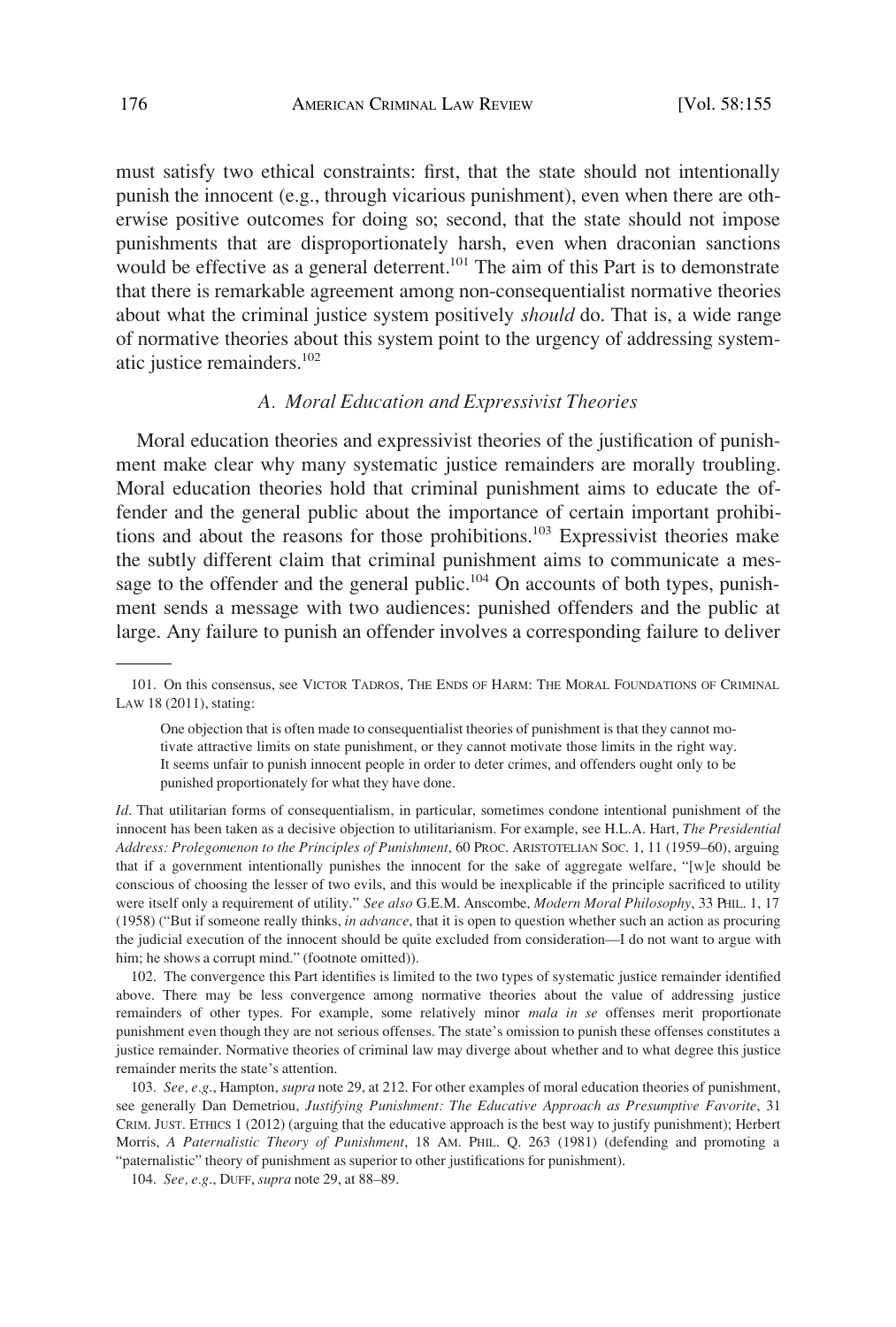the message of the criminal law to that offender. This Section argues that systematically omitting to punish certain types of offenses can distort the message criminal law sends to the public at large. Thus, under both moral education and expressivist theories of criminal law, two types of systematic justice remainders deeply undermine the criminal justice system's performance of its function: the systematic failure to punish any given type of serious crime and the systematic failure to punish serious crimes against certain types of victims. Though systematic justice remainders distort the message of punishment only when the omission of punishment is avoidable, that distortion can result from either an intentional or a negligent omission. It can occur even when the government calculates that omitting punishment would maximize an alleged metric of aggregate social welfare.

Moral education theories offer one explanation of how punishment has a message for two audiences. On Jean Hampton's account, a criminal prohibition with an attached penalty sends a message that is in some ways like the message an electrified fence conveys to a domesticated animal: "if you want to avoid pain, don't try to transgress the boundary marked by this fence."<sup>105</sup> But humans are not domesticated animals; we can reflect on the reasons for which society has deemed an act to be out of moral bounds. Criminal punishment aims to have offenders recognize these reasons and to refrain from future offenses because crime is wrong, not merely because crime will lead to further punishment.<sup>106</sup> Though offenders are the primary audience of punishment, society as a whole is a secondary audience.<sup>107</sup> Punishment serves as a reminder of every one of the state's criminal prohibitions and invites all to reflect on the reasons for these prohibitions. Included in this second audience are the victims of crime. Punishing criminals communicates to the victims of crime that society recognizes their rights and objects to violations of those rights. $108$ 

Hampton's moral education theory is consistent with communicative theories, such as Duff's, $109$  in holding that punishment sends a message to more than one audience. Duff, however, denies that the message to offenders is best understood as an educational message. Many offenders already know right from wrong and do not need to be taught the distinction. The problem is often that offenders do not care enough about what is right.<sup>110</sup> According to Duff's communicative theory,

<sup>105.</sup> Hampton, *supra* note 29, at 212.

<sup>106.</sup> *See id*. To send this message effectively, punishment must not destroy the criminal's autonomy. *See id*. at 222. It also must not be cruel, since a punishment that puts the state "into the moral gutter" cannot provide effective moral instruction. *Id*. at 223.

<sup>107.</sup> *See id*. at 212 ("When the state makes its criminal law and its enforcement practices known, it conveys an educative message not only to the convicted criminal but also to anyone else in the society who might be tempted to do what she did.").

<sup>108.</sup> *See id*. at 217 ("If the point of punishment is to convey to the criminal (and others) that the criminal *wronged* the victim, then punishment is implicitly recognizing the victim's plight, and honoring the moral claims of that individual.").

<sup>109.</sup> *See* DUFF*, supra* note 29, at 108.

<sup>110.</sup> *Id*. at 91.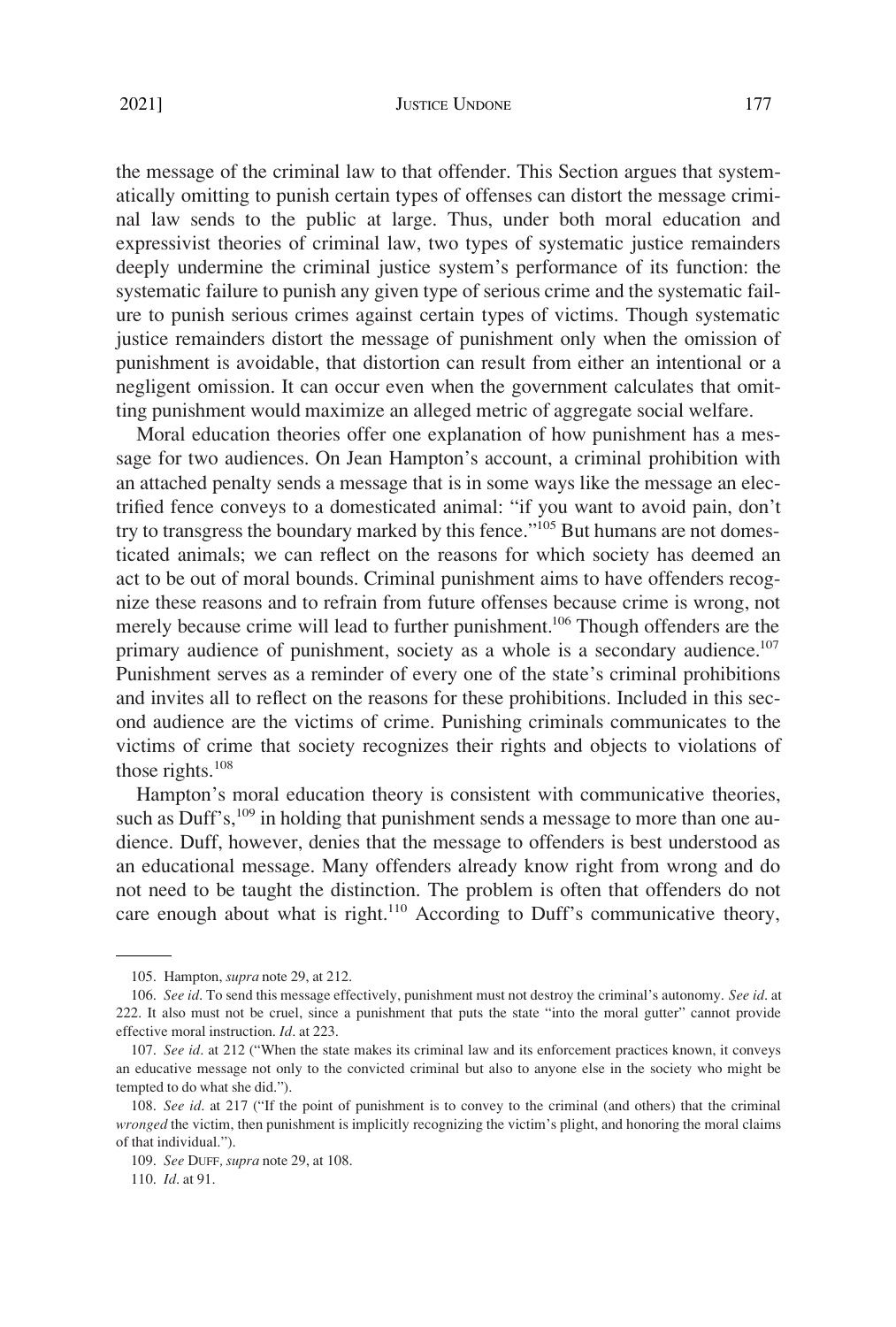punishment has three primary goals. The first is to communicate the censure of the offender's actions to the offender in a way that invites the offender to repent.<sup>111</sup> The second is to help the offender to see what she must do to reform herself so that she will not re-offend.<sup>112</sup> The third is to impose a burden on the offender that makes possible a reconciliation between the offender and those the offender has wronged.<sup>113</sup> If the offender comes to accept the punishment as legitimate and warranted, it can serve as an apology to the victims—an expression that carries more weight than a merely verbal apology because it is more burdensome.<sup>114</sup>

Though punishment's primary goals are to communicate a message to the offender and to aid the offender in communicating a message of apology to the victims, the general public is also part of punishment's audience. A criminal prohibition declares a certain form of conduct to be a wrong that the community condemns it.115 Attaching punishment to a criminal prohibition communicates to everyone in the community that the legal system takes the prohibition seriously. To enact a criminal prohibition without punishing violations would, on Duff's view, signal a lack of seriousness about the prohibition.<sup>116</sup>

On both Hampton's moral education theory and Duff's communicative theory, failure to punish an individual offense involves a failure to communicate an important message to the offender.<sup>117</sup> A pattern of failures to punish—a systematic justice remainder—may undermine or distort the messages the criminal law is supposed to send to the community. When the state enacts a criminal prohibition, it attempts to communicate that there is a boundary that must not be crossed, and that the community condemns conduct that crosses this boundary. If the state chooses not to punish violations of that prohibition, its failure to punish violations undermines the message that the prohibition was supposed to communicate.

117. Both theories acknowledge that punishment can fail to communicate its message successfully even when an offender is punished. *See* DUFF, *supra* note 29, at 117–18, 121–25 (highlighting the distinction between the shame of public judgment and repentance caused by recognition of moral wrong); Hampton, *supra* note 29, at 230–32. When the punished criminal chooses not to listen to the message the state is sending, the message the state sends to society at large may still be received.

<sup>111.</sup> *Id*. at 107–08.

<sup>112.</sup> *Id*. at 108–09. Duff suggests that criminal mediation, certain forms of probation, and mandatory community service are able to fulfill this function. *Id*. at 96–99, 102–05.

<sup>113.</sup> This goal mirrors classic restorative justice principles and practices. *See, e.g*., John Braithwaite, *Restorative Justice: Assessing Optimistic and Pessimistic Accounts*, 25 CRIME & JUST. 1, 1–4 (1999).

<sup>114.</sup> DUFF, *supra* note 29, at 109–12. On Duff's view, the punishments that best facilitate reconciliation are those that require the offender's active participation.

<sup>115.</sup> *Id*. at 64.

<sup>116. &</sup>quot;To remain silent in the face of their crimes would be to undermine—by implication to go back on—its declaration that such conduct is wrong." *Id*. at 28. Duff implicitly acknowledges that a criminal prohibition that lacks punishment is an intelligible possibility. For another acknowledgment of this point, see H.L.A. HART, THE CONCEPT OF LAW 34 (1961) ("In the case of the rules of the criminal law, it is logically possible and might be desirable that there should be such rules even though no punishment or other evil were threatened."). *See also*  Robert C. Hughes, *Law and the Entitlement to Coerce*, *in* PHILOSOPHICAL FOUNDATIONS OF THE NATURE OF LAW (Wil Waluchow & Stefan Sciaraffa eds., 2013) (arguing that the absence of coercive enforcement for a legal prohibition does not always imply that the government does not take it seriously).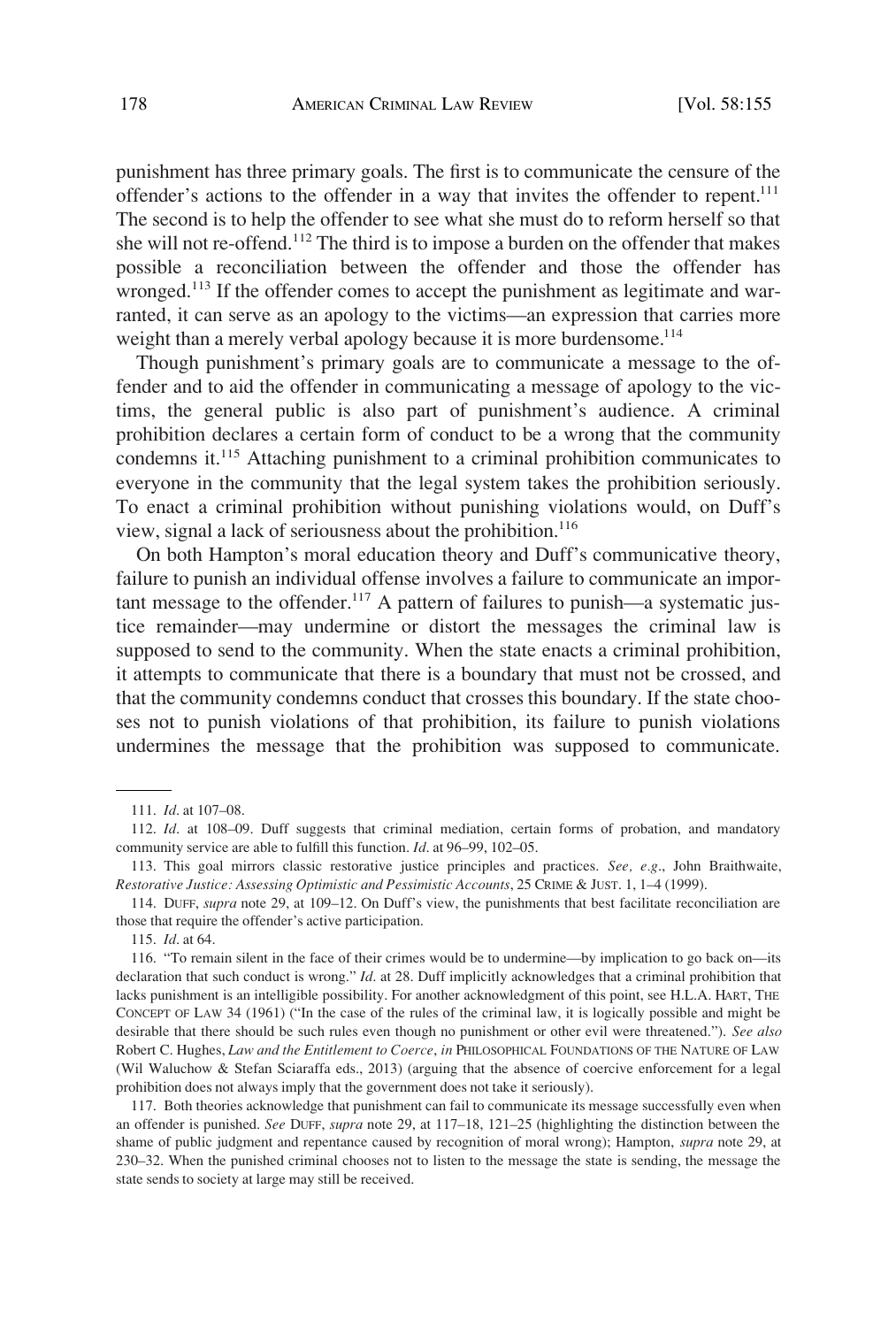Regularly omitting to punish violations may signal that the boundary set out in law may in fact be crossed, and that the community's condemnation of violations is inauthentic and half-hearted. This failure to enforce can send a problematic signal to the victims of crime. It may suggest that the state does not take the violated right seriously—and that may be true.

Complete or near-complete failures to enforce a law are not the only failures of enforcement that raise moral problems. When a criminal law is frequently enforced, but there are systematic inequalities in patterns of enforcement and nonenforcement, these inequalities can confound and confuse the message that criminal law is supposed to communicate. Suppose that crimes against a certain socially disadvantaged group are punished much less consistently than are crimes against others.118 The contents of criminal law may protect everyone's rights equally. The differential pattern in enforcement, though, sends a signal that the rights of the disfavored group matter less to the state. The message the state sends to an offender when it does punish is likewise garbled. It fails to communicate that *no one's* rights are to be violated. It instead sends the message that the rights of those in socially more-favored groups are inviolable. This message is morally confused; there is no morally good reason for the rights of only a subset of the population to be inviolable.

Sending offenders a morally confused message may make it more difficult for punishment to serve an educative role. It may also invite the offender to repent for the wrong thing: the offender is to repent for violating the rights of a person in the more-favored group. For instance, if the state reliably punishes thefts from the financially privileged, and it reliably fails to punish thefts from the homeless, punishing a theft sends an ambiguous message. The punishment could be interpreted as inviting the offender to repent for stealing. However, it could also be interpreted as inviting the offender to repent for stealing *from a person of means*. Likewise, if the state regularly punishes assaults on citizens and legal residents, but it punishes assaults on undocumented immigrants much less reliably, the criminal law sends an ambiguous message. It could be interpreted as saying that everyone has a right to bodily integrity. It could also be interpreted as saying that only citizens and legal residents have basic rights that matter.

<sup>118.</sup> A possible example is the failure of criminal law to enforce the rights of the homeless effectively, as indirectly evidenced by the extremely high rate of victimization among the homeless. *See* Lee & Schreck, *supra*  note 97. Another possible example is failure to enforce the rights of undocumented immigrants, who may be reluctant to report crimes either because they fear being reported to immigration authorities or because they expect police to be unhelpful. *See* Jacob Bucher, Michelle Manasse & Beth Terasawa, *Undocumented Victims: An Examination of Crimes Against Undocumented Male Migrant Workers*, 7 SW. J. CRIM. JUST. 159, 163 (2010); *see also* Nalini Junko Negi, Alice Cepeda & Avelardo Valdez, *Crime Victimization Among Immigrant Latino Day Laborers in Post-Katrina New Orleans*, 35 HISP. J. BEHAV. SCI. 354, 362 (2013) ("A majority of the LDLs [Latino day laborers] in this study stated that they did not report robberies to law enforcement for fear of being deported. Others indicated feeling that their complaints would not be taken seriously because of their undocumented immigration status."). Regarding the legal system's protection of victims of different races or perceived races, see Section III.D, *infra*.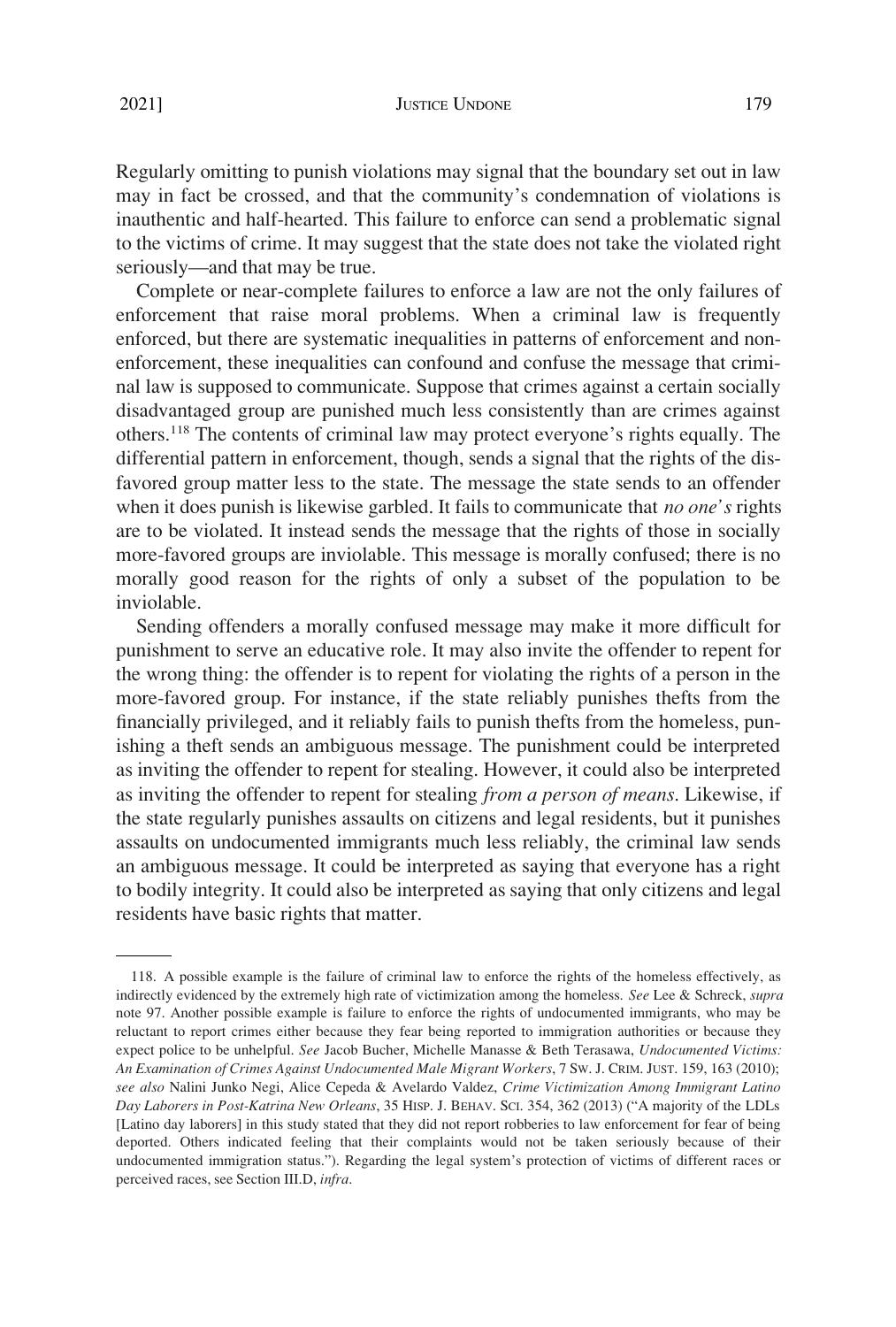Justice remainders confound and confuse the moral message of a criminal prohibition only when the omission is both systematic and avoidable or reasonably regarded as avoidable. If the causes of failure to punish a certain type of crime are disparate, failure to punish this crime says little, if anything, about the state's view of this crime. For example, if roughly half of all murders go unsolved, $1^{19}$  the failure to punish all murders in no way signals that unsolved murders do not matter to the state.<sup>120</sup> Likewise, if a systematic failure to punish is publicly regarded as unavoidable, the justice remainder will not signal anything about the state's view of the crime's importance.<sup>121</sup>

By contrast, a systematic failure to punish serious violent crime due to budgetary constraints may send a clear and troubling signal about community values. Consider a police department that frequently declines to conduct even an initial investigation of an allegation of sexual assault but devotes substantial resources to the investigation of less serious crime (e.g., trafficking in soft drugs, "vice," or "quality of life offenses").<sup>122</sup> In this instance, the systematic failure to punish sexual assault is likely to seem avoidable (and may in fact be avoidable, depending on what other obstacles there are to successful prosecution). A commitment to ordermaintenance policing, or a "broken windows" policing philosophy, might appear to be a preference for prioritizing the total number of arrests, prosecutions, and convictions over the broader aims of protecting and serving the public.<sup>123</sup> Indeed, the department's commitment to "eradicating disorder" as a crime control strategy could be seen as a kind of indifference to serving justice.<sup>124</sup> For the criminal justice

<sup>119.</sup> *See* FEDERAL BUREAU OF INVESTIGATION, U.S. DEP'T OF JUST., UNIFORM CRIME REPORT, CRIME IN THE UNITED STATES, 2018 2 (2019) (reporting that in 2018 62.3% of murders and non-negligent manslaughters were cleared, either by an arrest or by exceptional means, i.e. by identification of a suspected offender with enough evidence to bring a charge, followed by an exceptional circumstance preventing arrest).

<sup>120.</sup> The state might omit to punish murder for a wide variety of reasons—murderers not being apprehended, errors by police or prosecutors, difficulty satisfying the standard of proof, uncertainty whether a killing was a purposeful act and not in self-defense, etc.

<sup>121.</sup> For example, suppose that there are only two ways the state could reliably punish the theft of bicycle parts: to install surveillance cameras wherever bicycles are publicly parked, or to create a legal presumption that bike parts offered for sale without the manufacturer's packaging are stolen goods. The state might judge widespread installation of surveillance cameras unduly intrusive. It might judge a prohibition on sales of secondhand goods an undue intrusion on economic liberty; some people may want to sell their old bikes for parts. Given the difficulty of punishing theft of bike parts without an undue intrusion on privacy or economic liberty, the state might rarely prosecute theft of bike parts, though it regularly prosecutes other thefts of similar magnitude, e.g., shoplifting. This pattern in enforcement would not signal that theft of bike parts matters less than shoplifting. It would signal only that theft of bike parts is more difficult to prosecute.

<sup>122.</sup> On omissions to investigate sexual assault, see notes 217–21, *infra*.

<sup>123.</sup> *See, e.g*., Jacinta M. Gau & Travis C. Pratt, *Broken Windows or Window Dressing? Citizens' (In)ability to Tell the Difference Between Disorder and Crime*, 7 CRIMINOLOGY & PUB. POL'Y 163 (2008); BERNARD E. HARCOURT, ILLUSION OF ORDER: THE FALSE PROMISE OF BROKEN WINDOWS POLICING (2001).

<sup>124.</sup> Indeed, much has been written about the profound costs in public perception of broken windows since Wilson and Kelling's publication, James Q. Wilson & George L. Kelling, *Broken Windows*, ATLANTIC MONTHLY, Mar. 1982, at 29. *See, e.g*., Patrick J. Carr, Laura Napolitano & Jessica Keating, *We Never Call the Cops and Here is Why: A Qualitative Examination of Legal Cynicism in Three Philadelphia Neighborhoods*, 45 CRIMINOLOGY 445, 467–68 (2007); James E. Hawdon, John Ryan & Sean P. Griffin, *Policing Tactics and*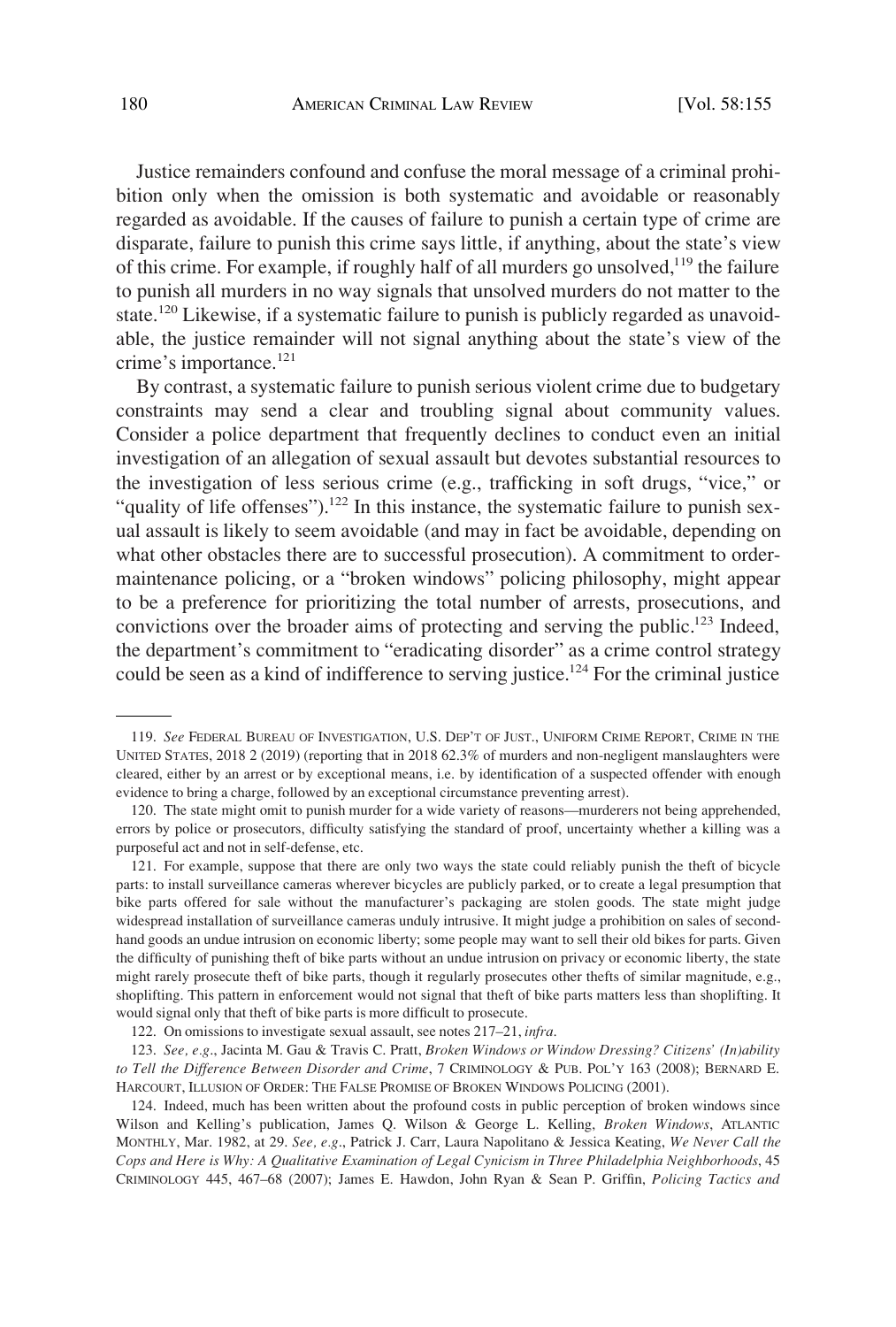system to send the correct message, at times it may be necessary to spend resources in ways that might be seen as inefficient or contrary to the well-worn conventions of law enforcement.125 Declining to pursue cases morally worthy of law enforcement resources on the grounds that they are unlikely to result in conviction risks conveying a message that the public does not take the wrong done to a victim seriously enough.<sup>126</sup>

One might worry that the government risks doing psychological harm to victims of crime when it pursues investigation or prosecution knowing that conviction is unlikely.<sup>127</sup> How, if at all, do moral education and expressivist theories take this risk into account? According to theories of both types, the purpose of criminal punishment is to communicate the importance of a criminal prohibition to the offender and to the public. The individual victim is one important recipient of that message, but not the only important recipient. That the investigation and prosecution may impose more burdens on the individual victim than psychological benefits does not speak decisively against pursuing a case. The potential for causing further harm to the victim may appropriately be considered in deciding whether and how to pursue the case. At least when the victim wishes to be involved in investigation and prosecution, the risk that a case will do further harm to the victim does not justify

126. *See, e.g*., Debra Patterson, *The Linkage Between Secondary Victimization by Law Enforcement and Rape Case Outcomes*, 26 J. INTERPERSONAL VIOLENCE 328 (2011) (considering the importance of pursuing rape prosecutions). This is an instance of the principle that inaction can signal that a verbally expressed moral commitment is either insincere or incomplete. *See* Seana Valentine Shiffrin, *Lecture 1: Democratic Law*, *in* THE TANNER LECTURES ON HUMAN VALUES 37, 153 (Mark Matheson ed., 2018). ("Hence, to an observer—and particularly to the putative object of those beliefs, attitudes, and stances—the absence of the relevant action *by me* (and *by us*) may reasonably suggest a failure of full and sincere affirmation.").

127. An investigation that initially appears unlikely to yield a conviction may become more promising as it proceeds.

Perceptions of Police Legitimacy, 6 POLICE Q. 469–91 (2003); Dorothy E. Roberts, *Race, Vagueness, and the Social Meaning of Order-Maintenance Policing*, 89 J. CRIM. L. & CRIMINOLOGY 775 (1999); Eric A. Stewart, *Either They Don't Know or They Don't Care: Black Males and Negative Police Experiences*, 6 CRIMINOLOGY & PUB. POL'Y 123 (2007). For a systematic review of disorder policing, see ANTHONY BRAGA, BRANDON WELSH & CORY SCHNELL, DISORDER POLICING TO REDUCE CRIME: CAMPBELL COLLABORATION 1 (2019) ("Policing disorder is associated with reductions in crime, but only when community and problem-solving tactics are used. Aggressive, order maintenance based approaches are not effective.").

<sup>125.</sup> *See* Jeffrey W. Spears & Cassia C. Spohn, *The Genuine Victim and Prosecutors' Charging Decisions in Sexual Assault Cases*, 20 AM. J. CRIM. JUST. 183, 197 (1996) (finding that prosecutors' charging decision in sexual assault cases are affected by victim stereotypes about credibility and morality); Amy Dellinger, *A Gateway to Reform? Policy Implications of Police Officers' Attitudes Toward Rape*, 33 AM. J. CRIM. JUST. 44, 45 (2008) (police are swayed by characteristics of rape victims more so than evidence and the law when exercising investigatory discretion); Rose Corrigan, *The New Trial by Ordeal: Rape Kits, Police Practices, and the Unintended Effects of Policy Innovation*, 38 LAW & SOC. INQUIRY 920, 920 (2013) ("Unless police resistance to taking rape seriously is confronted and addressed, even well-intentioned policy reforms such as SANE programs may end up undermining—rather than enhancing—fair and thorough investigation of sexual assault allegations."). For a systematic review of Sexual Assault Nurse Examiners ("SANE"), see CLARE TOON & KURINCHI GURUSAMY, FORENSIC NURSE EXAMINERS VS DOCTORS FOR THE FORENSIC EXAMINATION OF RAPE AND SEXUAL ASSAULT COMPLAINANTS: CAMPBELL COLLABORATION 2, 5–6 (2014) (comparing the reliability and efficacy of SANEs with non-SANE health professionals, and finding that rape kits completed by SANEs were significantly more likely to be admissible in court).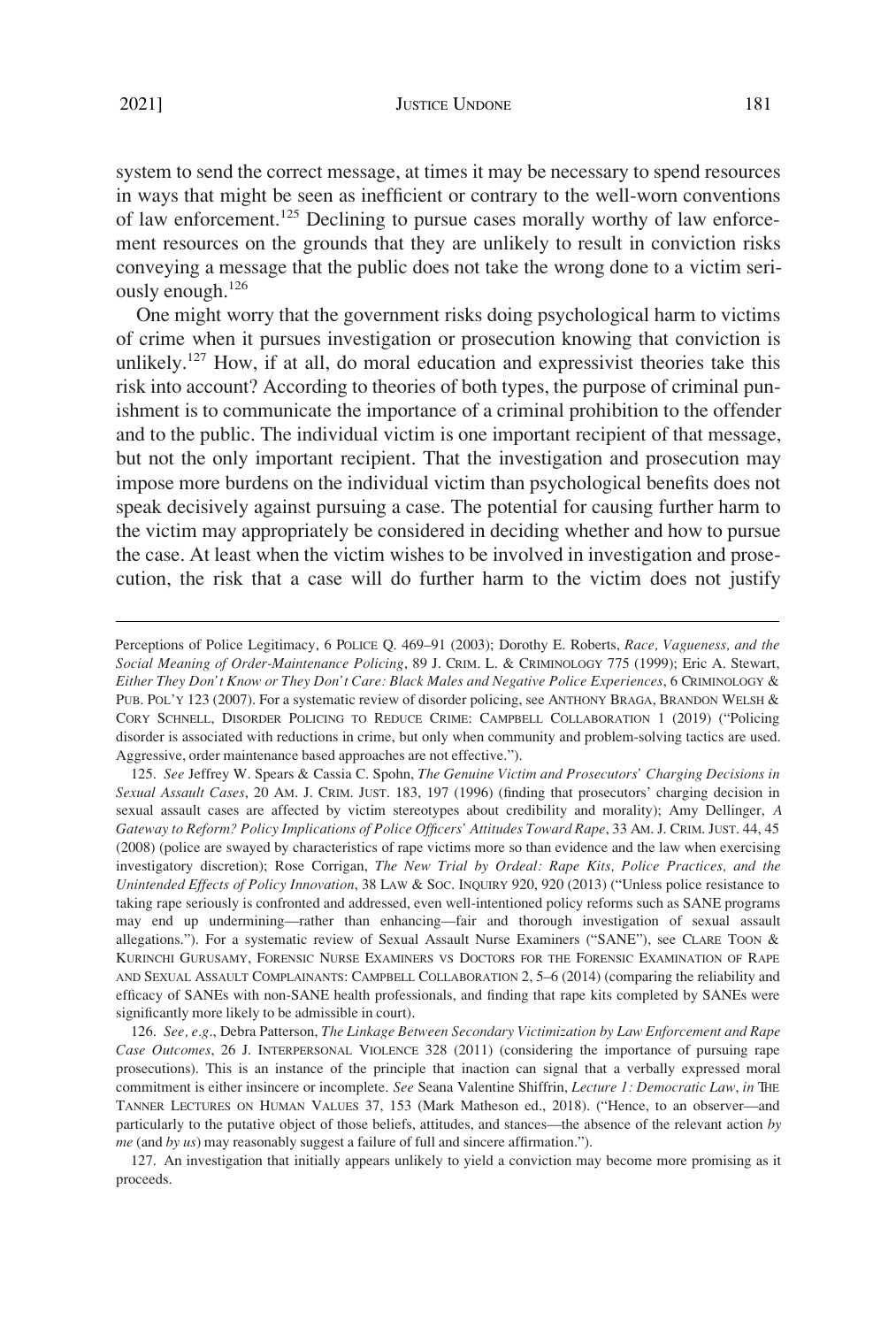<span id="page-27-0"></span>refraining from pursuing the case. Declining to pursue a case out of paternalistic concern for the victim would send a problematic message indeed. When a victim does not wish to be involved in a case, pursuing prosecution on the basis of circumstantial evidence alone may be a way to reconcile the victim's psychological needs with the state's duty to affirm the importance of a criminal prohibition.<sup>128</sup>

Some consequentialist approaches to criminal justice condone a pattern of partial enforcement in which relatively few crimes of a given type are punished, but those that are punished are punished severely. Such a policy might have the same deterrent effect as a policy of investigating and prosecuting crime more consistently and punishing crimes more leniently.<sup>129</sup> Moral education theories and expressivist theories of punishment condemn such policies. To communicate the correct message to offenders and to the public, punishments must be both humane and proportional to the crime.<sup>130</sup> Rarely applied but disproportionately harsh punishments cannot do this. To express the right message about serious crime, the state must investigate and prosecute crime regularly and consistently, rather than holding out a select few offenders as examples.

# *B. Retributive Theories*

Retributive theories of punishment hold that the suffering or hard treatment of offenders, when justly applied, is good for its own sake.131 Retributive theories of criminal justice vary greatly, but openness to devoting substantial resources in pursuit of retribution is a common thread.<sup>132</sup> Immanuel Kant's retributivist theory of criminal punishment is famously demanding. Kant asserted that if the inhabitants of an island collectively decided to leave, they would have a moral obligation to

<sup>128.</sup> On "evidence-based" prosecution, see Section IV.B and notes 192–97, *infra*.

<sup>129.</sup> *See* Becker, *supra* note 100, at 184.

<sup>130.</sup> For more discussion of the proportionality requirement in moral education and expressivist theories, see Section IV.A, *infra*.

<sup>131.</sup> *See* Mitchell N. Berman, *Modest Retributivism*, *in* LEGAL, MORAL, AND METAPHYSICAL TRUTHS: THE PHILOSOPHY OF MICHAEL S. MOORE 35 (Kimberly Kessler Ferzan & Stephen J. Morse eds., 2016) ("Plausibly, and only to a first approximation, the core retributivist claim—the claim that distinguishes retributivist views from their nonretributivist alternatives—holds that it is intrinsically valuable or right to furnish wrongdoers with the negative consequences that they deserve.").

<sup>132.</sup> Retributivism is sometimes associated with the *lex talionis*. *See Exodus* 21:23-24 (King James) ("Thou shalt give life for life, eye for eye, tooth for tooth, hand for hand, foot for foot, burning for burning, wound for wound, stripe for stripe."). But no serious retributivist, current or historical, defends a literal application of this formula. Applying the *lex talionis* literally would be obviously unfair. *See, e.g*., Jeremy Waldron, *Lex Talionis*, 34 ARIZ. L. REV. 25, 25 (1992) ("LT cannot be thought to require that *the very same action* that constituted the offense should be visited as punishment on the offender"); Alec Walen, *Retributive Punishment*, *in* STANFORD ENCYCLOPEDIA OF PHILOSOPHY (Edward N. Zalta ed., 2016) (characterizing the literal application of the *lex talionis* as implausibly lenient in some cases, e.g. very small thefts, and implausibly harsh in others, e.g. rape and torture). Moreover, to apply the *lex talionis* literally to all cases would be impossible. *See* K.G. Armstrong, *The Retributivist Hits Back*, 70 MIND 471, 486 (1961). The *lex talionis* is most charitably interpreted as setting an upper bound on permissible punishment. *Id*.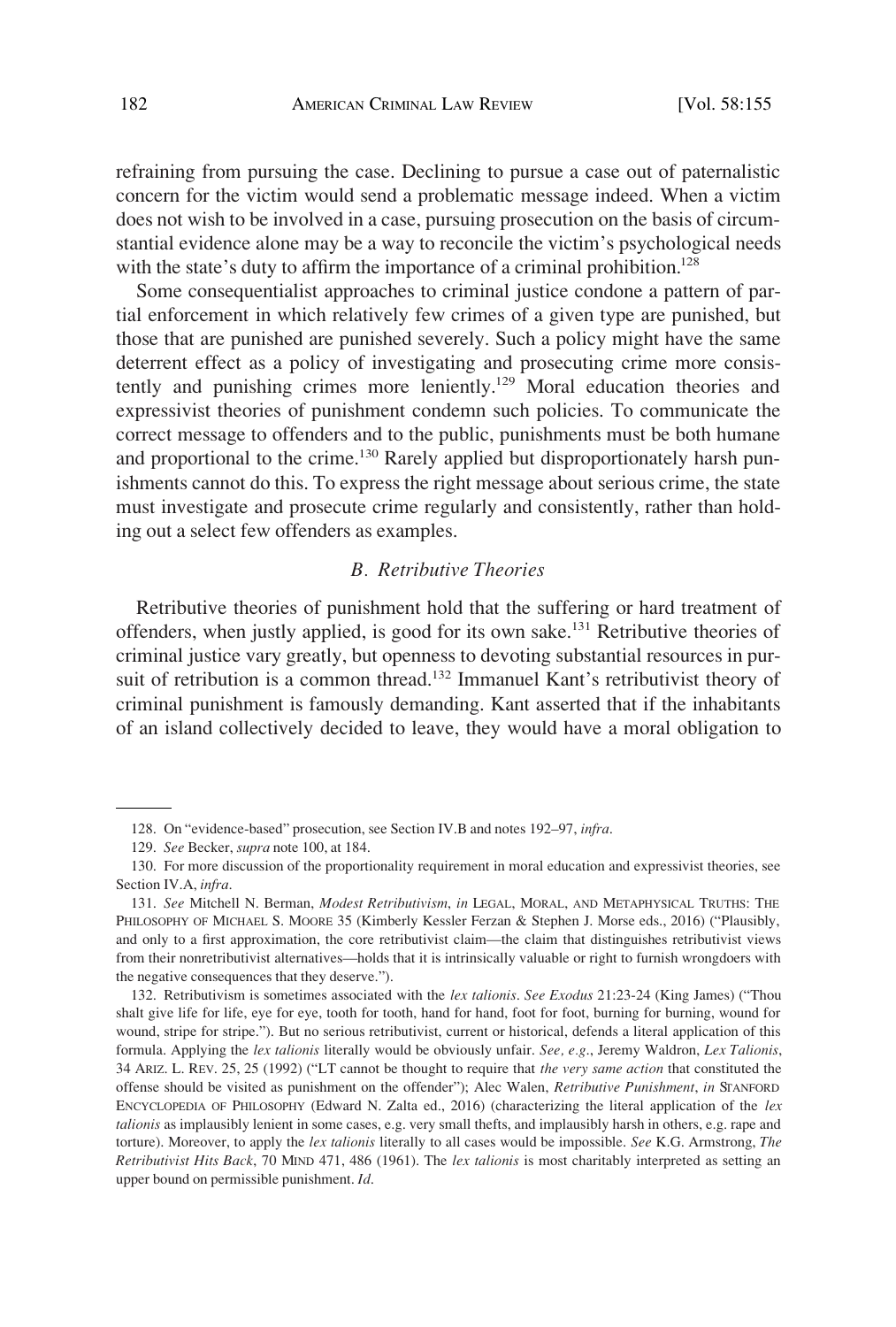#### JUSTICE UNDONE 183

execute murderers rather than simply leaving those murderers behind.<sup>133</sup> Kant's assertion has rightly faced criticism, both because the death penalty is arguably morally problematic, and because the view that the departing island residents are required to punish murderers may be too stringent. Nevertheless, this account of punishment offers a plausible argument for the modest claim that the state has an obligation, perhaps a defeasible obligation, to punish those who commit murder and other serious crime. It also presents one reason to devote resources to addressing justice remainders even when doing so would lack efficiency on a utilitarian account.

At the core of Kant's account is a certain conception of injustice: criminals attempt to exempt themselves from the authority of public law.<sup>134</sup> In addition to whatever harm a crime does to individual victims, crimes of different sorts wrong the public by rejecting the public's right to govern itself as a collective body.<sup>135</sup> To restore the supremacy of law, Kant argues, the state must turn the criminal's "maxim," or form of reasoning, against her. The state must alter the effects of the criminal's action so that instead of making a unilateral exemption for herself from public law, the criminal's act exempts herself from the protection of the relevant law.<sup>136</sup> For example, a thief attempts unilaterally to exempt himself from the legal requirement to respect others' property. The law must reassert its supremacy by excluding the thief from the protection of the law; theft is justly punished by denying thieves the right to own property.137 Other crimes, being violations of the preconditions of equal freedom for everyone, are justly punished with a proportional restriction of the criminal's freedom.138 Punishment is retributive in that it aims to reverse a component of a past wrong, the offender's assertion of a unilateral exemption from law, by imposing hard treatment on the offender. The institution of punishment also provides a deterrent—not by threatening offenders with suffering, but by threatening to make crime in one respect futile. If the regime of punishment is effective, an attempt to assert an exemption for oneself from public law will fail. $139$ 

The Kantian account of criminal punishment implies that the state's failure to punish serious crime—that which threatens the condition of equal freedom for

<sup>133.</sup> IMMANUEL KANT, METAPHYSICS OF MORALS 6:333 (Mary J. Gregor trans., 1996) (1797). Kant's theory of punishment is notoriously difficult to interpret. Our discussion will follow the interpretation offered in RIPSTEIN, *supra* note 29.

<sup>134.</sup> RIPSTEIN, *supra* note 29, at 311.

<sup>135.</sup> *Id*. at 313.

<sup>136.</sup> *Id*. at 314.

<sup>137.</sup> *Id*. at 316. The exclusion from the property system may be temporary. *See* KANT, *supra* note 133, at 6:333. On Kant's view, exclusion from the property system does not necessarily entail incarceration, but it does entail compelled labor for the state.

<sup>138.</sup> RIPSTEIN, *supra* note 29, at 317. This is a charitable reconstruction of Kant's theory rather than an interpretation of Kant's text. Kant endorses the death penalty for murder, KANT, *supra* note 133, at 6:333, and castration as the punishment for rape, *id*. at 6:363.

<sup>139.</sup> RIPSTEIN, *supra* note 29, at 307.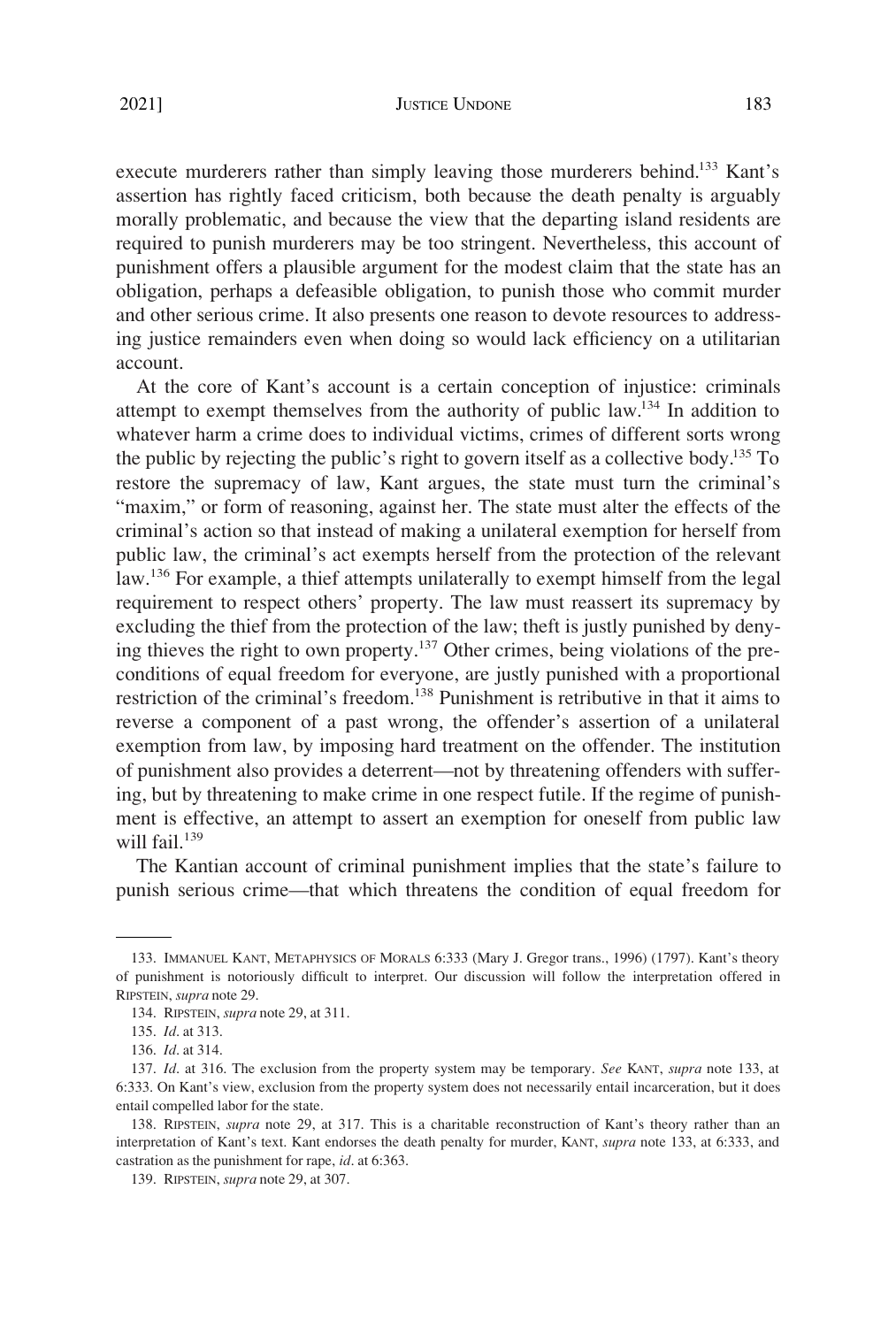everyone—is always objectionable.<sup>140</sup> Serious crimes that go unpunished represent threats to the supremacy of law. The state thus has a duty to punish all serious crimes. Nevertheless, some justice remainders with respect to punishment are unavoidable.141 The duty to punish must thus be understood as a *pro tanto* or defeasible duty. Other strict retributivist theories of criminal justice have similar implications.142 Some less strict retributivist theories take the more modest stance that the state has a duty to ensure that serious crimes are *normally* punished.

Consider Herbert Morris's theory in "Persons and Punishment."143 On Morris's account, the central provisions of criminal law benefit everyone if generally followed, but they also impose burdens.<sup>144</sup> We all benefit from fellow citizens' compliance with laws against wrongful violence and against fraud. These laws impose a burden by requiring us to restrain our conduct.145 Committing a crime upsets the balance of benefits and burdens: the criminal refuses the burden of compliance with one of these central rules, but the unpunished criminal continues to receive the benefits of general compliance with these rules. Crimes of violence and property offenses have two victims. One is the individual victim. The other is the public, which the criminal cheats by refusing the burdens that the law-abiding accept. Criminal punishment aims to remedy the unfairness to crime's second victim, the public, by imposing a substitute burden in lieu of the burden of self-restraint.<sup>146</sup> By imposing a punishment on the criminal, the state prevents crime from upsetting the fair balance of benefits and burdens.

This account of criminal punishment is largely retrospective. It suggests that the chief purpose of punishment is to correct a component of a past wrong rather than

142. *See, e.g*., MICHAEL MOORE, PLACING BLAME 91 (1987) ("For a retributivist, the moral responsibility of an offender also gives society the *duty* to punish."). Or consider the retributivist principle suggested but not asserted in Mitchell N. Berman, *Rehabilitating Retributivism*, 32 LAW & PHIL. 83, 92 (2013) ("That A deserves O on account of B means (a) given B, that A experience O (or that O obtain for A) is better than that A not experience O (or that O not obtain for A); and (b) if there is any agent or institution, X, with responsibility over the relevant domain, then X has a duty of justice to cause O to obtain for A."). If the government has responsibility over certain domains of conduct, this retributive principle would imply that government has a duty to punish.

<sup>140.</sup> Such crimes include "theft, murder, burglary, rape, and counterfeiting." *Id*. at 310.

<sup>141.</sup> The Kantian account provides limited guidance about which justice remainders are avoidable. Some crimes cannot be punished due to lack of evidence, but how should the state respond to unavoidable resource constraints that force it to choose between investigation and prosecution of serious crimes and other priorities? Ripstein maintains that it would be objectionable for the state to omit punishment because of the discretionary whims of public officials but that the Kantian account of punishment takes no stand on the question of what public resources should be devoted to law enforcement or what crimes should have priority. *Id*. at 321.

<sup>143.</sup> Morris, *supra* note 29, at 477. Morris later adopted a moral education theory of punishment. Morris, *supra* note 103, at 264–65. Others have defended "fair play" theories of punishment akin to Morris's. *See*  Richard Dagger, *Punishment as Fair Play*, 14 RES PUBLICA 259, 261 (2008); Richard Dagger, *Playing Fair with Punishment*, 103 ETHICS 473, 473–76 (1993); Wojciech Sadurski, *Distributive Justice and the Theory of Punishment*, 5 OXFORD J. LEGAL STUD. 47, 52–53 (1985).

<sup>144.</sup> Morris, *supra* note 29, at 477.

<sup>145.</sup> *Id*. One might object that for people with no inclination to violence, compliance with laws against violence is not burdensome. For a reply to this objection, see Sadurski, *supra* note 143, at 54–56.

<sup>146.</sup> Morris, *supra* note 29, at 477–78.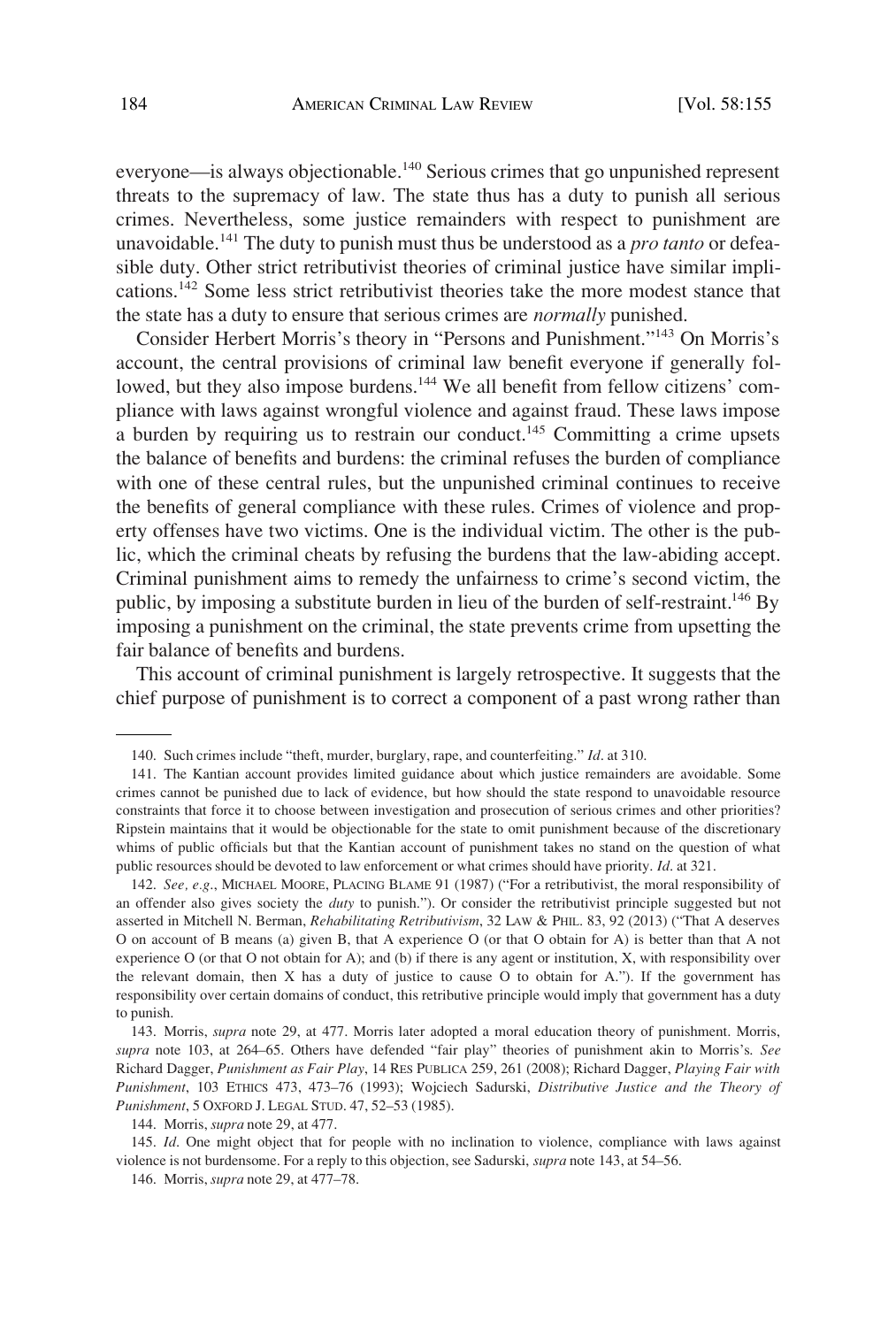#### 2021] JUSTICE UNDONE 185

to prevent future wrongdoing.<sup>147</sup> Punishment "restores the equilibrium of benefits and burdens by taking from the individual what he owes, that is, exacting the debt."148 Note, however, that punishment is not the only way of restoring the equilibrium. The state can also restore equilibrium by pardoning the criminal, thus canceling or forgiving the criminal's debt to society rather than compelling its repayment.149 The state's retributive duty on Morris' view is not to punish all serious crime; it is either to punish or to pardon all serious crime.

The reasons for preferring punishment over pardon in the normal case are prospective: if most adult felons are usually punished rather than pardoned, serious crime will be deterred.150 There is a difference between pardoning crime and merely ignoring it. Formally pardoning crime addresses the disturbance in the social equilibrium that crime introduces; metaphorically, it cancels the debt. Merely ignoring crime leaves disturbance in the social equilibrium unaddressed, leaving a debt on the books. It is thus objectionable, on Morris's account, for a government to fail to respond in some formal way to serious crime, whether by punishing it or by formally pardoning it. Formally pardoning crime on a large scale, though, would be objectionable primarily because it would lead to a failure of deterrence.<sup>151</sup>

The state does not violate a moral duty, on this view, if it sometimes responds to crime with executive clemency. It does violate a moral duty if there is some type of serious crime it systematically fails to prosecute. Included here as a form of systematic failure is a decision by the state to leave most instances of crime unpunished while imposing a disproportionately heavy sanction on a few offenders. Making examples of a few offenders may yield as effective a deterrent as imposing more moderate punishments on all or most offenders. But imposing a draconian, disproportionate punishment on a few offenders does not restore fairness in the distribution in the benefits and burdens of the rule of law. It places an unfairly heavy burden on a few while allowing others to receive the benefits of the rule of law despite shirking the burdens.

There is a second way for the state to fail in its moral duties with respect to criminal punishment, according to fair-play retributivist accounts. The state also violates a moral duty if it consistently declines to prosecute crimes committed against members of a socially disfavored group. The justification of punishment rests on the presupposition that criminal law protects *everyone*. If the members of a disfavored minority—the homeless, say—are frequently victims of crimes, and the criminal justice system does not take crimes against members of this group

<sup>147.</sup> It is only the wrong against the community that punishment aims to correct, on Morris's account. Criminal punishment, as such, does not aim to repair the injury to the victim.

<sup>148.</sup> Morris, *supra* note 29, at 478.

<sup>149.</sup> *Id*.

<sup>150.</sup> *Id*.

<sup>151.</sup> Presumably, there are other ways in which the selective use of the pardon power could be objectionable. For example, it would be objectionable for political favoritism or ethnic prejudice to influence who is pardoned.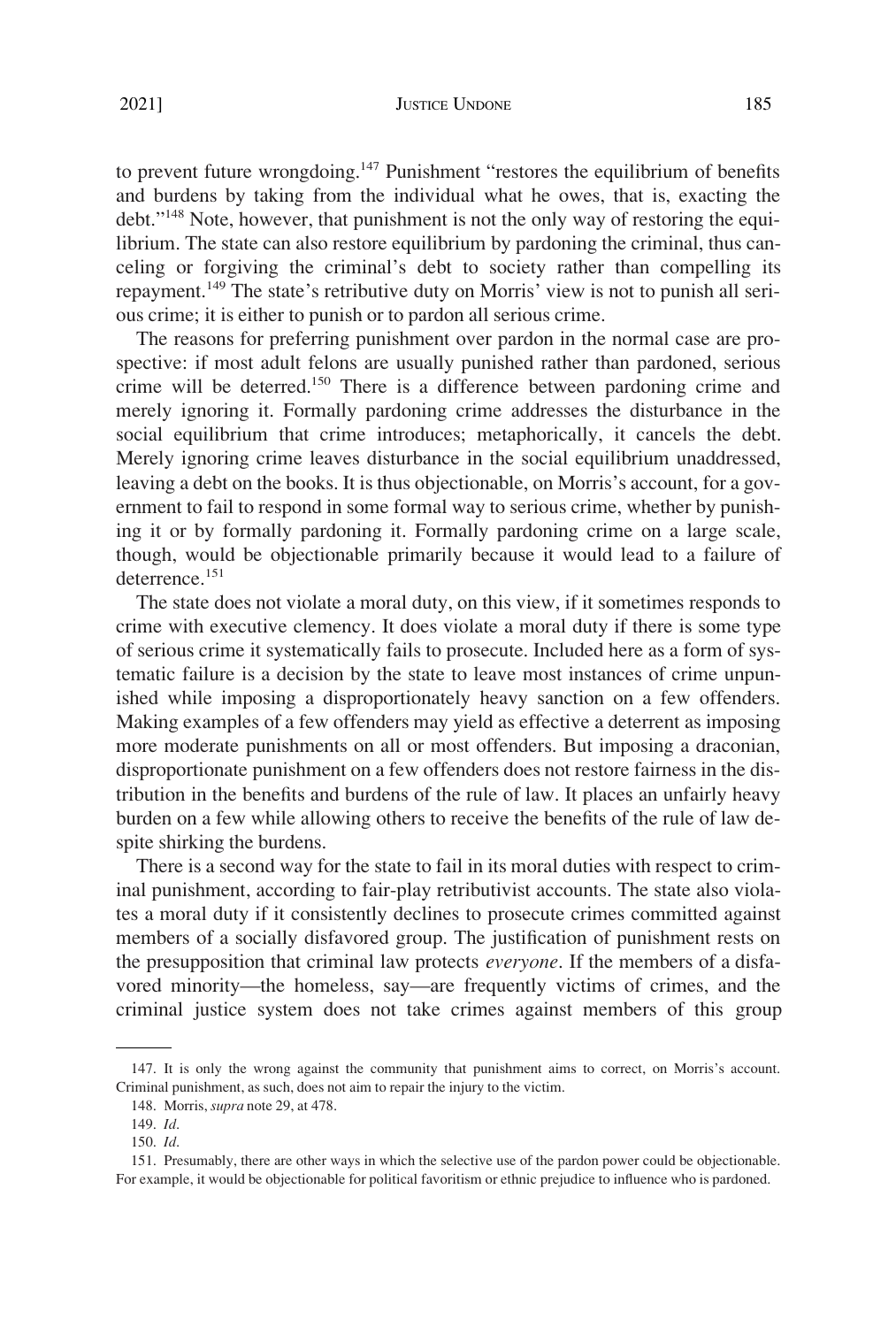<span id="page-31-0"></span>seriously, then the social distribution of benefits and burdens is unfair. Under these conditions, some people, such as the law-abiding homeless, fully accept the burdens of self-restraint without fully receiving the benefits of the rule of law and its institutions. Some other people, such as homeless people who are not law-abiding, refuse the burdens of self-restraint without thereby upsetting a fair balance of benefits and burdens. Indeed, some crimes by the homeless may bring the distribution of benefits and burdens closer to a fair balance. Thus, punishing crime by the homeless would not help to restore a fair balance of benefits and burdens; there was no fair balance to restore.

Likewise, if crimes against undocumented immigrants are rarely punished, undocumented immigrants who obey all the laws other than immigration laws accept a burden without receiving the benefits of rule of law. If an undocumented immigrant commits a crime, punishing the crime does not help to restore a fair balance of benefits and burdens. To be justified in punishing crimes by undocumented immigrants, the state must also punish crimes against undocumented immigrants. On a fair-play retributivist account of punishment, such as Morris's, the justification for punishing crimes by the members of a socially disfavored group is undermined if crimes against this group are not regularly prosecuted.

Systematic justice remainders can thus undermine the legitimacy of the criminal justice system as a whole. Denying some people effective protections of the criminal law and rule of law institutions undermines the justification for having criminal laws whose sanctions can be applied to any offender.

## *C. Non-Utilitarian Deterrence Theories*

Some non-utilitarian deterrence theories of criminal law support similar conclusions about systematic failures to punish a type of serious crime or to punish serious crimes against certain victims. Among these are some general deterrence theories based on a non-consequentialist account of collective self-defense, as well as general deterrence theories grounded in the idea of a social contract. This Section will argue that on theories of the former sort, systematic justice remainders constitute a failure in the state's duty to protect. On theories of the latter sort, the state's failure to protect a vulnerable group can undermine the legitimacy of criminal law.

On some deterrence accounts, it is the *threat* of punishment, not the act of punishment, that deters crime.<sup>152</sup> The state's genuine threat to punish serious crime is justified, on these accounts, as a form of collective self-defense.<sup>153</sup> Punishments are not justified because of the hope that they will themselves deter crime or that they will contribute to the credibility of the state's threat. Rather, they are justified because the state reserves the function of threatening to punish crime and the right

<sup>152.</sup> Ellis, *supra* note 29, at 341; Quinn, *supra* note 29, at 336.

<sup>153.</sup> For a non-consequentialist deterrence theory with a different structure, see TADROS, *supra* note 101, at 16–17.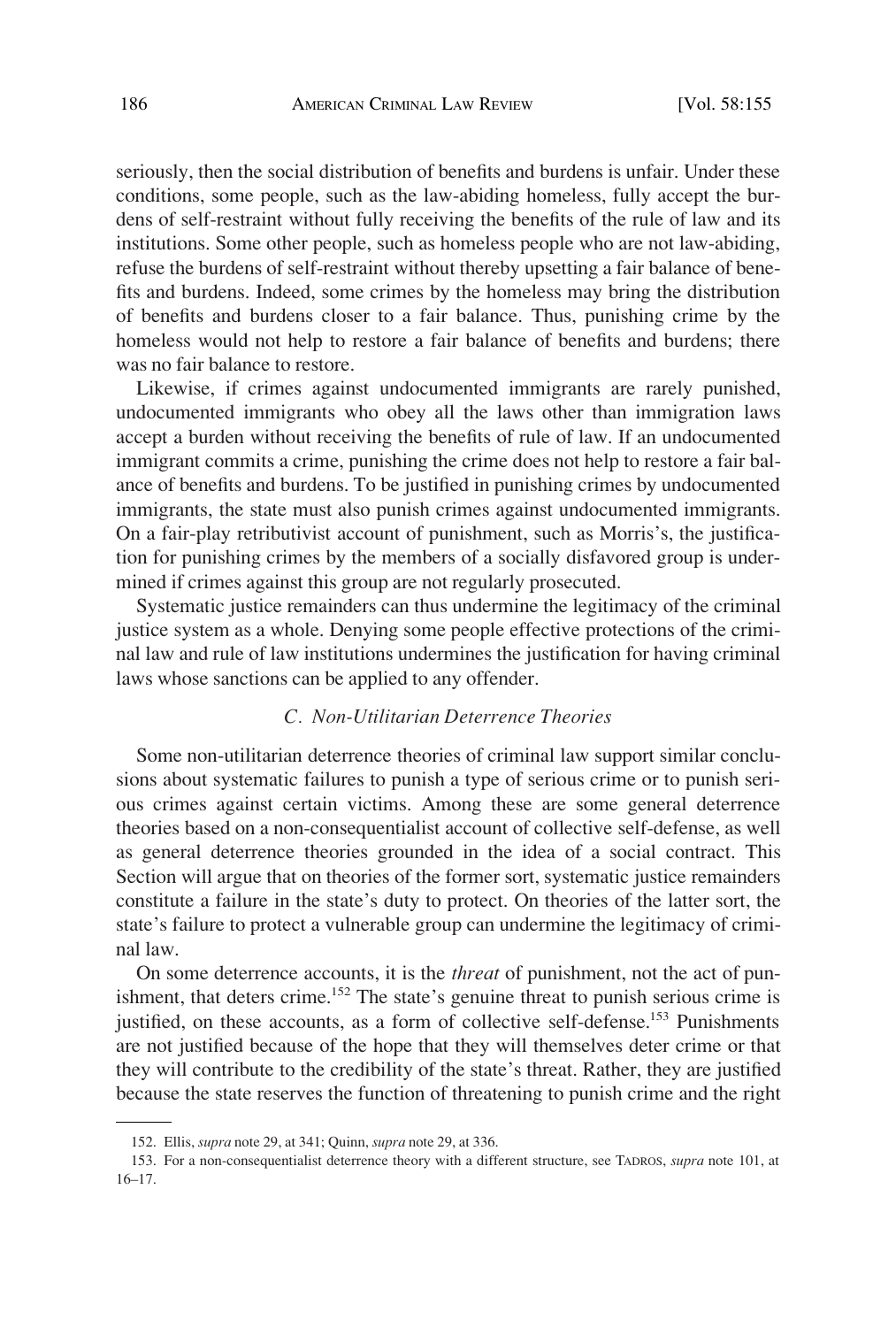to make a sincere threat entails a right to carry it out.<sup>154</sup> The threat does not commit the state to pursue every crime it detects. The threat is consistent with the exercise of prosecutorial discretion and with simple failures of police and prosecutors to pursue complaints.155 But the state cannot sincerely threaten to punish criminals if it never actually punishes any criminals at all or if it carries out the threat to punish only rarely.<sup>156</sup> Likewise, the sincerity of the state's threat is undermined if the state usually leaves certain offenders unpunished or if it usually omits to punish crimes against victims of certain types. Assuming that the state is morally required and not merely permitted to defend its people against serious crimes, systematic justice remainders constitute a violation of the state's *pro tanto* moral duty to protect its people.

Systematic justice remainders that involve a failure to protect socially disfavored groups are especially problematic, according to deterrence theories that draw on the idea of a social contract. Consider, for example, social contract theories of criminal punishment that hold a certain punishment for a certain crime is justified only if rational people would unanimously agree to its institution.<sup>157</sup> Rational people would make this decision with a view toward avoiding the worstcase scenario for themselves not knowing what their own future decisions will be.<sup>158</sup> The decision whether to agree to the institution of a ten-year prison sentence for grand larceny illustrates the calculation.<sup>159</sup> Rational people who cannot predict their own future decisions would need to take into account the possibility that they might one day choose to commit grand larceny and go to prison for it. But people would also have to consider what level of welfare they would experience in a society with no criminal enforcement of such law. If being in a society without criminal laws against theft would be even worse than going to prison for ten years, then

<sup>154.</sup> *See* Quinn, *supra* note 29, at 360 ("To say that the right to establish a genuine threat is prior to the right to punish . . . is to make two claims: first, that the right to set up the threat can be established without first raising the question of the right to punish and, second, that the right to the threat implies the right to punish."). On Ellis's model of deterrence, the state's threat to punish crime involves establishing a system in which punishment of detected offenses is nearly automatic. *See* Ellis, *supra* note 29, at 341 ("So one agent might be authorized to apprehend suspected aggressors, another might be authorized to decide whether they really were aggressors, and another might be authorized to administer punishment if appropriate. But no one would have authority to deactivate his part of the system except in special circumstances.").

<sup>155.</sup> Ellis, *supra* note 29, at 342. Quinn defends only a right to punish, not a duty or an obligation for the state to punish. Quinn, *supra* note 29, at 364. He allows, however, that it may be appropriate for the state to make punishment of certain crimes mandatory. *Id*. at 372.

<sup>156.</sup> A rarely imposed but severe punishment may be an effective deterrent. *See* Becker, *supra* note 100, at 204. Non-consequentialist theories of punishment grounded on the right to collective self-defense cannot condone grossly disproportional punishments. The harm threatened or imposed on a wrongful attacker to prevent an attack should be proportionate to (or milder than) the threatened harm. *See* Quinn, *supra* note 29, at 347. A rarely imposed punishment that is proportional to the harm a crime does is unlikely to be an effective deterrent if the harm a crime does is comparable in magnitude to the benefit of the crime to offenders.

<sup>157.</sup> *See* Finkelstein, *supra* note 29, at 332.

<sup>158.</sup> *Id*.

<sup>159.</sup> *Id*. at 332–33.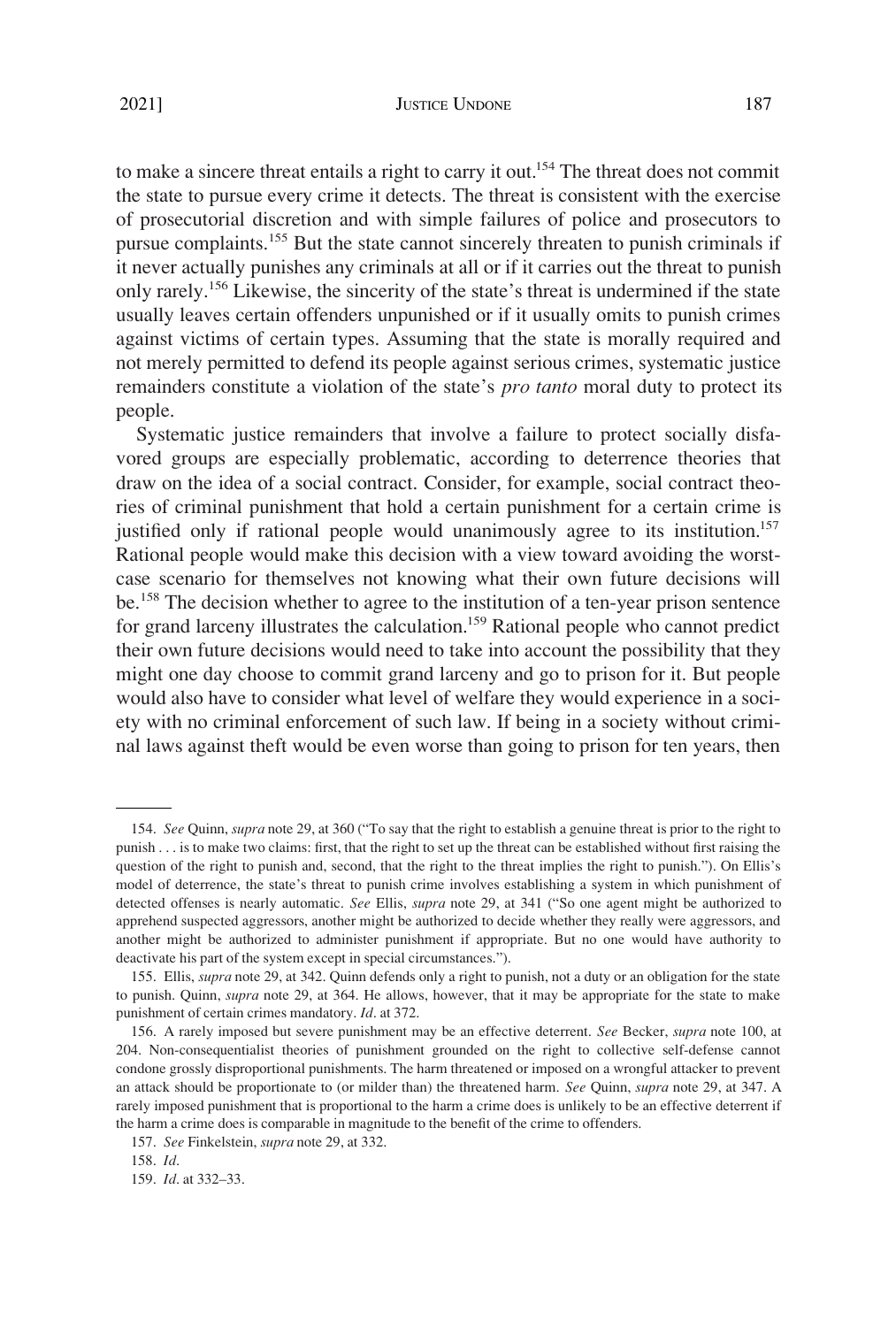a ten-year sentence for grand larceny would be justified.<sup>160</sup> It would benefit everyone—even those who commit grand larceny and go to prison for it.

It may seem odd to base the justification of criminal punishment on the assumption that rational people do not know whether they will commit crimes. Other social contract theories of criminal punishment avoid this assumption.<sup>161</sup> Sharon Dolovich, for example, points out that since even the best criminal justice system is fallible, rational people should take into account the possibility that they could be wrongly convicted of crimes.<sup>162</sup> Rational people who know that they could be victims of crimes and that they could be wrongly convicted of crimes would agree to institute criminal punishments that make the worst-case scenario for them less likely. If a punishment harms people less than the crime to which it attaches, being a victim of the crime in question would be worse than being rightly or wrongly punished for it. If this punishment has a substantial deterrent effect, instituting it would reduce the risk of the worst-case scenario, even if it increases the risk of a different bad outcome. Rational people would thus agree to institute punishments that are less severe than the crimes for which they are applied and that have a deterrent effect.<sup>163</sup>

On either of these contractarian views, the justification of punishment presupposes that everyone benefits from law and order.<sup>164</sup> But suppose that crimes against people in a disfavored group generally go unpunished. Then members of this disfavored group benefit less than other citizens do from the institutions of criminal law and punishment. The legal system does not directly deter crimes against members of the disfavored group. Members of this group might benefit indirectly from criminal punishments imposed on people who commit crimes against members of more socially favored groups. Perhaps, for instance, the criminal process facilitates economic stability that benefits everyone, including people whose rights the legal system does not protect effectively. These indirect benefits of partial law and order may or may not be significant enough to outweigh the risk of being rightly or wrongly punished for a crime.

To make this concrete, imagine that thefts from homeless people generally were not prosecuted and that this fact about law enforcement was widely known. Though homeless populations might benefit in indirect ways from the existence of

<sup>160.</sup> *Cf*. THOMAS HOBBES, LEVIATHAN 76 (Edwin Curley ed., Hackett 1994) (1651) (asserting that life in the absence of effective government would be "nasty, brutish, and short.").

<sup>161.</sup> *See, e.g*., Dolovich, *supra* note 29, at 366. Unlike Finkelstein's social contract theory, Dolovich's theory makes use of a Rawlsian "veil of ignorance." *See id*. at 368.

<sup>162.</sup> *Id*. at 367–68.

<sup>163.</sup> *Id*. at 390–94.

<sup>164.</sup> *See* Finkelstein, *supra* note 29, at 334 ("In response to the question, 'In light of what is my punishment justified?' we can say to the offender: 'Your punishment is justified because the benefits of a deterrent scheme that enabled you to protect your property have been great enough to you, throughout your life, that they overwhelm even the disvalue you are presently experiencing from your ten-year sentence.'"); Dolovich, *supra*  note 29, at 382 (arguing that a Rawlsian social contract model calls for the legal system to adopt a "leximin" principle, i.e. a principle of taking actions that benefit the least well-off members of society).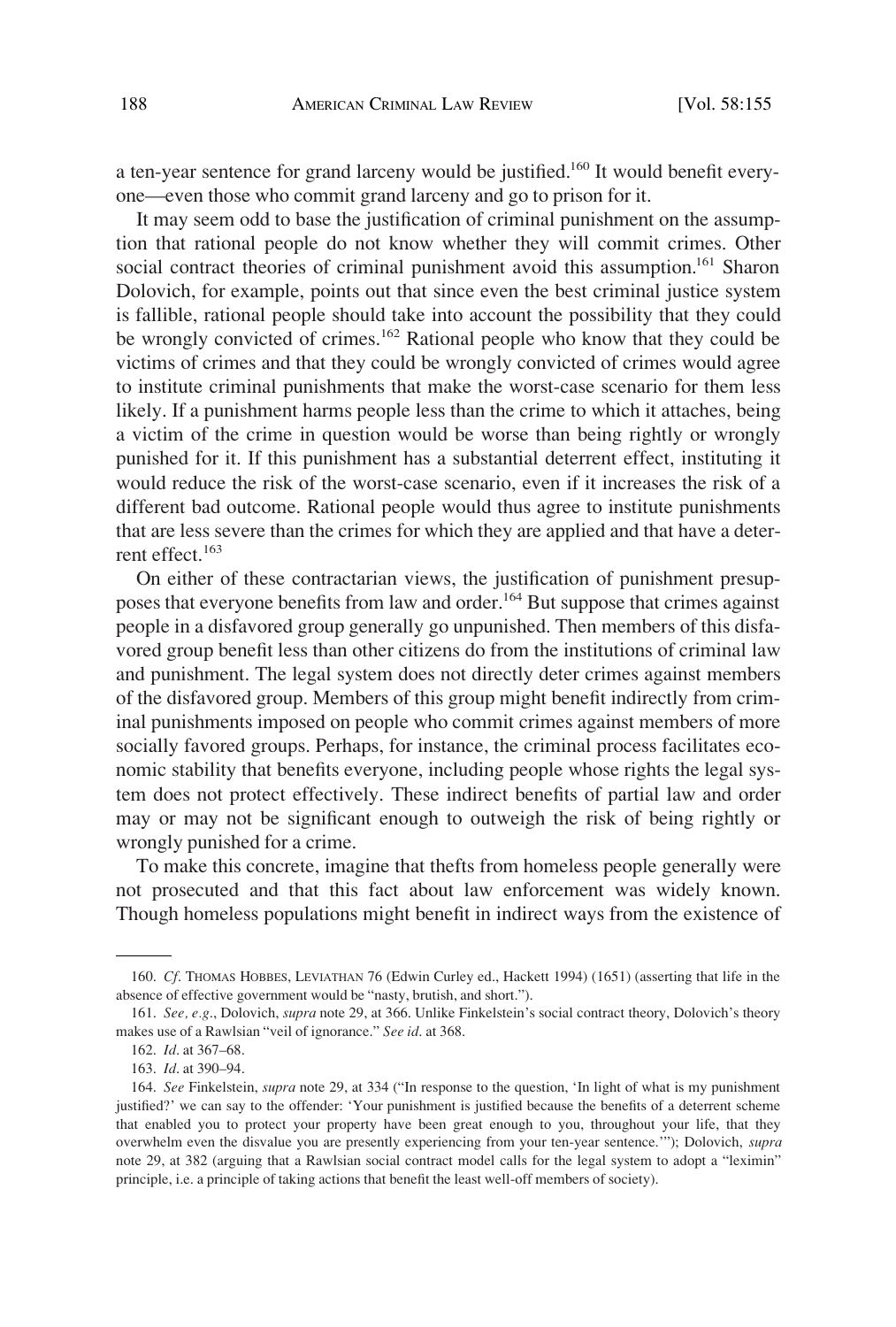#### JUSTICE UNDONE 189

punishment for thefts from domiciled people, the criminal justice system would not effectively deter thefts from homeless people. For homeless people, then, the institution of criminal punishment would not substantially reduce the risk of being a victim of theft. If homeless people are sometimes (rightly or wrongly) punished for theft, then the institution of criminal punishment for theft would present an uncompensated risk to the homeless. A rational, risk-averse person would not consent to the institution of criminal punishment under these circumstances.<sup>165</sup> So, on a contractarian theory of punishment, failure to prosecute thefts from the homeless would undermine the justification for punishing theft by the homeless. Moreover, it would undermine the justification for punishing theft *by anyone* since, if we take the reciprocity requirement in the social contract seriously, coercive institutions are justified only if they benefit everyone.<sup>166</sup> The same reasoning would apply to crimes of other types and to crimes against other disfavored groups.

On social contract accounts, systematic failure to enforce an important criminal prohibition can undermine the legitimacy of that prohibition whether or not the government's failure to enforce was avoidable. If some people lack effective protection from the criminal law, the state's entitlement to punish crimes by these people is undermined, whether or not the state could have done more to punish crimes against these people. That the state could not avoid the failure of punishing crimes *against* these people does not affect the state's illegitimacy in punishing crimes *by*  these people because the social contract requires that each person subject to the

<sup>165.</sup> The calculation will take a different form on contractarian theories that use a "veil of ignorance," like Dolovich's, and those that do not, like Finkelstein's. On Finkelstein's account, a regime of punishment is justified if all rationally self-interested, risk-averse people would consent to it knowing their social position but not knowing what their future actions will be. *See* Finkelstein, *supra* note 29, at 331–32. People who know that they are homeless, but who do not know whether they will become thieves (or whether they will be wrongly convicted of theft), will not consent to punishment of theft if the harm of being punished for theft as the proposed law provides exceeds whatever direct or indirect benefit they get from the institution of this punishment. On Dolovich's account, the principle of justice for criminal law is the one that rationally self-interested, risk-averse people would consent to not knowing their social position. Among the unknown features "behind the veil" are one's class, one's race or perceived race, whether one is a crime victim, and whether one is (either rightly or wrongly) punished for a crime. *See* Dolovich, *supra* note 29, at 357–58. The parties to this hypothetical contract will prioritize security and bodily integrity. *Id*. at 355. They will aim to adopt principles of criminal justice that improve the circumstances of the least well-off people. *Id*. at 382. Instituting punishment of theft without protecting everyone's property effectively creates a class of people who are very badly off: those who are (rightly or wrongly) punished for theft but who do not benefit from secure property rights. The risk-averse parties to the hypothetical choice situation will avoid the risk of becoming badly-off in this way by demanding either that theft not be punished or that everyone's property rights be protected effectively.

<sup>166.</sup> *See* Dolovich, *supra* note 29, at 329–30 ("[B]ecause political power in a liberal democracy is exercised over citizens in the name of the people themselves, if this exercise of power is to be legitimate, it must be justifiable in terms all society's members could reasonably be expected to accept."); *see also* JOHN RAWLS, POLITICAL LIBERALISM 137 (1993) ("To this political liberalism says: our exercise of political power is fully proper only when exercised in accordance with a constitution the essentials of which all citizens as free and equal may reasonably be expected to endorse in the light of principles and ideals acceptable to their common human reason. This is the liberal principle of legitimacy. To this it adds that all questions arising in the legislature that concern or border on constitutional essentials, or basic questions of justice, should also be settled, so far as possible, by principles and ideals that can be similarly endorsed.").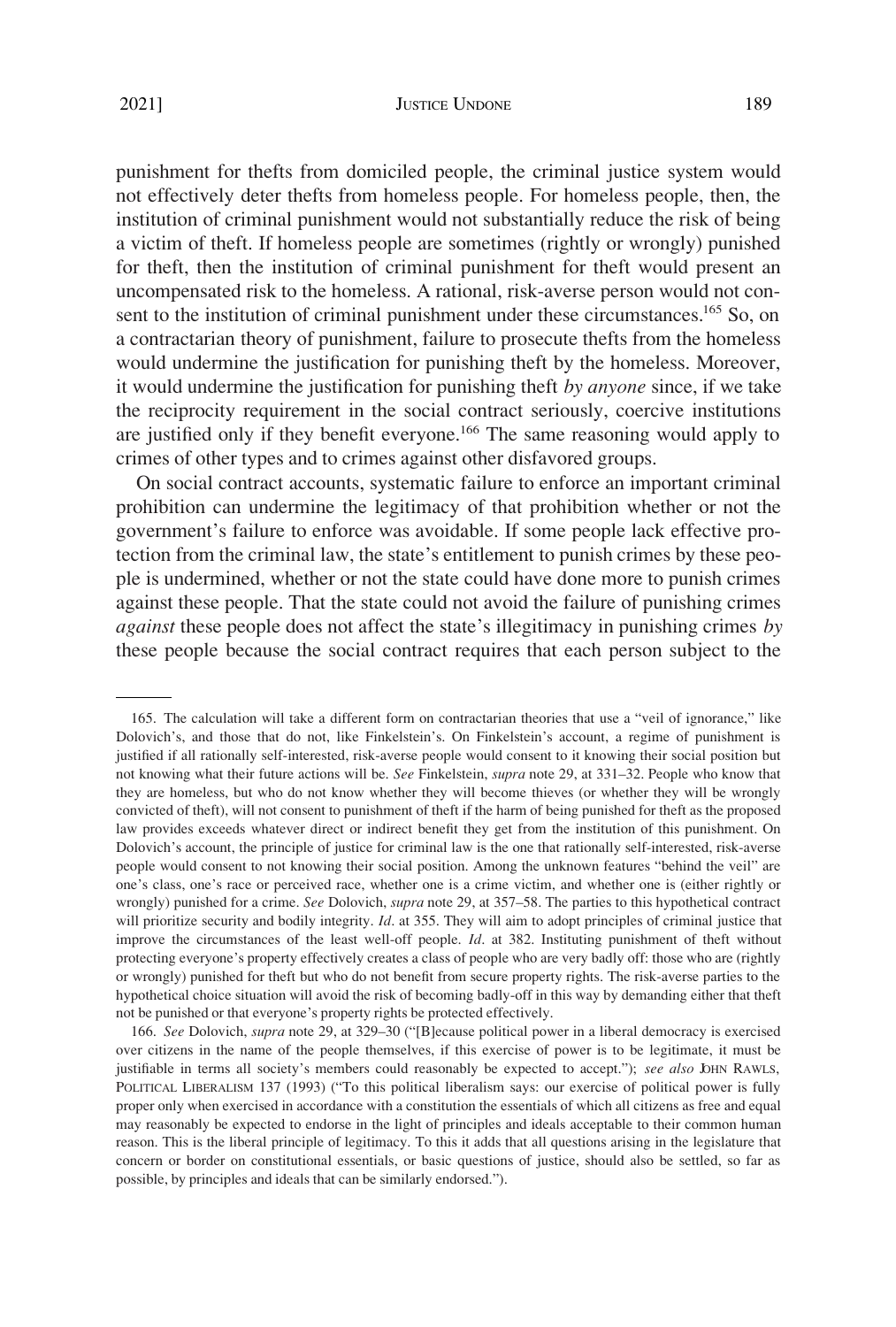burdens of the rule of law *actually* receive the benefits. A mere effort to provide these benefits will not suffice. Thus, if it is inherently difficult to prosecute crimes against people in certain social situations, such as homelessness or institutionalization, the existence of these social situations threatens the legitimacy of the legal system.

A partial remedy is to provide increased penalties for crimes against the most vulnerable victims. Most normative theories of criminal justice, social contract theories included, permit slightly increased sentences for crimes against members of vulnerable groups.<sup>167</sup> Those theories that require punishment to be roughly proportional to harm done will not permit governments to make up for the difficulty of punishing crimes against vulnerable people by *greatly* increasing the severity of punishments imposed for crimes against vulnerable victims. Compared with other non-consequentialist theories of punishment, some social contract theories are more flexible on the topic of proportionality. Dolovich's theory, for instance, allows for disproportionately severe punishment of lesser crimes if imposing these punishments somehow deters more serious crimes.<sup>168</sup> The punishments for the most serious crimes may not be disproportionally severe, however, and inhumane punishments are absolutely prohibited if there is any possibility of a wrongful conviction.169 So on Dolovich's social contract account, the state could perhaps make up for the difficulty of prosecuting *thefts* from the homeless by punishing these or all thefts more severely. The state, though, could not make up for the difficulty of prosecuting serious violent crimes against certain groups by punishing these crimes disproportionately. The account implies that the state has a duty to protect everyone's bodily integrity.

There is an overlapping consensus, then, among many non-consequentialist theories of the value and justification of punishment. Some deterrence theories, as well as most retributivist theories, moral education theories, and expressivist theories, support the claim that two kinds of systematic justice remainders are urgently problematic: (1) a general failure to punish serious crimes, and (2) a deep inequality in the frequency with which crimes against members of different social groups are punished. There are, of course, some differences in the theories' specific implications. Moral education and expressivist theories take the state to have breached its duty to punish only if punishing crimes more consistently would have been feasible. Retributivist and non-consequentialist deterrence theories hold that the state has a *pro tanto* duty to punish serious crime even when punishing crime consistently is infeasible. Some social contract theories condone disproportionate punishment of lesser offenses (but only of lesser offenses) as a way of making up for the difficulty of prosecuting them. This option is unavailable under moral education

<sup>167.</sup> Federal crimes against "vulnerable victims" receive a two-level sentencing enhancement. U.S. SENT'G GUIDELINES MANUAL § 3A1.1(b) (U.S. SENT'G COMM'N 2018).

<sup>168.</sup> *See* Dolovich, *supra* note 29, at 394–98.

<sup>169.</sup> *Id*. at 414–15.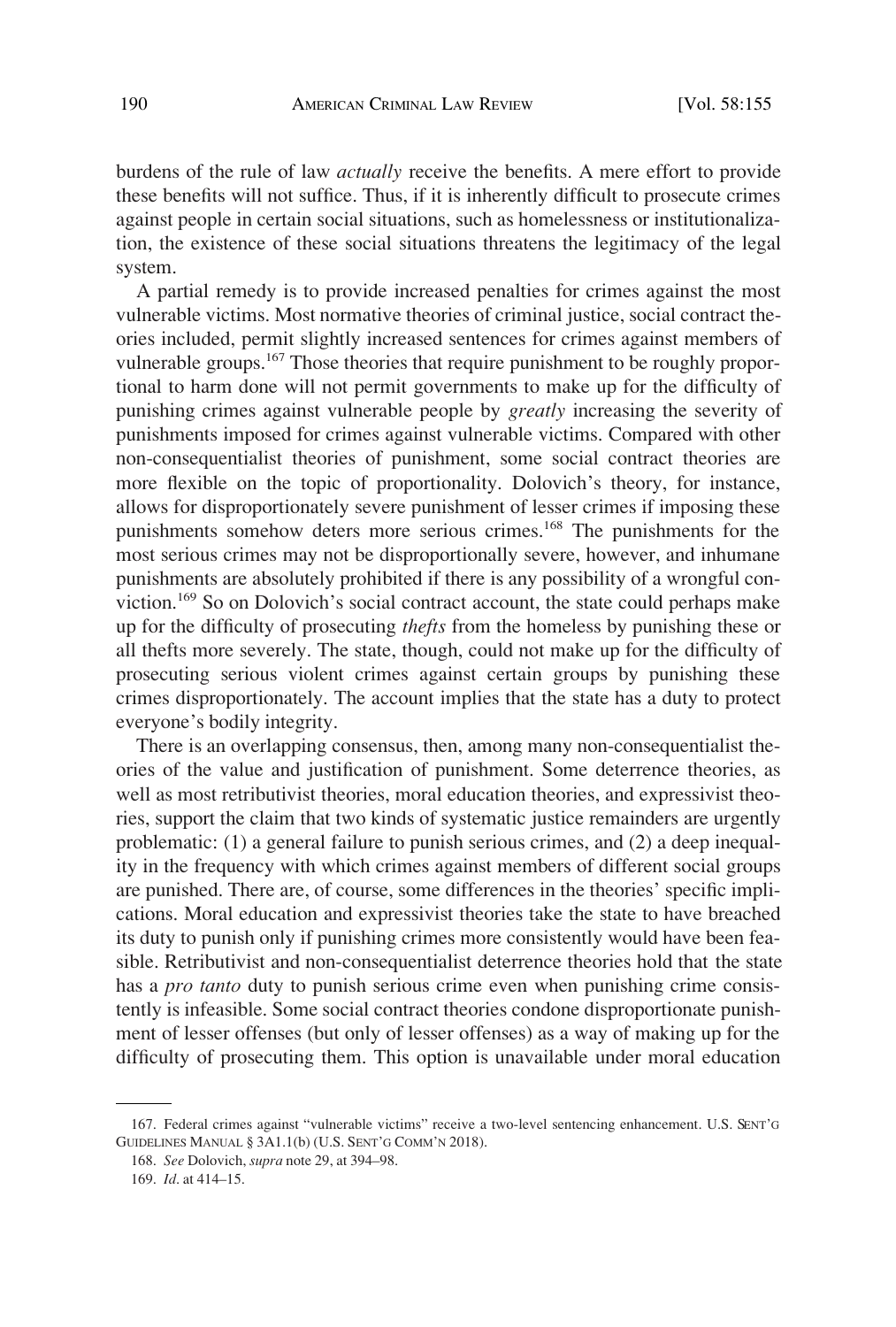# *D. Race and Remainders*

<span id="page-36-0"></span>Racial disparities produce some of the most obvious and troubling justice remainders. Inequalities in the effective protection of criminal law threatens not only the moral legitimacy of the legal system, as discussed above, but also the psychological and sociological legitimacy of the state in the administration of criminal justice.<sup>170</sup> In the aftermath of the police beating of Fran Jude, an unarmed Black man in Milwaukee, researchers found citizens of Black neighborhoods were far less likely to report crimes to the police.<sup>171</sup> The net loss in call volume over a year exceeded 22,000 after controlling for neighborhood characteristics, crime rate, and prior call patterns. This study adds strong support to an already convincing stream of research that cooperation of neighborhood residents with law enforcement, including crime reporting, turns on how police use their authority and how fair the exercise of their authority is perceived. The authors' finding of missed calls recognized what is so often missed, diminished, or ignored.<sup>172</sup> Poor, marginalized, and disaffiliated communities experience violence and victimization in relative silence and obscurity, where no one with any formal authority knows about a violent sexual assault, an act of domestic violence, or an abuse of a child, and where but for cameras, unconstitutional and illegal use of force by police kills differentially.<sup>173</sup>

The invisibility and silence of those who lack power and status define too large a share of American history, from the legacy of slavery, Black lynching, and Jim Crow in the South, to the diminished recognition of the value of Black lives in the aftermath of *McCleskey* and the brazen killing of George Floyd.174 There is

<sup>170.</sup> *See, e.g*., Tom R. Tyler & Jeffrey Fagan, *Legitimacy and Cooperation: Why Do People Help the Police Fight Crime in Their Communities?*, 6 OHIO ST. J. CRIM. L. 231, 262–65 (2008); TOM R. TYLER, WHY PEOPLE OBEY THE LAW: PROCEDURAL JUSTICE, LEGITIMACY, AND COMPLIANCE 123 (1990).

<sup>171.</sup> Matthew Desmond, Andrew V. Papachristos & David S. Kirk, *Police Violence and Citizen Crime Reporting in the Black Community*, 81 AM. SOC. REV. 857, 873 (2016) ("[S]hould we wish to understand why some crime goes unreported in the black community, we should try to understand resident's collective memory regarding police violence in their city and others.").

<sup>172.</sup> For an astute critique that appears to undermine the conclusions of Desmond and colleagues, see Michael Zoorob, *Do Police Brutality Stories Reduce 911 Calls? Reassessing an Important Criminological Finding*, 85 AM. SOC. REV. 176, 177, 181 (2020).

<sup>173.</sup> *Cf*. Barak Ariel, Alex Sutherland, Darren Henstock, Josh Young, Paul Drover, Jayne Sykes, Simon Megicks & Ryan Henderson, *Increases in Police Use of Force in the Presence of Body-Worn Cameras are Driven by Officer Discretion: a Protocol-Based Subgroup Analysis of Ten Randomized Experiments*, 12 J. EXPERIMENTAL CRIMINOLOGY 453, 461 (2016).

<sup>174.</sup> See Lawrence W. Sherman, *Targeting American Policing: Rogue Cops or Rogue Cultures?*, CAMB. J. EVID.-BASED POLIC. ONLINE (2020),<https://link.springer.com/article/10.1007/s41887-020-00046-z>(discussing George Floyd); MICHELLE ALEXANDER, THE NEW JIM CROW: MASS INCARCERATION IN THE AGE OF COLOR-BLINDNESS 1 (2010); Steven F. Messner, Robert D. Baller & Matthew P. Zevenbergen, *The Legacy of Lynching and Southern Homicide*, 70 AM. SOC. REV. 633, 633, 649 (2005) (exploring the relation between lynching on homicide levels in the South); Evan T. Lee & Ashutosh Bhagwat, *The McCleskey Puzzle: Remedying Prosecutorial Discrimination against Black Victims in Capital Sentencing*, 1998 SUP. CT. REV. 145, 162–63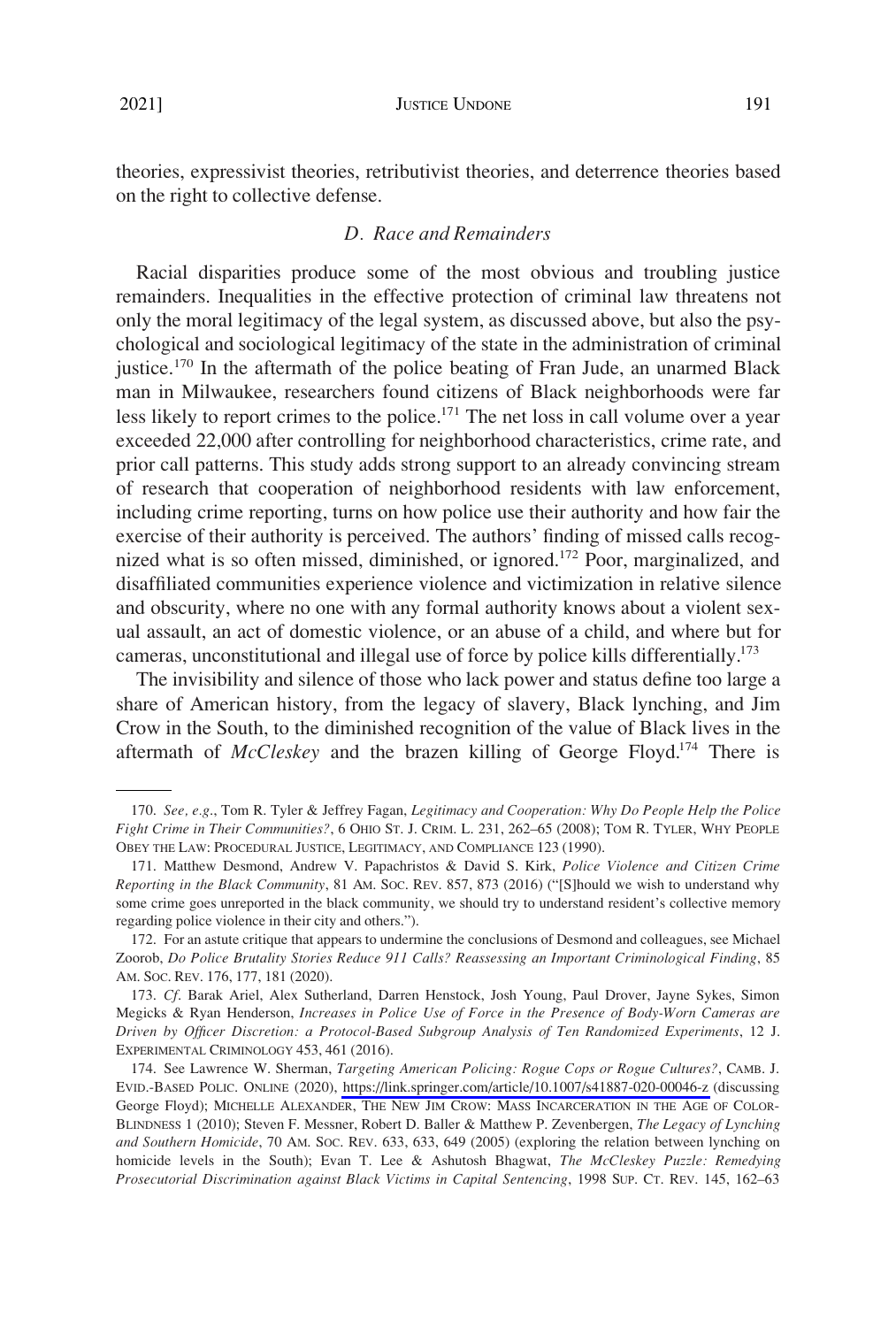evidence of "systematic," "institutionalized," and "contextual" discrimination.<sup>175</sup> As a whole, Black victims are treated as if they matter less, and the lives of Black suspects, defendants, probationers, inmates, and parolees are also discounted, creating a unique victim pool.<sup>176</sup>

It is simply impossible to ignore race and class when considering the value that should be given to any responsibility deficit from justice remainders.<sup>177</sup> Stephen Carter put it quite well:

[A]ll too often, American legal and political culture seems to suggest the grimly analogous principle that there are two varieties of people who are involved in criminal activity, black people and victims. So perhaps when victims happen to be black, the culture rationalizes the seeming contradiction by denying that there has been a crime.<sup>178</sup>

It is an empirical question as to how much victim devaluation actually affects justice remainders and, thus, victim-related norms.<sup>179</sup> The Baldus data supporting the *McCleskey* case, however, offers evidence that bolsters Carter's musings.<sup>180</sup> One consistent finding is that murderers of white victims are more likely to be sentenced to death than murderers of Black victims.181 One must be disciplined to move beyond offender discrimination claims in capital sentencing to see the stark devaluation of Black victims' lives. Further research using the Baldus data gives us that discipline, showing it is not only race that mediates harsher punishment,

<sup>(</sup>arguing for the commutation of death sentences given to defendants whose victims' lives have been overvalued on the basis of race should be pared with damages for families of murder victims who lives have been undervalued on the basis of race).

<sup>175.</sup> *See* SAMUEL WALKER, CASSIA SPOHN & MIRIAM DELONE, THE COLOR OF JUSTICE: RACE, ETHNICITY, AND CRIME IN AMERICA 31 (2018) (discussing discrimination along a continuum).

<sup>176.</sup> *See, e.g*., Jordan E. DeVylder, Jodi J. Frey, Courtney D. Cogburn, Holly C. Wilcox, Tanya L. Sharpe, Hans Y. Oh, Boyoung Nam & Bruce G. Link, *Elevated Prevalence of Suicide Attempts Among Victims of Police Violence in the USA*, 94 J. URB. HEALTH 629, 632 (2017); Mitchell P. Schwartz, *Compensating Victims of Police-Fabricated Confessions*, 70 U. CHI. L. REV. 1119, 1119 (2003); Frank Edwards, Hedwig Lee & Michael Esposito, *Risk of Being Killed by Police Use of Force in the United States by Age, Race-Ethnicity, and Sex*, 116 PROC. NATL. ACAD. SCI. 16793, 16793–94 (2019).

<sup>177.</sup> For a glimpse into the world of victimization untold, see JILL LEOVY, GHETTOSIDE: A TRUE STORY OF MURDER IN AMERICA 6, 8 (2015); Margaret McKeown & Jill Leovy, *Interview Re: Ghettoside—A True Story of Murder in America*, 50 INTL. SOC'Y BARRISTERS Q. 21 (2017).

<sup>178.</sup> Stephen L. Carter, *When Victims Happen to be Black*, 97 YALE L.J. 420, 447 (1988) (tackling the devaluation of Black lives in relation to the Bernard Goetz case).

<sup>179.</sup> *See, e.g*., John H. Blume, Theodore Isenberg & Sheri Lynn Johnson, *Post-McCleskey Racial Discrimination Claims in Capital Cases*, 83 CORNELL L. REV. 1771, 1782–83 (1997–98); Raymond Paternoster, *Race of Victim and Location of Crime: The Decision to Seek the Death Penalty in South Carolina*, 74 J. CRIM. L. & CRIMINOLOGY 754, 784–85 (1983); Raymond Paternoster, *Prosecutorial Discretion in Requesting the Death Penalty: A Case of Victim-Based Racial Discrimination*, 18 LAW & SOC. 437, 473 (1984).

<sup>180.</sup> For an excellent review of the empirical approach taken in McCleskey, see DAVID C. BALDUS, GEORGE WOODWORTH & CHARLES A. PULASKI, EQUAL JUSTICE AND THE DEATH PENALTY: A LEGAL AND EMPIRICAL ANALYSIS 399–400 (1990); Samuel R. Gross, *David Baldus and the Legacy of* McCleskey v. Kemp, 97 IOWA L. REV. 1905, 1912 (2011).

<sup>181.</sup> Eberhardt et al., *supra* note 31, at 385.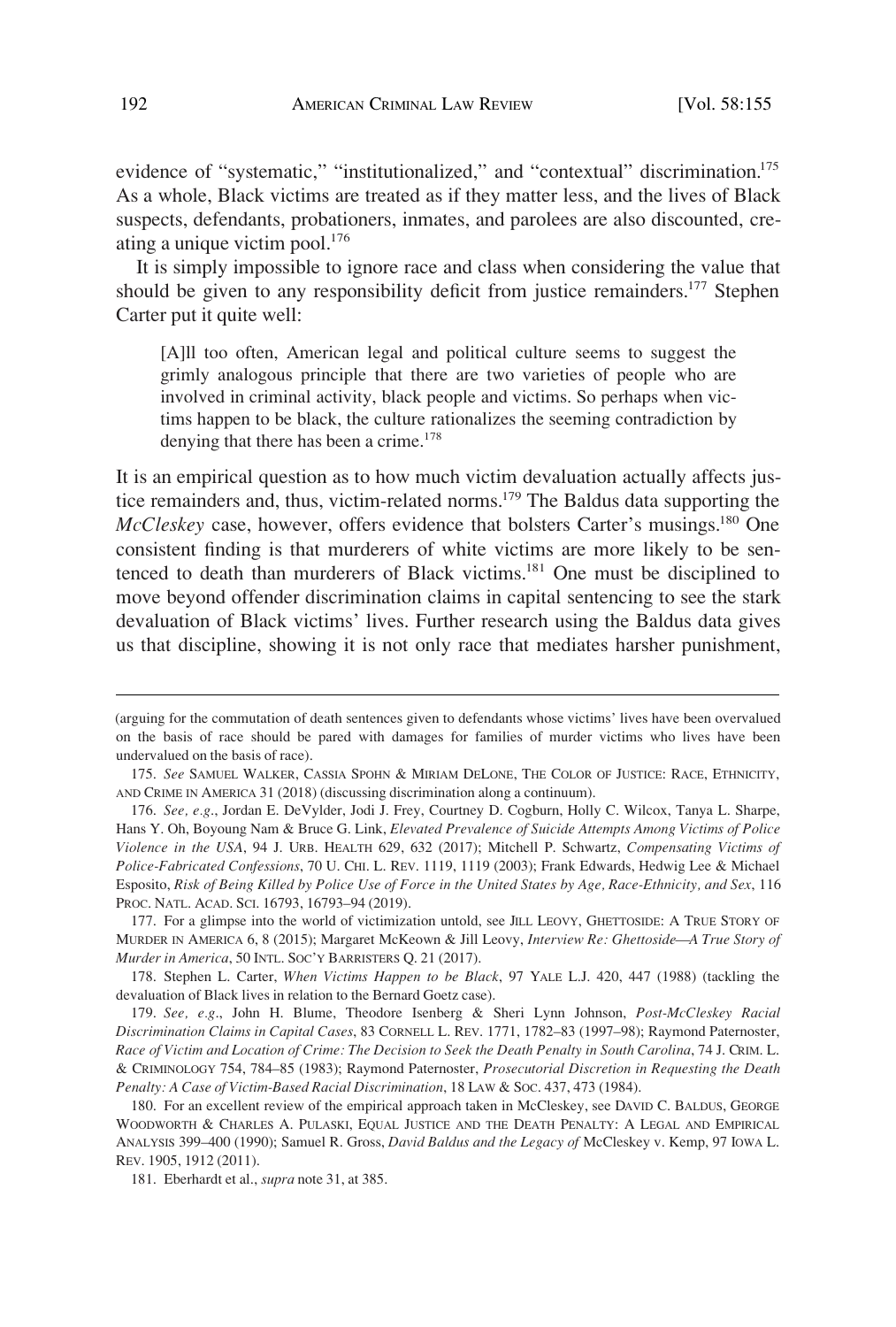JUSTICE UNDONE 193

<span id="page-38-0"></span>including the death penalty, but it is also the stereotypicality of Blackness that determines the perceived deservedness of harsh punishment and death-worthiness.<sup>182</sup> And much of this scholarship supports the notion of an invisible Black victim, including the determination that stereotypicality effects are found for Black killers of whites and not Black killers of Blacks.183

# IV. RESPONDING TO JUSTICE REMAINDERS IN A FLAWED SYSTEM

Normative theories of criminal law support the conclusion that criminal justice expenditures should directly address justice remainders, particularly those that are systematic. Local and state criminal justice systems, however, are already very costly.184 The idea of curing all justice remainders is, thus, beyond farfetched. What should be done if the resources required to pursue justice remainders are not found in ever-increasing government allocations?<sup>185</sup> What should be done if systematic justice remainders cannot be eliminated because some serious crimes are inherently difficult to successfully prosecute?

This Part proposes two approaches to addressing justice remainders in a criminal justice system facing these challenges. Section IV.A begins a discussion of the need for remainders to be addressed in concert with a wide range of criminal justice reforms, informed both by empirical research and by normative theory. On first impression it may seem odd to address justice remainders by seeking systemic criminal justice reform. After all, arguments in Parts I through III are narrowly premised on the need and justification for more justice for those who live in silence and with a long shadow of the state's neglect. There we argued that more justice will be done by recognizing significant justice deficits. The foundation of our argument, though, always assumed that the remainder problem would be addressed in ways that do not actively contribute to further injustice.<sup>186</sup>

Section IV.B discusses second-best responses to systematic justice remainders that cannot be eliminated, e.g., because certain serious crimes are difficult to

<sup>182.</sup> Ellis P. Monk, *The Cost of Color: Skin Color, Discrimination, and Health Among African-Americans*, 121 AM. J. SOCIO. 396, 402–03, 405 (2015); Ellis P. Monk, *The Color of Punishment: African Americans, Skin Tone, and the Criminal Justice System*, 42 ETHNIC & RACIAL STUD. 1593, 1596 (2019).

<sup>183.</sup> Lisa L. Miller, *The Invisible Black Victim: How American Federalism Perpetuates Racial Inequality in Criminal Justice*, 44 LAW & SOC'Y REV. 805, 806 (2010).

<sup>184.</sup> *See generally* MARK A. COHEN, THE COSTS OF CRIME AND JUSTICE 10–11 (2014) (an excellent treatment of costs of crime and criminal process); Kathryn E. McCollister, Michael T. French & Hai Fang, *The Cost of Crime to Society: New Crime-Specific Estimates for Policy and Program Evaluation*, 108 DRUG & ALCOHOL DEPENDENCE 98, 105 (2010) (a good review of crime costing literature); Mark A. Cohen, Alex R. Piquero & Wesley G. Jennings, *Studying the Costs of Crime Across Offender Trajectories*, 9 CRIMINOLOGY & PUB. POL'Y 279, 281–82 (2010) (a study linking offender trajectories to monetary costs associated with criminal offending).

<sup>185.</sup> There is a further question of how private individuals and organizations should respond to justice remainders. Private action may help to reduce justice remainders, e.g., by providing social support to victims and witnesses who choose to come forward.

<sup>186.</sup> *See* Michael Tonry, *Evidence, Ideology, and Politics in the Making of American Criminal Justice Policy*, 42 CRIME & JUST. 1, 14 (2013); Daniel P. Mears & J.C. Barnes, *Toward a Systematic Foundation for Identifying Evidence-Based Criminal Justice Sanctions and Their Relative Effectiveness*, 38 J. CRIM. JUST. 702, 708 (2010).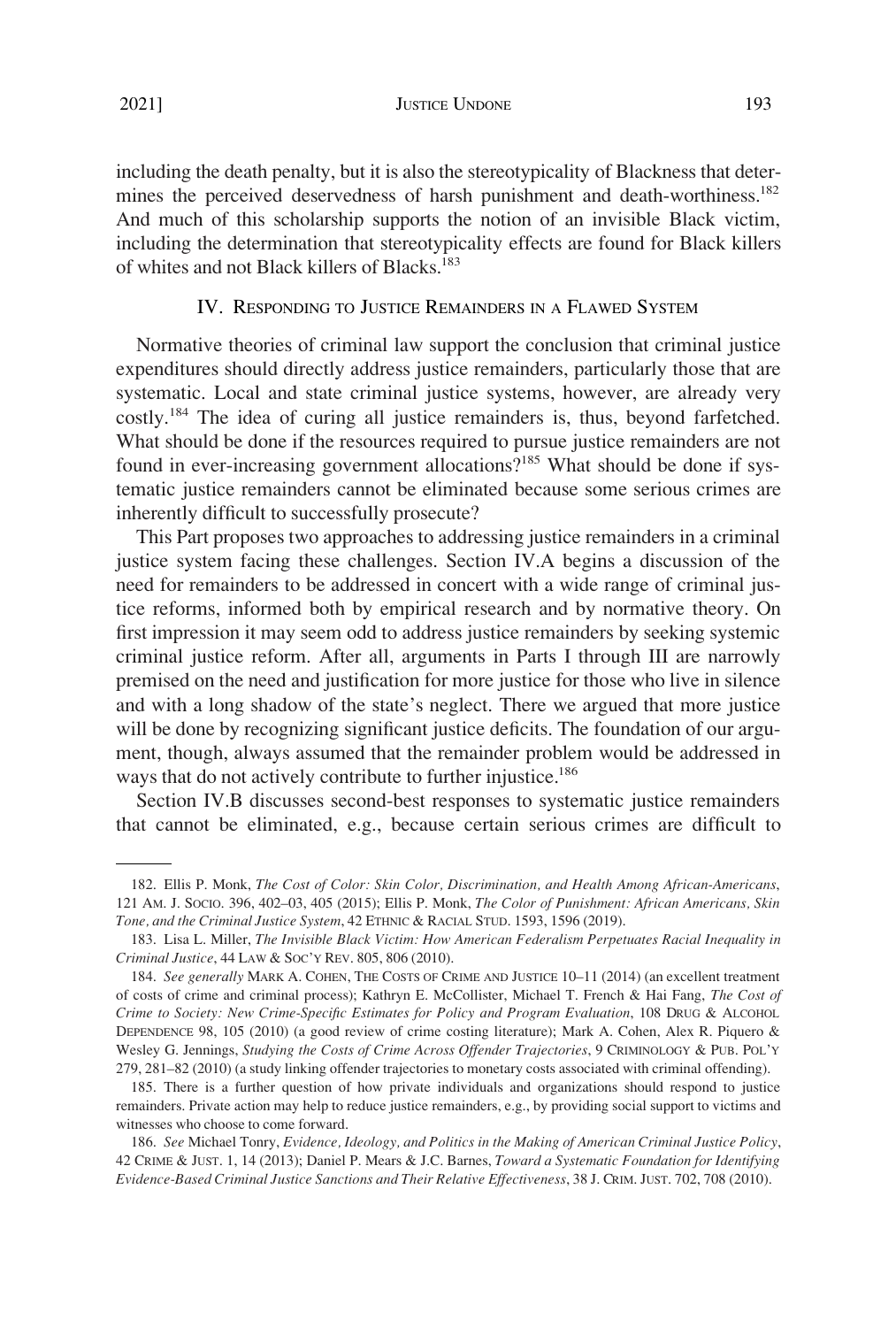<span id="page-39-0"></span>prosecute successfully. It is argued that if a government systematically fails to punish those committing serious crimes, it owes its citizens a remedy, much as an individual who breaks a promise (even with justification) owes the promisee a remedy. The government should formally acknowledge the existence of unpunished crime, e.g., by conducting thorough investigations of serious crimes even when successful prosecution of a defendant seems unlikely.

The second-best responses are consistent with the goals of theories of punishment already discussed. Retributivist and non-consequentialist deterrence-based theories of criminal punishment assert a *pro tanto* duty to punish with some degree of consistency even when doing so is infeasible. They thus will implicitly call for the state to acknowledge publicly the crimes that cannot be punished, given the premise that the breach of a *pro tanto* duty (even a justified breach) requires a remedy. Moral education and expressivist theories of punishment do not assert a *pro tanto* duty to punish when punishment is infeasible. They support a duty to acknowledge unpunished crime for another reason: this second-best response to crime is necessary for the criminal justice system to send the right message about the importance of victims and their rights.

### *A. Remainders and Criminal Justice Reform*

It does not require much imagination to think of the many injustices that would be encouraged by any significant increase in the capacity and capture of the criminal justice system.187 With so many remainders found at each stage in the criminal process, proposals to reduce the sum of justice undone must wrestle with the costs of any remediation, and this obvious conundrum: how can more justice be done by addressing remainders if the remedy comes from investing additional resources and capacity in an already compromised criminal justice system?

The recognition of justice remainders must be seen in practical context. For many reasons, few would support adding to system capacity at the present time: police departments are under pressure to connect to the community and be more effective with fewer resources;<sup>188</sup> courts are increasingly diverting misdemeanor and less serious felony cases to more effectively reduce workload;<sup>189</sup> and prison

<sup>187.</sup> For a critical and thoughtful take on system capacity, see Allen E. Liska, Joseph J. Lawrence & Michael Benson, *Perspectives on the Legal Order: The Capacity for Social Control*, 87 AM. J. Socio. 413, 413 (1981); Henry Pontell, *System Capacity and Criminal Justice: Theoretical and Substantive Considerations*, *in*  RETHINKING CRIMINOLOGY 131, 131–43 (Harold E. Pepinsky ed., 1982).

<sup>188.</sup> For some of the leading thinking about the challenges to law enforcement, see Samuel Walker, *Institutionalizing Police Accountability Reforms: The Problem of Making Police Reforms Endure*, 32 ST. LOUIS U. PUB. L. REV. 57, 57 (2012).

<sup>189.</sup> *See* Malcolm M. Feeley, *How to Think About Criminal Court Reform*, 98 B.U. L. REV. 673, 686–87 (2018); Stephen J. Schulhofer, *Is Plea Bargaining Inevitable?*, 97 HARV. L. REV. 1037, 1085–87 (1984) (discussing how plea bargaining affects criminal court efficiency).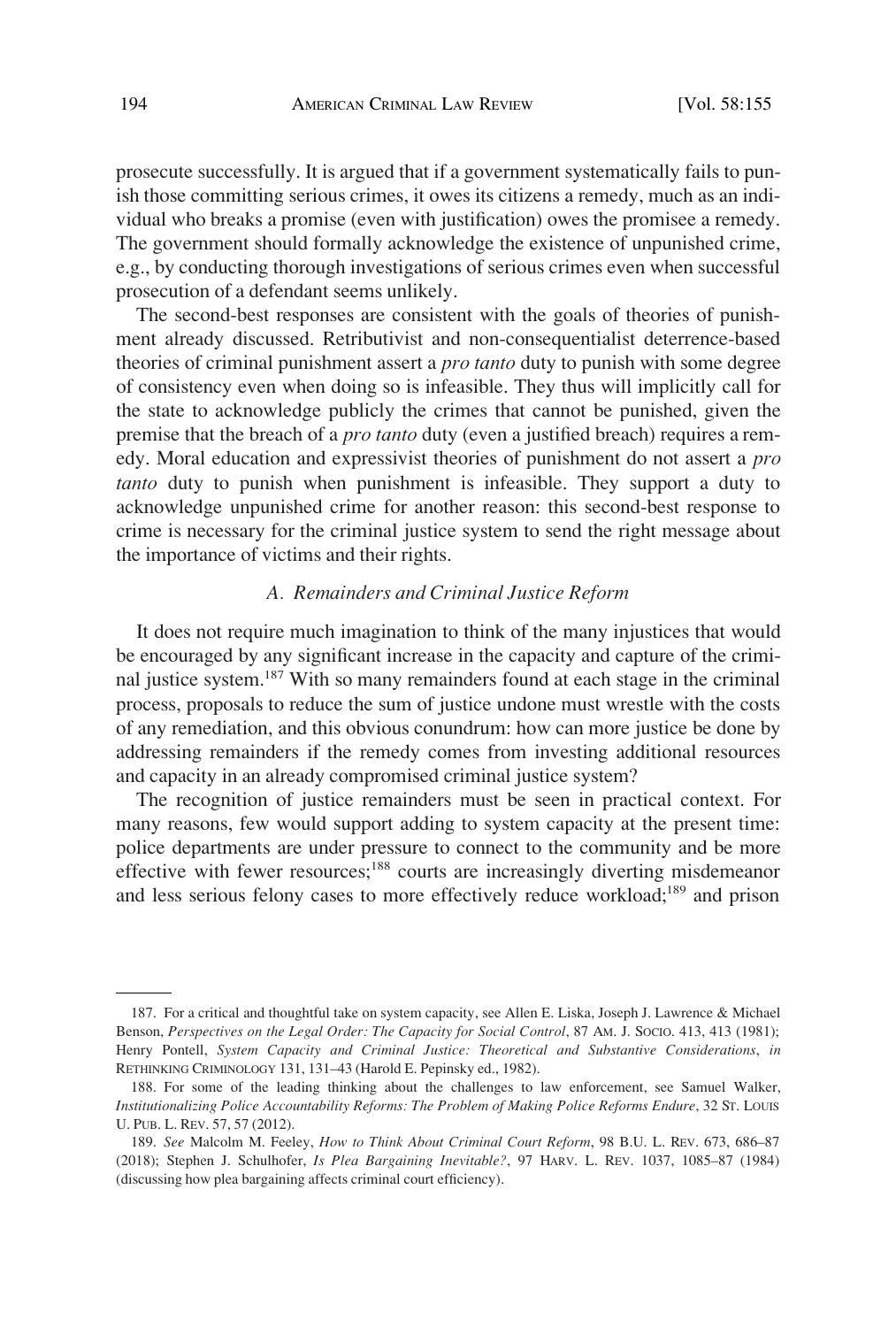populations are shrinking due to a change in thinking about the need, value, effectiveness, and legitimacy of institutionalized corrections.190

Simply stated, the call for a reduction to the sum of justice undone should refrain from further underwriting the criminal justice system's status quo.<sup>191</sup> There is widespread support for systemic reform to the criminal justice system that is appropriately informed by evidence from research on policing,<sup>192</sup> the courts,<sup>193</sup> and corrections.<sup>194</sup> Reforms can and should be embraced for their evidence of effectiveness and the cost-effectiveness of institutions, policies, and practices.<sup>195</sup> Evidence-based research on reform of the criminal justice system should also take into account the moral need to address justice remainders.<sup>196</sup>

The broader aim of reforming the criminal justice system and the aim of addressing justice remainders may turn out to harmonize, in three ways. First, to the extent that reforms would involve either reducing reliance on incarceration or reducing recidivism, costs associated with incarceration would be minimized and expenditures could be, in theory, redistributed to address justice remainders. Second, reforms would minimize concerns that attempting to address justice remainders would contribute to injustices in extant practices of imprisonment. Third, we suspect that there would be a number of favorable incidental effects. For example, reforms to the criminal justice system may increase the number of

<sup>190.</sup> *See* Tom Tyler, *Legitimacy in Corrections: Policy Implications*, 9 CRIMINOLOGY & PUB. POL'Y 127, 131 (2010); *see generally* FREDA ADLER, GERHARD O.W. MUELLER & WILLIAM S. LAUFER, CRIMINOLOGY (10th ed. 2020).

<sup>191.</sup> This concern remains no matter how genuine the reforms. *See* Robert Lorinskas, David Kalinich & Dennis Banas, *Symbolism and Rhetoric: The Guardians of Status Quo in the Criminal Justice System*, 10 CRIM. JUST. REV. 41, 41 (1985) ("[M]uch of what appeared to be changes in philosophies or processes of criminal justice agencies may have merely been symbolism or window dressing.").

<sup>192.</sup> *See, e.g*., Anthony A. Braga, Brandon Turchan, Andrew V. Papachristos & David M. Hureau, *Hot Spots Policing of Small Geographic Areas Effects on Crime*, 15 CAMPBELL SYSTEMATIC REVS. 1, 44–45 (2019); Lawrence W. Sherman, *The Rise of Evidence-Based Policing: Targeting, Testing, and Tracking Police Services*, 42 CRIME & JUST. 377, 383–84 (2013); Lawrence W. Sherman, Patrick R. Gartin & Michael E. Buerger, *Hot Spots of Predatory Crime: Routine Activities and the Criminology of Place*, 27 CRIMINOLOGY 27, 31 (1989).

<sup>193.</sup> *See, e.g*., Lynette Feder, David B. Wilson & Sabrina Austin, *Court-Mandated Interventions for Individuals Convicted of Domestic Violence*, 4 CAMPBELL SYSTEMATIC REVS. 1, 18 (2008).

<sup>194.</sup> *See, e.g*., Patrice Villettaz, Gwladys Gillieron & Martin Killias*, The Effects on Re-offending of Custodial vs. Noncustodial Sanctions: An Updated Systematic Review of the State of Knowledge*, 11 CAMPBELL SYSTEMATIC REVS. 1, 59 (2015).

<sup>195.</sup> *See, e.g*., Robert Heaton & Stephen Tong, *Evidence-Based Policing: From Effectiveness to Cost Effectiveness*, 10 POLICING 60, 67–69 (2016); Elizabeth Drake, Steve Aos & Marna Miller, *Evidence-Based Public Policy Options to Reduce Crime and Criminal Justice Costs: Implications in Washington State*, 4 VICTIMS & OFFENDERS 170, 171–72, 183, 192, 194 (2009).

<sup>196.</sup> *See* Sections III.A–B, *supra*. Consider, for example, innovations in victim-centered prosecutorial policies with domestic violence cases. *See, e.g*., Eve S. Buzawa & Aaron D. Buzawa, *Evidence-Based Prosecution: Is it Worth the Cost*, 12 CRIMINOLOGY & PUB. POL'Y 491, 501–02 (2013) (reviewing innovative prosecutorial programs, such as mandatory charging and "no-drop" policies, inside and outside specialized domestic violence courts).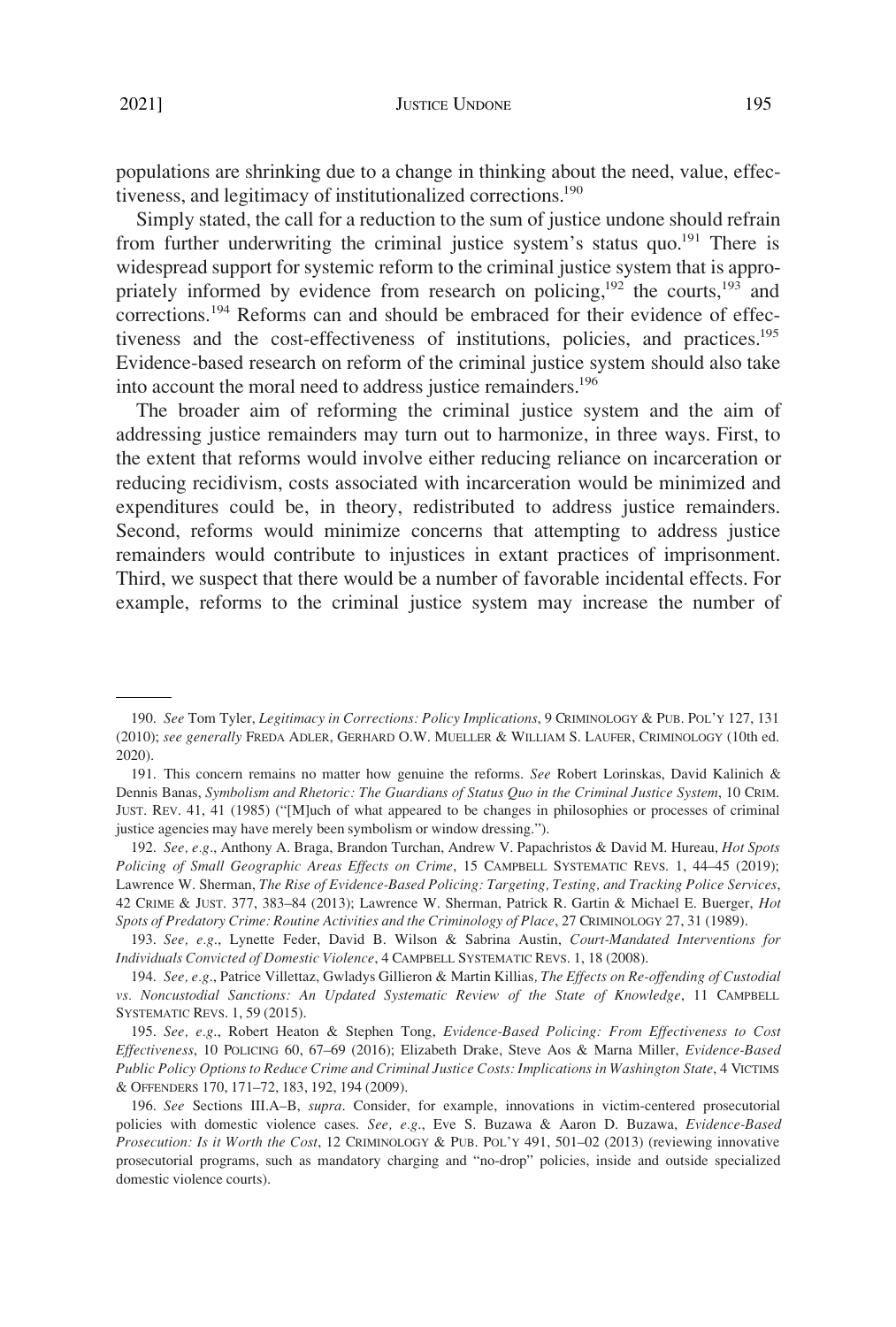victims willing to come forward as complainants and, importantly, cooperate with police and prosecutors.<sup>197</sup>

There is strong harmony between the demand for reform of the correctional system, in particular, and the demand to address justice remainders. Many have argued that the American criminal justice system imposes unjust punishments, either because sentences are formally unjust (e.g., imposing prison sentences where an alternative punishment would be fairer) or because the conditions of incarceration are unduly harsh. To the extent that practices of the correctional system are unjust, reform of the correctional system would itself address a justice remainder. A justice remainder is a failure to punish crime *justly*. One type of systematic justice remainder is the failure to punish certain types of serious crime at all. Another type of systematic justice remainder is the routine imposition of unjustly harsh punishment.<sup>198</sup> There is an overlapping consensus among non-consequentialist theories of the value of punishment that just punishment must be proportionate to the crime and that it must not be cruel (even if a cruel punishment would be proportionate). Retributive theories of punishment nearly all demand proportionality, and most prohibit cruel punishments.199 It should go without saying that the spirit of the *lex talionis* must not be applied literally.<sup>200</sup> Non-consequentialist deterrence theories based on the idea of justified defensive threats require that the threatened punishment for crime be approximately proportional to its gravity.<sup>201</sup> Legislatures should not threaten disproportionate punishments to defend society for the same reasons that individuals should not use or threaten disproportionate violence to defend themselves.202

Cruel or unjustly harsh punishments present an especially serious problem according to moral education and expressivist theories. Cruel punishments cannot,

<sup>197.</sup> A 2015 survey of advocates, service providers, and attorneys identified four major reasons that survivors of sexual assault and domestic violence do not call the police. One of these was that "survivors' goals do not align with those of the criminal justice system or how it operates." AMERICAN CIVIL LIBERTIES UNION, RESPONSES FROM THE FIELD: SEXUAL ASSAULT, DOMESTIC VIOLENCE, AND POLICING 29–31 (2015), [https://](https://www.aclu.org/sites/default/files/field_document/2015.10.20_report_-_responses_from_the_field.pdf) [www.aclu.org/sites/default/files/field\\_document/2015.10.20\\_report\\_-\\_responses\\_from\\_the\\_field.pdf.](https://www.aclu.org/sites/default/files/field_document/2015.10.20_report_-_responses_from_the_field.pdf)

<sup>198.</sup> *Cf*. Ernest van den Haag, *Can Any Legal Punishments of the Guilty Be Unjust to Them?*, 33 WAYNE L. REV. 1413, 1416–17 (1986–87) (arguing that a disproportionate punishment is *ipso facto* unjust to the crime committed, but not to the criminal who suffers it).

<sup>199.</sup> In Morris's retributivist account of punishment, punishment must respect offenders' status as human beings even to count as punishment. *See* Morris, *supra* note 29, at 488 ("The system of punishment we imagine may more and more approximate a system of sheer terror in which human beings are treated as animals to be intimidated and prodded. To the degree that the system is of this character it is, in my judgment, not simply an unjust system but one that diverges from what we normally understand by a system of punishment."). Note that a punishment may be cruel in the moral sense whether or not courts deem it to be "cruel and unusual" in the constitutional sense. *See* U.S. CONST. amend. VIII. For an argument that courts ought to interpret the word "cruel" according to its ordinary moral meaning, see Mark Greenberg & Harry Litman, *The Meaning of Original Meaning*, 86 GEO. L.J. 569, 609–11 (1998).

<sup>200.</sup> *See supra* note 132.

<sup>201.</sup> *See* Quinn, *supra* note 29, at 348; Ellis, *supra* note 29, at 343–47. Quinn denies that the threatened punishment must be *exactly* proportional to the crime. *See* Quinn, *supra* note 29, at 348.

<sup>202.</sup> See Section III.C, *supra*.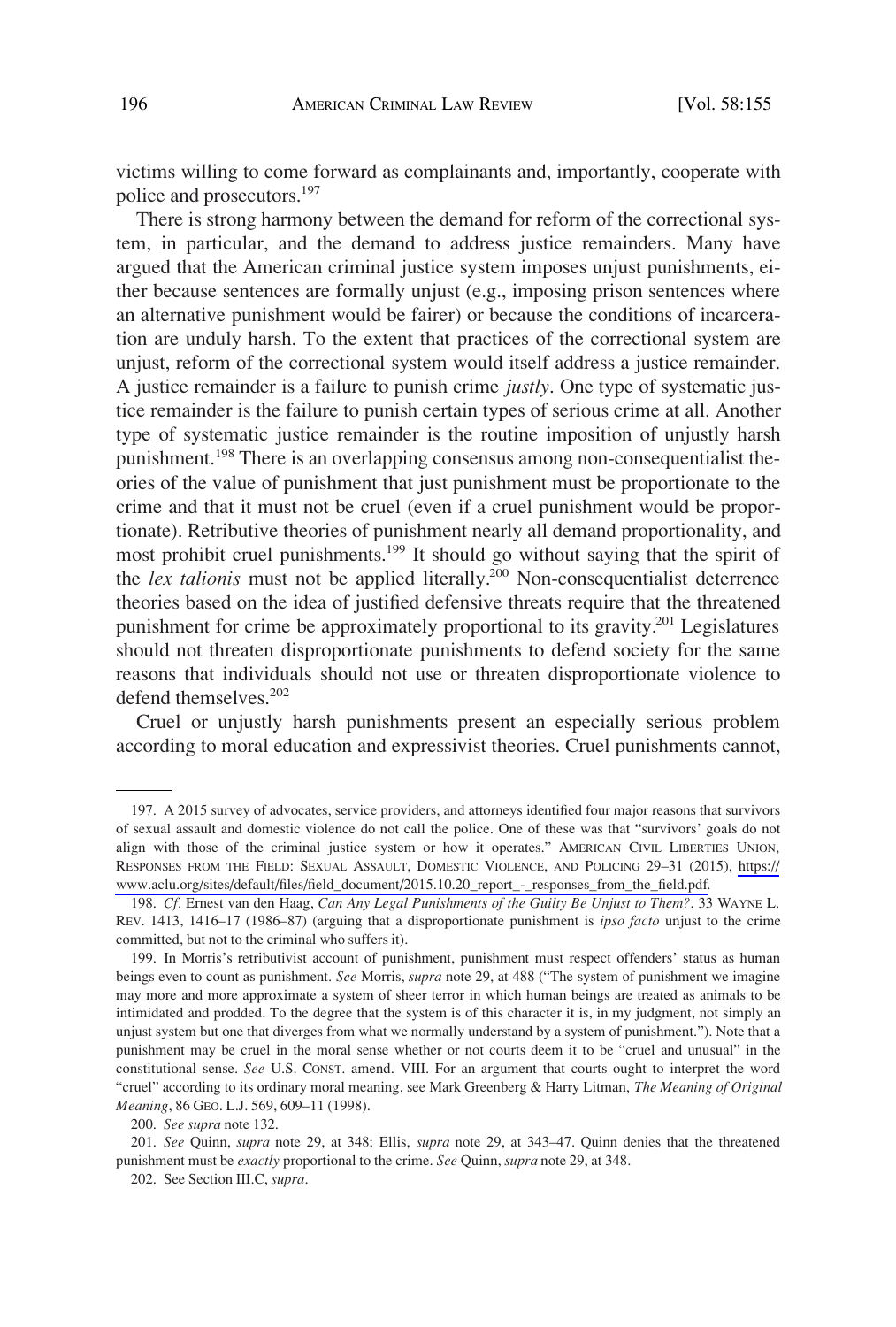in principle, morally educate. This is not an empirical claim about which punishments alter behavior. It may well be the case that a cruel punishment or a disproportionate punishment can alter offenders' behavior for the better. Moral education theories of punishment demand more than mere behavior modification. The central claim of moral education theory is that punishment is supposed to be more than an electrified fence, warning people, like cattle, that there are places we are not supposed to go.<sup>203</sup> Punishment is also supposed to communicate the reasons for those boundaries.<sup>204</sup> A punishment that expresses contempt for the wrongdoer's humanity cannot convey the moral message that everyone ought to respect other people's basic rights.205 This is not an empirical claim about the likelihood that cruel punishment will cause wrongdoers to respect others' rights or to believe that they should respond to others' rights. It is a conceptual claim about the content of the message cruel punishment sends. Expressivist theories of punishment, likewise, demand that punishment address the offender as a member of the moral community. Cruel punishments cannot do this.<sup>206</sup>

It would thus address a justice remainder for prisons to abandon confinement practices that are unduly or needlessly harmful, such as long terms of administrative segregation and any period of solitary confinement.<sup>207</sup> If prisoners are subjected to unhealthful and unsanitary conditions or placed in fear of physical attack,

*Id*. at 6 (footnote omitted).

<sup>203.</sup> *See* Hampton, *supra* note 29, at 211.

<sup>204.</sup> *Id*. at 212 ("But the state also wants to use the pain of punishment to get the human wrongdoer to reflect on the moral reasons for that barrier's existence, so that he will make the decision to reject the prohibited action for *moral* reasons, rather than for the self-interested reason of avoiding pain.").

<sup>205.</sup> *Id*. at 223 ("And it seems difficult if not impossible for the state to convey this message if it is carrying out cruel and disfiguring punishments such as torture or maiming. When the state climbs into the moral gutter with the criminal in this way it cannot credibly convey either to the criminal or to the public its moral message that human life must always be respected and preserved, and such actions can even undercut its justification for existing."). Hampton explicitly suggests that a moral education theory of punishment speaks against many contemporary forms of incarceration. *Id*. at 228 ("And I would argue that it speaks in favor of this theory that it rejects many forms of incarceration used today as legitimate punishments, insofar as they tend to make criminals morally worse rather than better.").

<sup>206.</sup> *See* DUFF, *supra* note 29, at 144.

<sup>207.</sup> On the effects of solitary confinement, see Peter Scharff Smith, *The Effects of Solitary Confinement on Prison Inmates: A Brief History and Review of the Literature*, 34 CRIME & JUST. 441, 476 (2006) ("Solitary confinement produces a higher rate of psychiatric and psychological health problems than 'normal' imprisonment. This has been shown especially convincingly in studies with randomly selected samples and control groups of nonisolated prisoners."). The U.S. Supreme Court recently weighed in on the inhumanity of certain aspects of solitary confinement. In a statement respecting the denial of certiorari in Apodaca v. Raemisch, 139 S. Ct. 5 (2018), Justice Sotomayor wrote:

A punishment need not leave physical scars to be cruel and unusual. See *Trop v. Dulles*, 356 U.S. 86, 101 (1958). As far back as 1890, this Court expressed concerns about the mental anguish caused by solitary confinement. These petitions address one aspect of what a prisoner subjected to solitary confinement may experience: the denial of even a moment in daylight for months or years. Although I agree with the Court's decision not to grant certiorari in these cases because of arguments unmade and facts underdeveloped below, I write because the issue raises deeply troubling concern.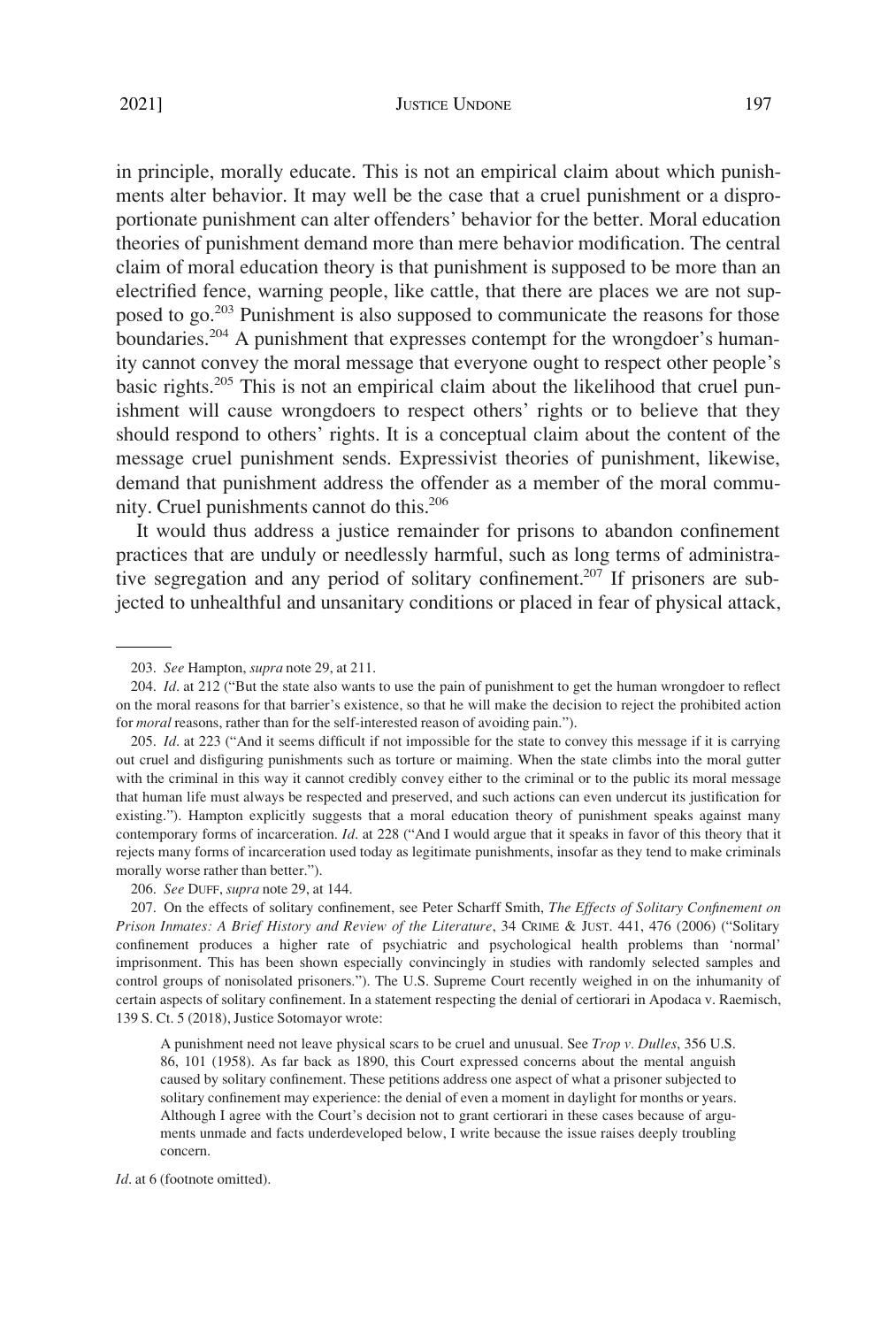<span id="page-43-0"></span>these needless harms can and should be addressed.<sup>208</sup> More broadly, addressing justice remainders is entirely compatible with a reconsideration of the extensive role of incarceration in the American criminal justice system. Reforms may involve shortening prison sentences for some types of crime and eliminating prison sentences for others.<sup>209</sup> For serious violent crime, including crimes of sexual violence, the problems with the correctional system may be best addressed by changing the conditions of imprisonment, rather than by eliminating it.<sup>210</sup> The decision to tolerate the consequences of mass institutionalized corrections is a morally problematic decision.

# *B. Expressing Regret for Justice Remainders*

Normative thinking also informs our sense of the limitations of any reforms. Not all justice remainders can be eliminated, in part because some offenses are inherently difficult to investigate and prosecute. When the state leaves serious crimes unpunished, whether or not it was justified in doing so, it may owe the public or individual victims of crime some other response in acknowledgment of the wrong that was done. Accounts of the value and justification of criminal punishment have different implications about what the state should do in response to justice remainders. Nevertheless, there are some points about which many normative accounts of criminal punishment agree. This Section explores one of these areas of extensive overlap: when the state cannot punish everyone guilty of a serious crime, there is some responsibility to find other ways to recognize publicly that criminal acts have occurred or may have occurred. Put differently, when there is an unavoidable justice remainder with respect to the imposition of punishment, there will be a further justice remainder—at times an avoidable one—if the state fails to respond in another way.

There are two theoretical grounds for a duty to recognize systematic justice remainders with respect to punishment, even when these remainders are unavoidable. The first rests on the idea that people and institutions should express regret for any failure to fulfill an important *pro tanto* duty. Recall that many retributive and deterrence-based theories of value and justification of criminal law hold that

Fear of violence is not an inevitable feature of a correctional institution that houses violent offenders. In 208. 2015, Norway's maximum-security Halden Prison housed 251 prisoners, nearly half of them convicted of violent offences. Halden successfully relies on interpersonal relationships between staff and inmates to prevent violent conflict. *See* Jessica Benko, *The Radical Humaneness of Norway's Halden Prison*, N.Y. TIMES (Mar. 26, 2015), <https://www.nytimes.com/2015/03/29/magazine/the-radical-humaneness-of-norways-halden-prison.html>("Dynamic security focuses on preventing bad intentions from developing in the first place. . . . The inmates have the opportunity to act out, but somehow they choose not to. In five years, the isolation cell furnished with a limbrestraining bed has never been used.").

<sup>209.</sup> For argument that some serious (but non-violent) crimes should not be punished with imprisonment, see Robert C. Hughes, *Imprisonment and the Right to Freedom of Movement*, *in* RETHINKING PUNISHMENT IN THE ERA OF MASS INCARCERATION (Chris W. Suprenant ed., 2019).

<sup>210.</sup> On conditions of incarceration, see generally Sharon Dolovich, *Incarceration American Style*, 3 HARV. L. & POL'Y REV. 237 (2009).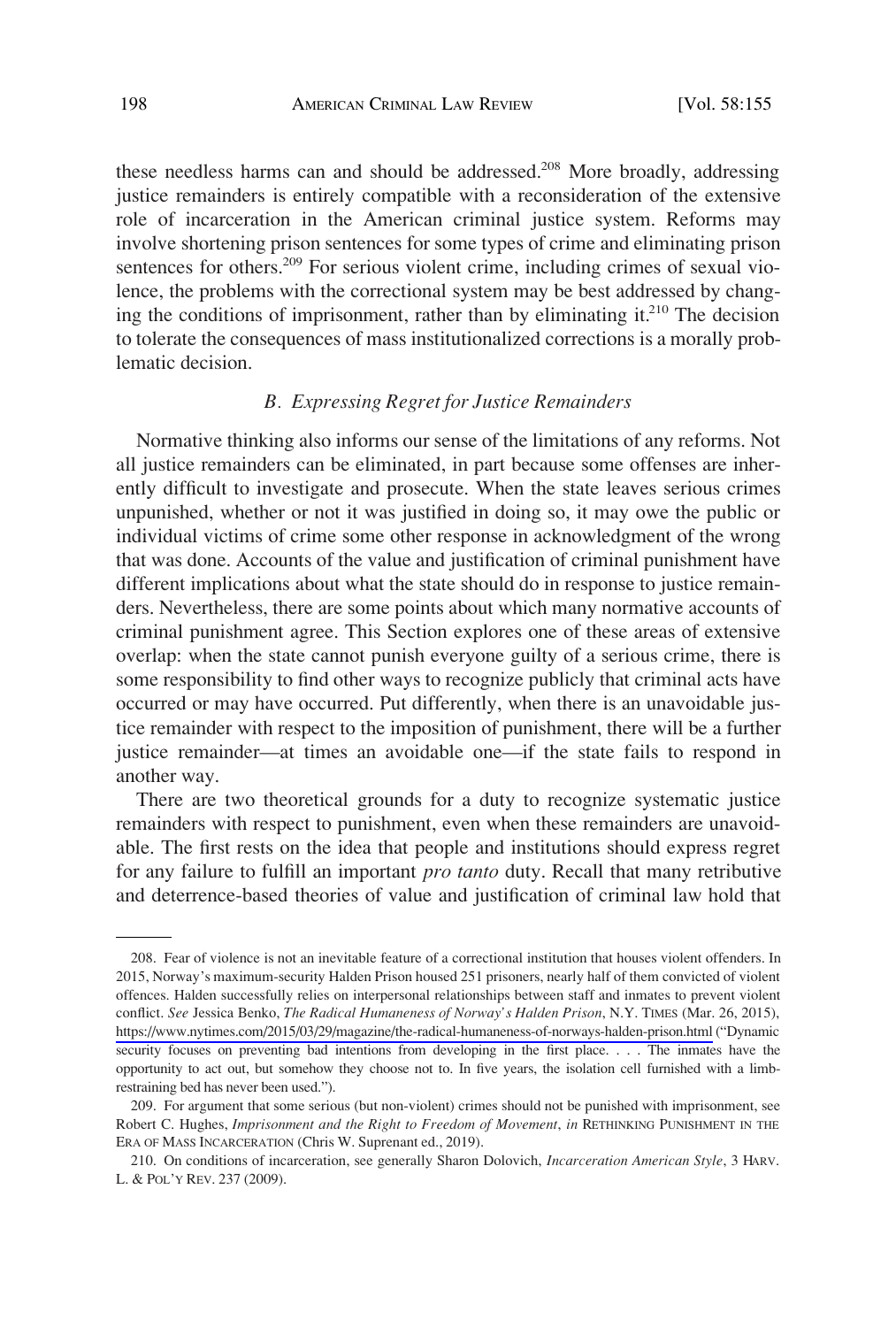### JUSTICE UNDONE 199

government has a duty to make punishment the normal response to serious crime.211 This duty is on most accounts defeasible. For example, the state's duty to respect due process rights appropriately takes precedence over the duty to punish. In some cases, the state's duty to make punishment the normal response to serious crime is impossible to fulfill, as some crimes may be inherently difficult to investigate. But on most retributive and some deterrence-based accounts of criminal punishment, the duty to make punishment the normal response to crime does not *go away* when it cannot be easily fulfilled. It is merely outweighed by other duties.<sup>212</sup>

What should the state do when it cannot fulfill its obligation to make punishment the systematic response to serious offenses? This duty is in some ways like individuals' duty to keep their promises. Both duties are defeasible and sometimes impossible to fulfill. On one standard view of promise-keeping, when someone justifiably fails to keep a promise, the promisor still owes something to the promisee.<sup>213</sup> At the least, the promisor owes the promisee an explanation. The promisor may also owe the promisee an expression of regret, compensation for failure to perform, or both. Explanation, compensation, and expression of regret are appropriate responses to the "moral residue" or "moral remainder" that arises when the promisee's right is (justifiably) infringed.<sup>214</sup> Having justifiably broken a promise, one should not act as if the promise has been kept or as if the promise was never made. Even if the promisee knows the promisor's reason for the breach, it is important for the promisor to acknowledge the breach. There is no such thing here as a tacit apology or an implicit expression of regret.

The analogy between an individual's obligation to keep promises and the state's obligation to punish serious offenders suggests that when the state cannot fulfill the latter obligation, there is a moral residue it must address. As with a broken promise, the state should not pretend that all its *pro tanto* obligations have been kept. Nor

<sup>211.</sup> There are exceptions. On a classical utilitarian account of punishment, for example, the state has reason to punish when, and only when, punishment would have good effects. *See, e.g*., JEREMY BENTHAM, PRINCIPLES OF MORALS AND LEGISLATION 170 (1780) ("But all punishment is mischief: all punishment in itself is bad. Upon the principle of utility, if it ought at all to be admitted in as far as it promises to exclude some greater evil."); *see also* GEORGE EDWARD MOORE, PRINCIPIA ETHICA §§ 128–133 (1903) (arguing that retributive punishment can be good without arguing that any person or institution has a duty to impose it).

<sup>212.</sup> Moral education and expressivist theories of punishment yield a different analysis. Omitting to punish serious crime does not distort the message of criminal law when the public understands that punishing these crimes justly would be infeasible. Moral education-related reasons for expressing regret for inability to punish justly are discussed in Section IV.C, *infra*.

<sup>213.</sup> *See* JUDITH JARVIS THOMSON, THE REALM OF RIGHTS 84–85 (1990) (arguing that when someone justifiably breaks a promise because of a conflicting obligation, it is appropriate to feel remorse and to make amends with the promisee); *see also* Williams, *supra* note 10, at 113 (arguing that regret is an appropriate response to a failure to fulfill a moral requirement, even when the failure is justified by a conflicting moral requirement).

<sup>214.</sup> Thomson uses the term "moral residue." *See* THOMSON, *supra* note 213, at 84–85. Williams uses the term "remainder." *See* Williams, *supra* note 10, at 117. Though moral residues are most often understood as moral consequences of the infringement of a right, they can be understood in other ways. *See* John Oberdiek, *Lost in Moral Space: On the Infringing/Violating Distinction and its Place in the Theory of Rights*, 23 LAW & PHIL. 325, 332–33 (2004).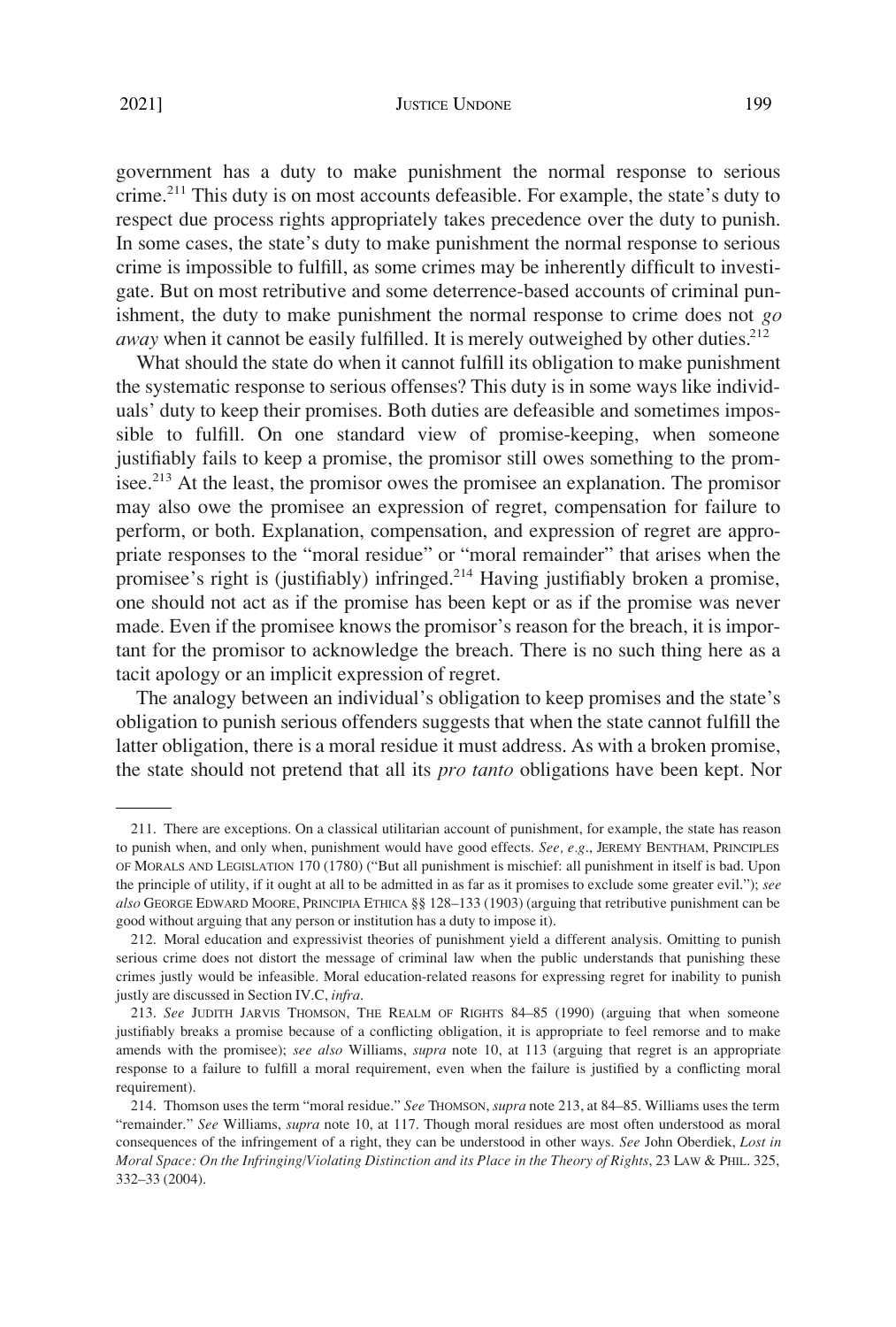should the state pass over the breach of its obligations in silence. At the least, the state must publicly explain its inability to punish all serious offenders. It thus has an obligation to provide a public accounting of the sum of justice undone. It may also have an obligation to express regret for its inability to punish all crime that meets a threshold of seriousness.

Moral education theories and communicative theories of punishment suggest a distinct reason for the state to respond formally to justice remainders when punishing all crime is impossible. Unlike many retributivist and deterrence-based accounts, moral education and communicative theories do not imply that government breaches a *pro tanto* duty when it justifiably fails to punish crime.<sup>215</sup> Yet these theories of punishment imply that when punishment is infeasible, a formal acknowledgment of the crime, although short of punishment, can partially achieve one of punishment's purposes.216 Failure to punish the guilty is not the only justice remainder that can distort the messages criminal law sends. Failure to investigate crimes or failure to prosecute crimes can constitute a justice remainder that is distinct from the failure to punish.

Aggressively investigating crimes and prosecuting cases of a certain type sends the message that the government takes these offenses seriously, even if convictions rarely result. Conversely, if police and prosecutors choose not to pursue cases of a certain type, their failure to investigate and to prosecute sends the message that the government does not take these offenses seriously. Police, for example, often fail to take even preliminary steps to investigate reported rapes and other sexual assaults.<sup>217</sup> Thousands of rape kits go untested,<sup>218</sup> and a significant percentage of people who report rapes are never formally interviewed by police.<sup>219</sup> One possible

<sup>215.</sup> *See* Section III.A, *supra*.

<sup>216.</sup> One promising avenue for the state to satisfy this obligation may come from a reconceptualization of restorative justice principles in relation to justice remainders. The conventional restorative relationship of the offender and victim seeks a special kind of rapprochement in restorative justice processes. We suggest that the relationship be reconsidered, proportionally, as the community and victim. In the absence of any formal response by the state, restoration and, thus, validation comes from community recognition and reconciliation with an aggrieved victim. For a systematic review of restorative paradigms, see Heather Strang, Lawrence W. Sherman, Evan Mayo-Wilson, Daniel Woods & Barak Ariel, *Restorative Justice Conferencing (RJC) Using Face-to-Face Meetings of Offenders and Victims: Effects on Offender Recidivism and Victim Satisfaction. A Systematic Review*, 9 CAMPBELL SYSTEMATIC REVS. 2, 5 (2013) (noting that face-to-face Restorative Justice Conferences (RJCs) between offenders and victims "cause a modest but highly cost-effective reduction in repeat offending. . . . Victims' satisfaction with the handling of their cases is consistently higher for victims assigned to RJCs than for victims whose cases were assigned to normal criminal justice processing").

<sup>217.</sup> Jeanne Gregory & Sue Lees, *Attrition in Rape and Sexual Assault Cases*, 36 BRIT. J. CRIMINOLOGY 1, 2– 3 (1996) (describing the process of "no-criming"); Megan A. Alderden & Sarah E. Ullman, *Gender Difference or Indifference? Detective Decision Making in Sexual Assault Cases*, 27 J. INTERPERSONAL VIOLENCE 3, 4–5 (2012).

<sup>218.</sup> *See* Rebecca Campbell, Hannah Feeney, Giannina Fehler-Cabral, Jessica Shaw & Sheena Horsford, *The National Problem of Untested Sexual Assault Kits (SAKs): Scope, Causes, and Future Directions for Research, Policy, and Practice*, 18 TRAUMA VIOLENCE & ABUSE 363, 367–68 (2015).

<sup>219.</sup> Karen Rich & Patrick Seffrin, *Police Interviews of Sexual Assault Reporters: Do Attitudes Matter?*, 27 VIOLENCE & VICTIMS 263, 263 (2012); Brandon Stahl, Jennifer Bjorhus & MaryJo Webster, *When Rape is Reported and Nothing Happens*, MINNEAPOLIS STAR TRIB. (July 22, 2018), [http://www.startribune.com/when](http://www.startribune.com/when-rape-is-reported-in-minnesota-and-nothing-happens-denied-justice-special-report-part-one/487130861/)[rape-is-reported-in-minnesota-and-nothing-happens-denied-justice-special-report-part-one/487130861/](http://www.startribune.com/when-rape-is-reported-in-minnesota-and-nothing-happens-denied-justice-special-report-part-one/487130861/) (reporting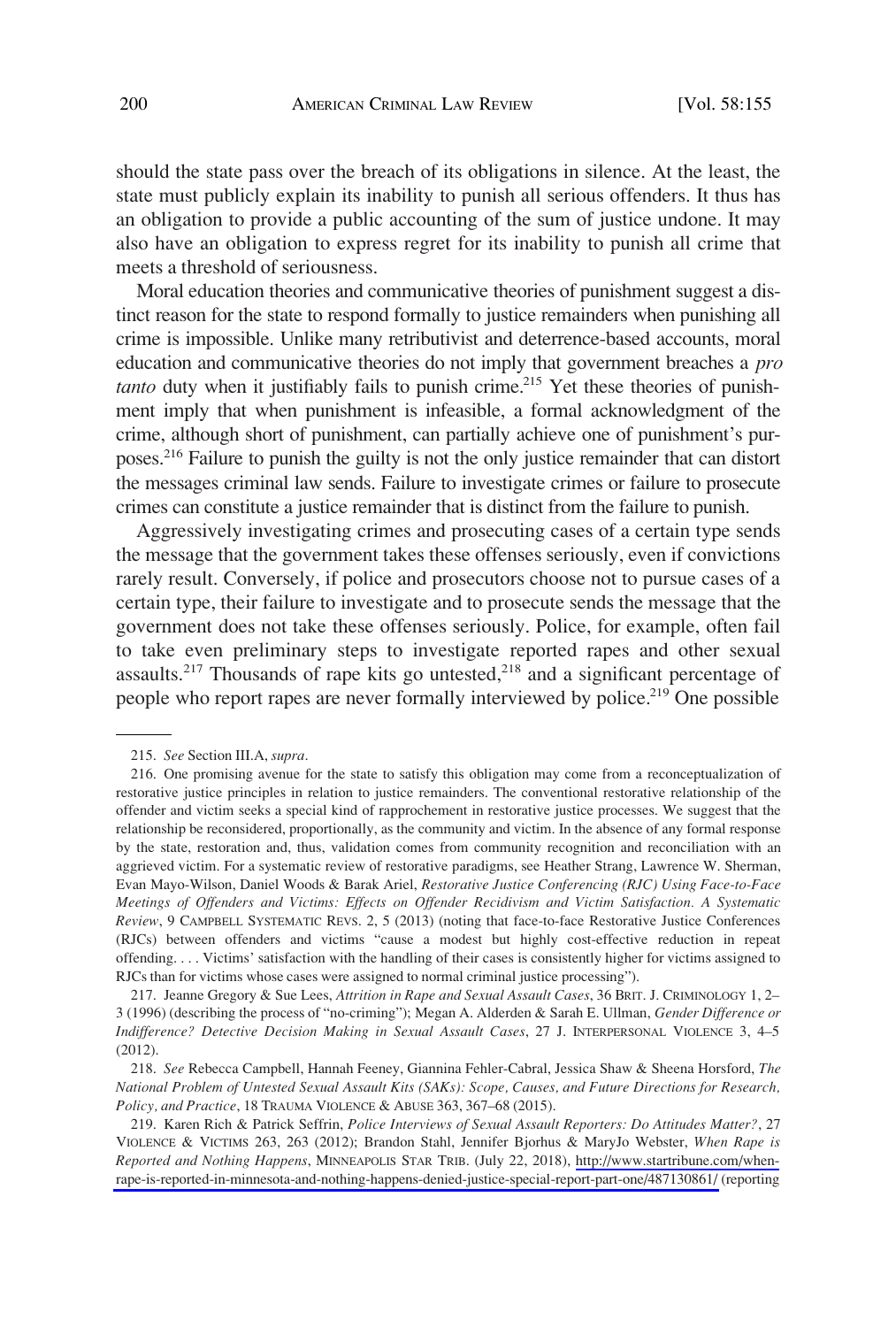reason police and prosecutors might have for choosing not to investigate or to prosecute sexual assaults is a doubt about the likelihood that investigation and prosecution will lead to a conviction.220 Moral education and communicative theories of criminal law imply that there is a good reason to investigate sexual assault even when police or prosecutors think the chance of a successful prosecution fails to meet an accepted threshold. Taking meaningful steps to investigate accusations of sexual assault—e.g., testing rape kits, formally interviewing victims or alleged victims who want to be interviewed—sends a message to victims of sexual assault and to society at large that the government takes the criminal laws against sexual assault seriously.<sup>221</sup> The converse is also true. Refusing even to initiate investiga-

tions sends a message that sexual assault does not matter to the state.

A wide range of normative accounts of criminal law imply that the state has a duty to provide a public accounting for the sum of justice undone and to express appropriate regret. Taking small steps in the direction of an accounting may require rethinking the capabilities of extant databases, and perfecting technology to integrate police, courts, and corrections data.222 In theory, such data and information sharing would reveal "remainder patterns" of law enforcement, prosecution, adjudication, and punishment. Still, these steps must account for the significant potential for misuse and abuse.<sup>223</sup>

221. *See* Lesley McMilian & Michelle Thomas, *Police Interviews of Rape Victims: Tensions and Contradictions*, *in* RAPE: CHALLENGING CONTEMPORARY THINKING 255 (Miranda Horvath & Jennifer Brown eds., 2009) (showing the depersonalized nature of sexual assault investigations in a hectic hospital setting). To counter victim neglect, consider a nursing innovation called SANE (Sexual Assault Nurse Examiner). *See*  Courtney E. Ahrens, Rebecca Campbell, Sharon M. Wasco, Gloria Aponte, Lori Grubstein & William S. Davidson II, *Sexual Assault Nurse Examiner (SANE) Programs: Alternative Systems for Service Delivery for Sexual Assault Victims*, 15 J. INTERPERSONAL VIOLENCE 921, 921–23 (2000); Rebecca Campbell, Debra Patterson & Lauren F. Lichty, *The Effectiveness of Sexual Assault Nurse Examiner (SANE) Programs: A Review of Psychological, Medical, Legal, and Community Outcomes*, 6 TRAUMA VIOLENCE & ABUSE 313, 313–14 (2005).

222. *See* W. David Ball, E Pluribus Unum*: Data and Operations Integration in the California Criminal Justice System*, 21 STAN. L. & POL'Y REV. 277, 280–81 (2010); Dana DeHart & Cheri Shapiro, *Integrated Administrative Data & Criminal Justice Research*, 42 AM. J. CRIM. JUST. 255, 256 (2017); J. Clark Kelso, *Integrated Criminal Justice Technologies: An Introduction*, 30 MCGEORGE L. REV. 1, 1–2 (1998). More can be done to address remainders than to address other miscarriages. *See, e.g*., Marvin Zalman, *An Integrated Justice Model of Wrongful Convictions*, 74 ALB. L. REV. 1465, 1504–05 (2011). In this respect, there are lessons to be learned from data integration efforts with specific classes of offenses. *See* SALLY S. SIMPSON & PETER CLEARY YEAGER, BUILDING A COMPREHENSIVE WHITE-COLLAR VIOLATIONS DATA SYSTEM: FINAL TECHNICAL REPORT 100–04 (2015).

223. As technology improves, scholars are increasingly recognizing the many legitimate concerns with the use of such certain criminal justice data. *See* Andrew Guthrie Ferguson, *Policing Predictive Policing*, 94 WASH. U. L. REV. 1109, 1123 (2017); Andrew Guthrie Ferguson, *Illuminating Black Data Policing*, 15 OHIO ST. J. CRIM. L. 503, 509 (2018); Wayne A. Logan & Andrew Guthrie Ferguson, *Policing Criminal Justice Data*, 101

that in sexual assault cases filed in a two-year period in Minnesota, the investigator never interviewed the victim in "about one-third" of the cases reviewed).

<sup>220.</sup> *See* Campbell et al., *supra* note 218, at 370 ("Other research suggests that police often make a general determination as to whether they believe a sexual assault victim and feel a case is credible before they invest effort into an investigation, as opposed to beginning with an investigation and then, depending on how the facts unfold, making a determination as to the merits of the case." (emphasis omitted)).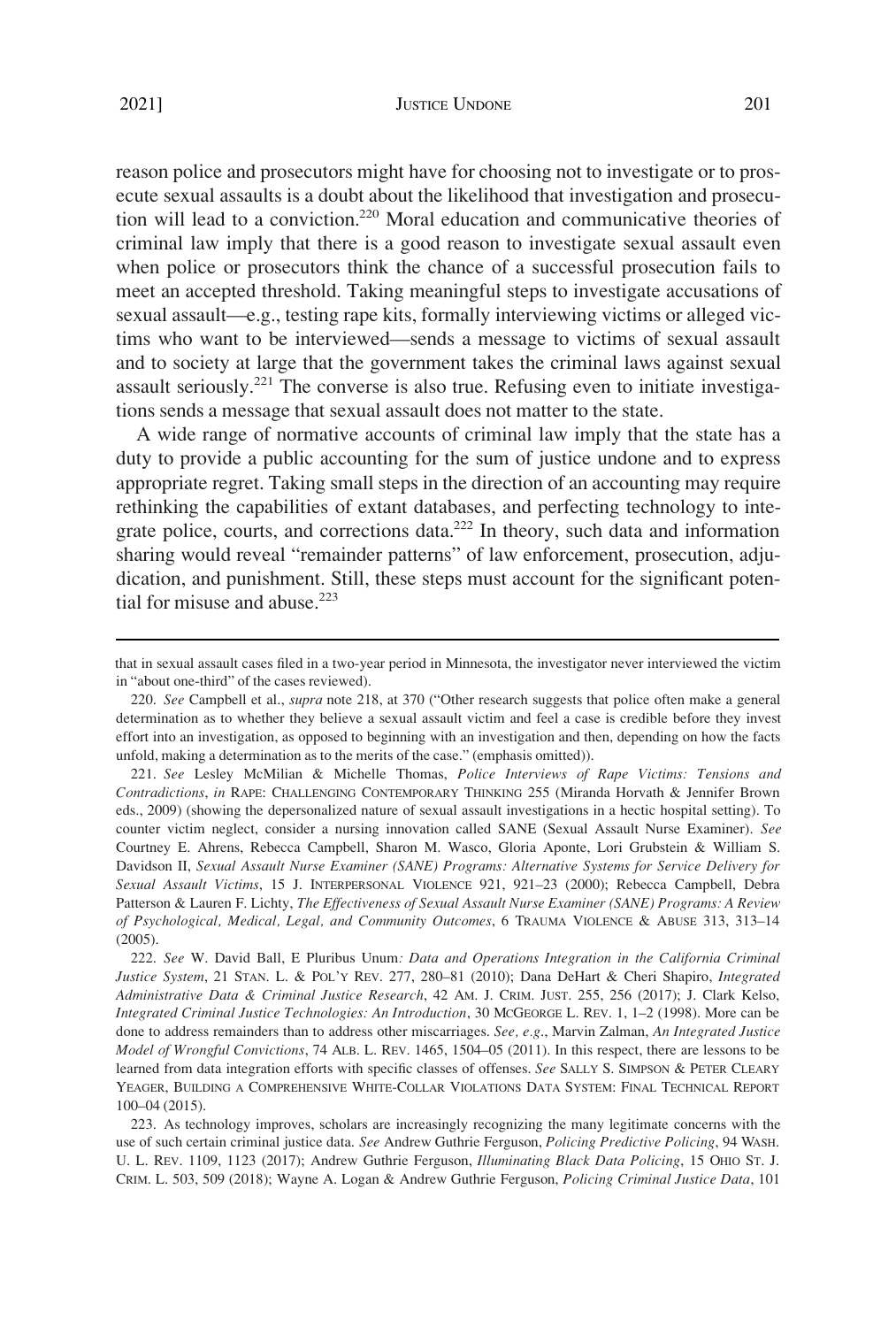An accounting should also prompt some indicia of accountability. If, for example, the prosecutors in one jurisdiction fail to bring charges for serious offenses of a certain kind, or if that office frequently fails to bring charges for crimes with victims of a certain type, it owes the public an explanation of this pattern. But explanation is not enough. The systematic failure to investigate or to prosecute certain offenses such as sexual assault can constitute a justice remainder distinct from the failure to punish.

If violations of some criminal laws cannot be punished consistently, there may be value, nevertheless, in uniformly investigating violations of these laws. There may also be value in prosecuting violations as uniformly as possible, consistent with prosecutors' obligation not to proceed with a charge unless it is supported by probable cause.224 This enables the government to express regret for its inability to impose punishment in this case. It also communicates to the public that the state takes the underlying criminal prohibition very seriously.

The experience over the past three decades in prosecuting domestic violence cases is instructive.225 Increasingly, some prosecutors' offices are adopting mandatory or universal filing of charges—consistent with a mandatory prosecution or "no-drop" prosecutorial policies.226 Other prosecutors' offices proceed with cases of intimate partner violence even in the absence of a victim willing to testify, known more generally as an "evidence-based" prosecution.227 In addition to addressing our concerns with justice remainders, there is some evidence that such policies reduce re-victimization and improve victim beliefs about future safety.<sup>228</sup>

224. On this obligation, see MODEL RULES OF PRO. CONDUCT r. 3.8(a) (AM. BAR ASS'N 1983).

Minn. L. Rev. 541, 545–55 (2016); Ric Simmons, *Quantifying Criminal Procedure: How to Unlock the Potential of Big Data in Our Criminal Justice System*, 2016 MICH. ST. L. REV. 947, 969; Cecelia Klingele, *The Promises and Perils of Evidence-Based Corrections*, 91 NOTRE DAME L. REV. 537, 540–41 (2015); BERNARD E. HARCOURT, AGAINST PREDICTION: PROFILING, POLICING, AND PUNISHING IN AN ACTUARIAL AGE 173–83 (J. Alex Schwartz ed., 2007); Shima Baradaran & Frank L. McIntyre, *Predicting Violence*, 90 TEX. L. REV. 497, 500 (2012) (discussing prediction tactics generally). *See generally* Andrew D. Selbst, *Disparate Impact in Big Data Policing*, 52 GA. L. REV. 109 (2017) (discussing how data-driven predictive policing will result in racial discrimination).

<sup>225.</sup> *See generally* MICHELLE MADDEN DEMPSEY, PROSECUTING DOMESTIC VIOLENCE: A PHILOSOPHICAL ANALYSIS (Andrew Ashworth ed., 2009) (offering a frequently referenced typology of victim-centered domestic violence prosecutorial strategies).

<sup>226.</sup> *See* Cheryl Hanna, *No Right to Choose: Mandated Victim Participation in Domestic Violence Prosecutions*, 109 HARV. L. REV. 1849, 1861–65 (1996); Richard R. Peterson, *Victim Engagement in the Prosecution of Domestic Violence Cases*, 12 CRIMINOLOGY & PUB. POL'Y 473 (2013); Robert C. Davis, Chris S. O'Sullivan, Donald J. Farole, Jr. & Michael Rempel, *A Comparison of Two Prosecution Policies in Cases of Intimate Partner Violence: Mandatory Case Filing Versus Following the Victim's Lead*, 7 CRIMINOLOGY & PUB. POL'Y 633, 634 (2008).

<sup>227.</sup> *See, e.g*., Mary A. Finn, *Evidence-Based and Victim-Centered Prosecutorial Policies: Examination of Deterrent and Therapeutic Jurisprudence Effects on Domestic Violence*, 12 CRIMINOLOGY & PUB. POL'Y 443, 443 (2013) ("Nearly three quarters of prosecutors surveyed in more than 200 domestic violence courts reported that they often or always proceeded with a case regardless of the victim's willingness to support prosecution.") (citation omitted).

<sup>228.</sup> *Id*. at 466; *see also* Buzawa & Buzawa, *supra* note 196, at 495 ("An evidence-based approach has intrinsic appeal for several reasons. First, it expressly recognizes that prosecutors, although they need to protect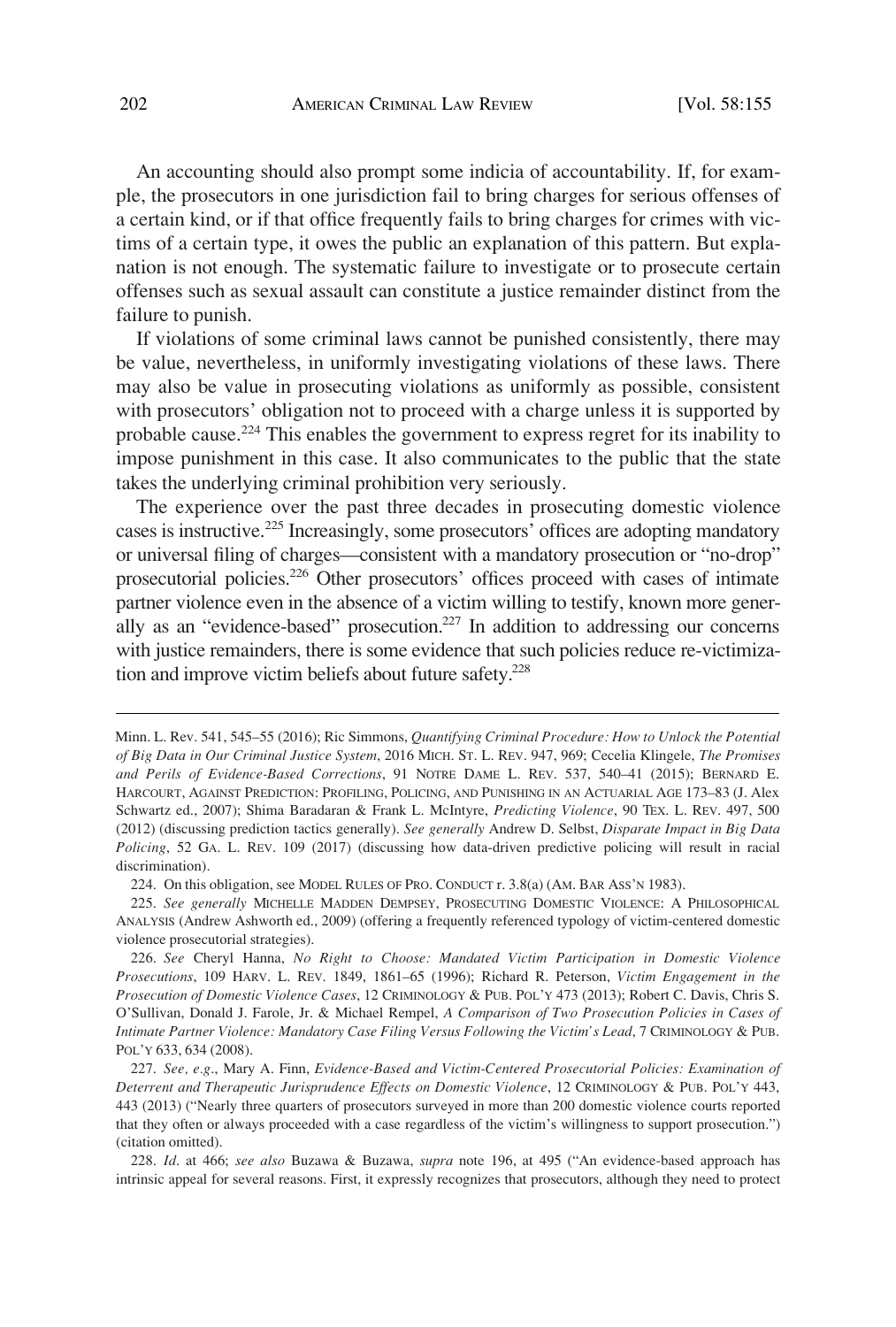# <span id="page-48-0"></span>2021] JUSTICE UNDONE 203

The rise in evidence-based programs throughout the criminal justice system from crime prevention programs to correctional interventions—should inspire the creation and systematic evaluation of justice remainder programs.<sup>229</sup> Ultimately, Evidence-Based Remainder Programs ("EBRPs") would look to the most effective ways to reduce justice remainders throughout the criminal process, including targeting the long neglected dark figure of crime. Three broad categories of EBRPs are envisioned to address person, system, and societal remainders: (a) proactive programs that seek to prevent remainders from occurring in the first place, (b) reactive programs that look to reduce existing remainders and minimize their effects, and (c) data and information-sharing initiatives designed to increase public

#### **CONCLUSION**

accountability for remainders of different sorts. Such programs would be a promis-

ing first step toward adjusting systematic justice remainders.

This Article calls for more recognition of justice remainders, including an accounting of the sum of justice undone. The idea that there is far more justice that is not served than served should have long ago encouraged some formal recognition of all of the wrongs unacknowledged and unadjudicated; all of the remainders of justice that comprise the sum of justice undone. Publicly acknowledging the serious crimes that go unpunished may motivate more vigorous law enforcement, when that is both possible and deserved. More vigorous law enforcement is essential when the distribution of justice remainders is deeply unequal and some parts of the population lack public validation, no less protection from the state's exercise of criminal law. Acknowledging justice remainders, including unavoidable justice remainders, expresses appropriate regret that the state has left serious crimes unpunished. It also helps the state to communicate public condemnation of crime and our collective commitment to everyone's rights and safety.

It is certainly fair to ask why there has been no public accounting for the sum of justice undone. It is not as if the many costs of victimization are unknown.<sup>230</sup> It is

the rights of individuals, must place the rights of society in a paramount position in exercising their discretion [ABA Standards 3–1.2(b)]. The state has a heavy interest in punishing and preventing the occurrence of violent crime."). For a systematic review of the effectiveness of court-required interventions, see Feder et al., *supra* note 193 (discussing how data "does not offer strong support that court-mandating treatment to misdemeanor domestic violence offenders reduces the likelihood of further reassault").

*See generally* Lawrence W. Sherman, David P. Farrington, Brandon C. Welsh & Doris Layton 229. MacKenzie, *Preventing Crime*, *in* EVIDENCE-BASED CRIME PREVENTION 1 (Lawrence W. Sherman, David P. Farrington, Brandon C. Welsh & Doris Layton MacKenzie eds., rev. ed. 2006); CYNTHIA LUM & CHRISTOPHER S. KOPER, EVIDENCE-BASED POLICING: TRANSLATING RESEARCH INTO PRACTICE 133–42 (2017); Scott W. Henggeler, Colleeen A. Halliday-Boykins, Phillippe B. Cunningham, Jeff Randall, Steven B. Shapiro & Jason E. Chapman, *Juvenile Drug Court: Enhancing Outcomes by Integrating Evidence-Based Treatments*, 74 J. CONSULTING & CLINICAL PSYCH. 42 (2006); Klingele, *supra* note 223, at 575–76. For a host of systematic reviews of evidence-based programs in criminal justice, see THE CAMPBELL COLLABORATION, [https://](https://campbellcollaboration.org)  [campbellcollaboration.org](https://campbellcollaboration.org) (last visited Sept. 27, 2020).

<sup>230.</sup> *See, e.g*., Cohen, *supra* note 12.